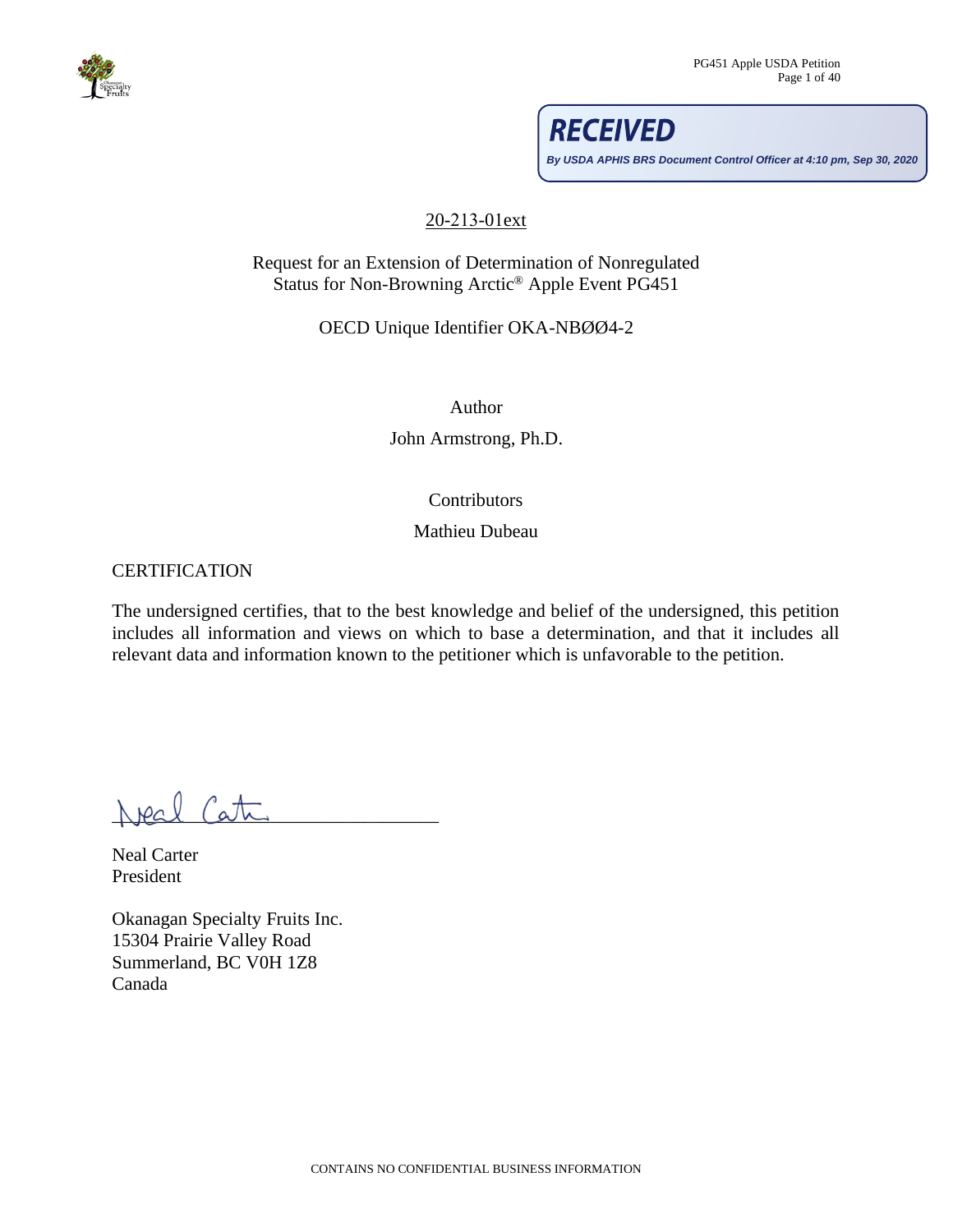

Submitted by:

Okanagan Specialty Fruits Inc. 15304 Prairie Valley Road Summerland, BC V0H 1Z8 Canada

> Submission Date June 20, 2019

Revised On September 18, 2019

> Revised On May 26, 2020

Revised On July 29, 2020

Revised On September 29, 2020

The undersigned submits this petition under 7 CFR 340.6 to request that the Administrator, make a determination that the article should not be regulated under 7 CFR part 340.

 $N$  pal  $(abc)$ 

Neal Carter President

<span id="page-1-0"></span>RELEASE OF INFORMATION

The information in this petition is being submitted by Okanagan Specialty Fruits Inc. (OSF) for review by USDA as part of the regulatory process. By submitting this information, OSF does not authorize its release to any third party except to the extent it is requested under the Freedom of Information Act (FOIA), 5 U.S.C. Section 552, and 7 CFR 1, covering all or some of this information. OSF understands that a copy of this information may be made available to the public, as part of a public comment period. Except in accordance with FOIA, OSF does not authorize the release, publication or other distribution of this information without OSF's prior notice and consent.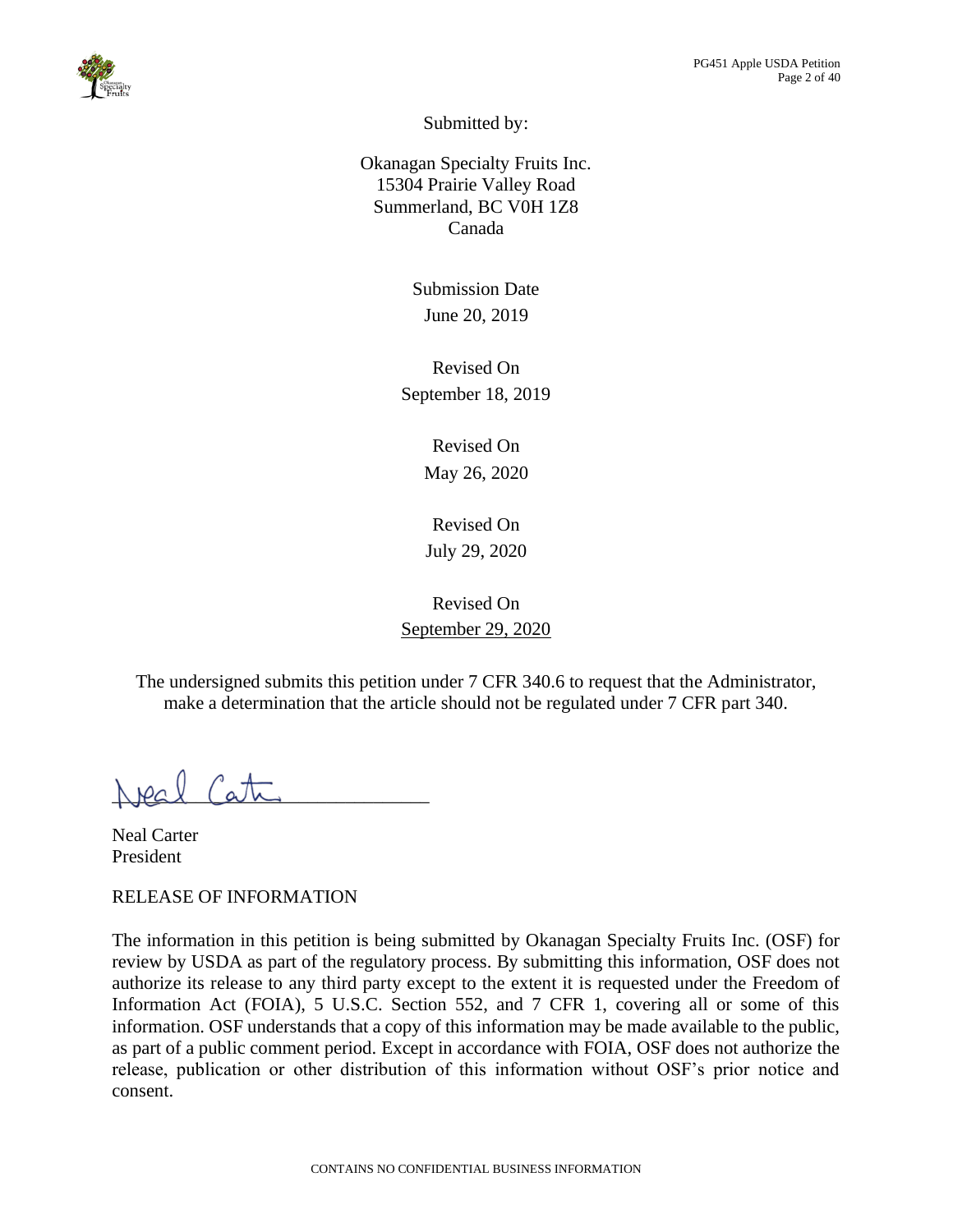

# <span id="page-2-0"></span>SUMMARY

Okanagan Specialty Fruits Inc. (OSF) requests that APHIS extend a determination of nonregulated status to Arctic® apple event PG451 based on similarity to Arctic® apple events GD743 and GS784 described in petition 10-161-01p. The subjects of petition 10-161-01p Arctic® Golden (Event GD743) and Arctic® Granny (Event GS784) received a determination of non-regulated status on February 13, 2015.

For clarity, Arctic<sup>®</sup> apple event PG451, to be marketed under the name Arctic<sup>®</sup> Gala will be referred to as PG451 for the remainder of the document. Similarly, deregulated Arctic® apple events GD743 and GS784 currently marketed as Arctic® Golden and Arctic® Granny will be referred to GD743 and GS784, respectively.

PG451 was produced by *Agrobacterium*-mediated transformation of the apple cultivar Gala (PG) with the binary vector GEN-03. The GEN-03 vector comprises two functional eukaryotic genes. The first is a chimeric PPO suppression transgene consisting of partial coding sequences of four members of the apple PPO gene family (PPO2, GPO3, APO5 and pSR7) in the sense orientation under control of the cauliflower mosaic virus promoter and nopaline synthase terminator. This transgene is designed to reduce expression of the entire PPO gene family and to induce a nonbrowning phenotype in apple fruit. The second gene is an *nptII* selection marker used in the development of PG451 apple. The antecedent organisms, GD743 and GS784 were also generated by *Agrobacterium*-mediated transformation with the GEN-03 vector.

In PG451, as in the antecedent organisms GD743 and GS784, both transgenes were transferred to the recipient cultivar in functional form. The PPO suppression transgene resulted in reduced levels of polyphenol oxidase (PPO) and a non-browning phenotype typical of all Arctic® apple cultivars. The *nptII* selection marker permitted the identification of PG451 during the transformation process. The level of NptII protein in PG451 fruit was not measured here. However, in the antecedent organisms GD743 and GS784 and in another cultivar Arctic® Fuji (Event NF872) developed using the GEN-03 vector; we determined that the amount of NptII protein in mature fruit was below the limit of detection by ELISA.

In the development of PG451 a full copy of the vector backbone was transferred into the genome, unlike the antecedent organisms. The vector backbone comprises a number of prokaryotic elements that will not be expressed *in planta* and do not affect the safety assessment.

OSF submits that the PG451 apple, described in this petition, was transformed using the same binary vector as events GD743 and GS784, yielding the same non-browning phenotype. Based on the similarity to these antecedent organisms OSF has concluded that previous analysis of impacts completed for GD743 and GS784 are relevant to APHIS's regulatory action in responding to the OSF extension for PG451 apple.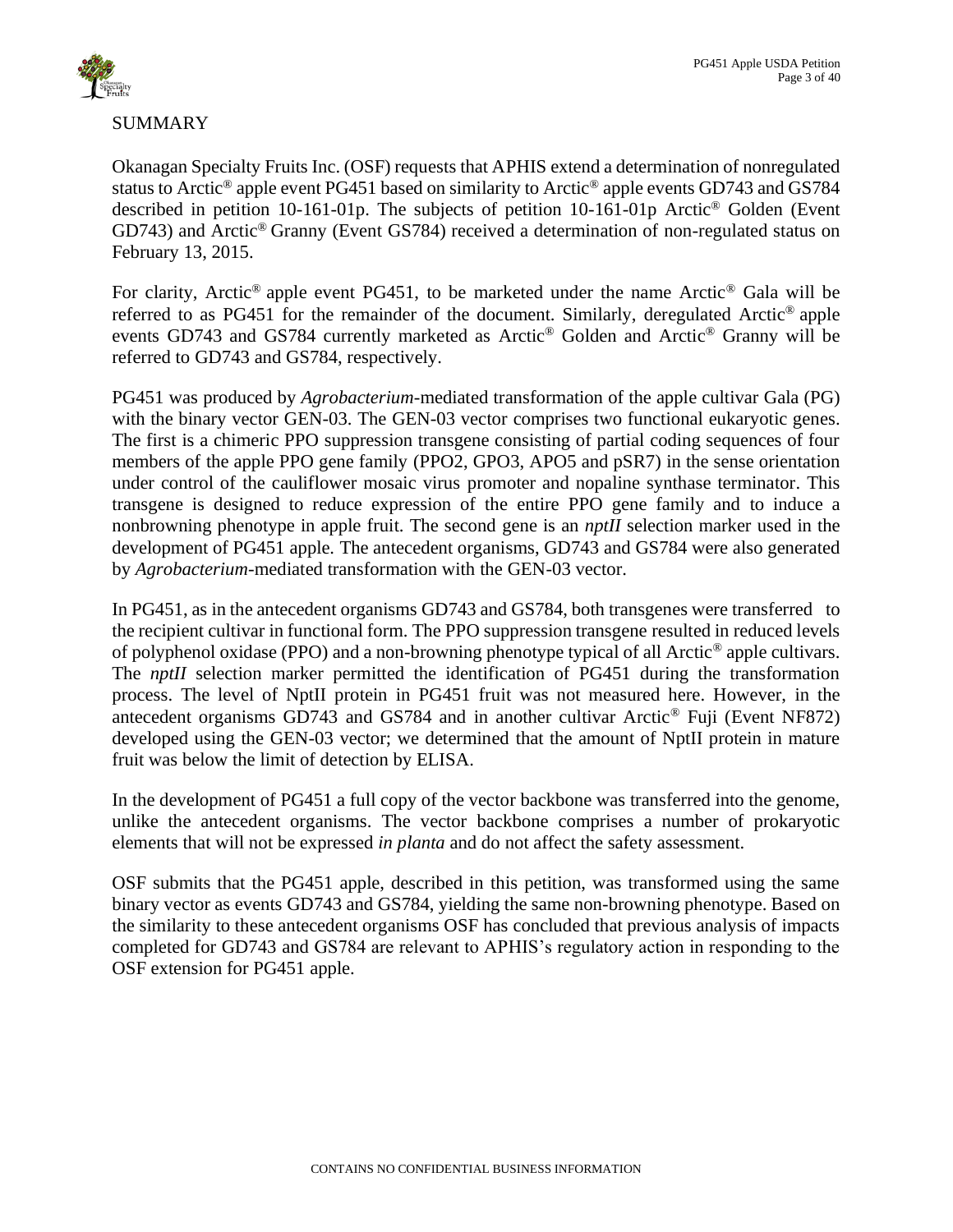

# <span id="page-3-0"></span>ACRONYMS AND SCIENTIFIC TERMS

| <b>APHIS</b> | Animal and Plant Health Inspection Service                                   |
|--------------|------------------------------------------------------------------------------|
| bp           | base pairs                                                                   |
| CaMV 35S     | Cauliflower Mosaic Virus 35s                                                 |
| <b>CFIA</b>  | <b>Canadian Food Inspection Agency</b>                                       |
| <b>CFR</b>   | Code of Federal Regulations                                                  |
| <b>DNA</b>   | deoxyribonucleic acid                                                        |
| <b>ELISA</b> | enzyme-linked immunosorbent assay                                            |
| <b>FARRP</b> | Food Allergy Research and Resource Program                                   |
| GD           | Golden Delicious                                                             |
| GD743        | Arctic <sup>®</sup> Golden (Event GD743)                                     |
| <b>GS</b>    | <b>Granny Smith</b>                                                          |
| GS784        | Arctic <sup>®</sup> Granny (Event GS784)                                     |
| LB           | left border                                                                  |
| mg           | milligram                                                                    |
| ml           | milliliter                                                                   |
| ${\bf N}$    | number of units in a population                                              |
| n            | number of units in a sample                                                  |
| <b>NCBI</b>  | National Center for Biotechnology Information                                |
| <b>NF</b>    | a non-patented strain of Fuji                                                |
| <b>NF872</b> | Arctic <sup>®</sup> Fuji (Event NF872)                                       |
| nptH         | neomycin phosphotransferase II gene                                          |
| NptII        | neomycin phosphotransferase II protein                                       |
| <b>NOS</b>   | nopaline synthase                                                            |
| <b>OSF</b>   | Okanagan Specialty Fruits Inc.                                               |
| PG           | a patented strain of Gala                                                    |
| <b>PGAS</b>  | a chimeric suppression sequence comprising fragments of four apple PPO genes |
|              | (PPO2, GPO3, APO5, and pSR7)                                                 |
| <b>PG451</b> | Arctic <sup>®</sup> Gala (Event PG451)                                       |
| <b>PPO</b>   | polyphenol oxidase                                                           |
| P70          | duplicated-enhancer CaMV 35S promoter                                        |
| <b>RB</b>    | right border                                                                 |
| <b>RNA</b>   | ribonucleic acid                                                             |
| $S_{-}$      | standard deviation                                                           |
| <b>T-DNA</b> | transfer DNA                                                                 |
| <b>USA</b>   | <b>United States of America</b>                                              |
| <b>USC</b>   | <b>United States Code</b>                                                    |
| <b>USDA</b>  | United States Department of Agriculture                                      |
| <b>UTR</b>   | untranslated region                                                          |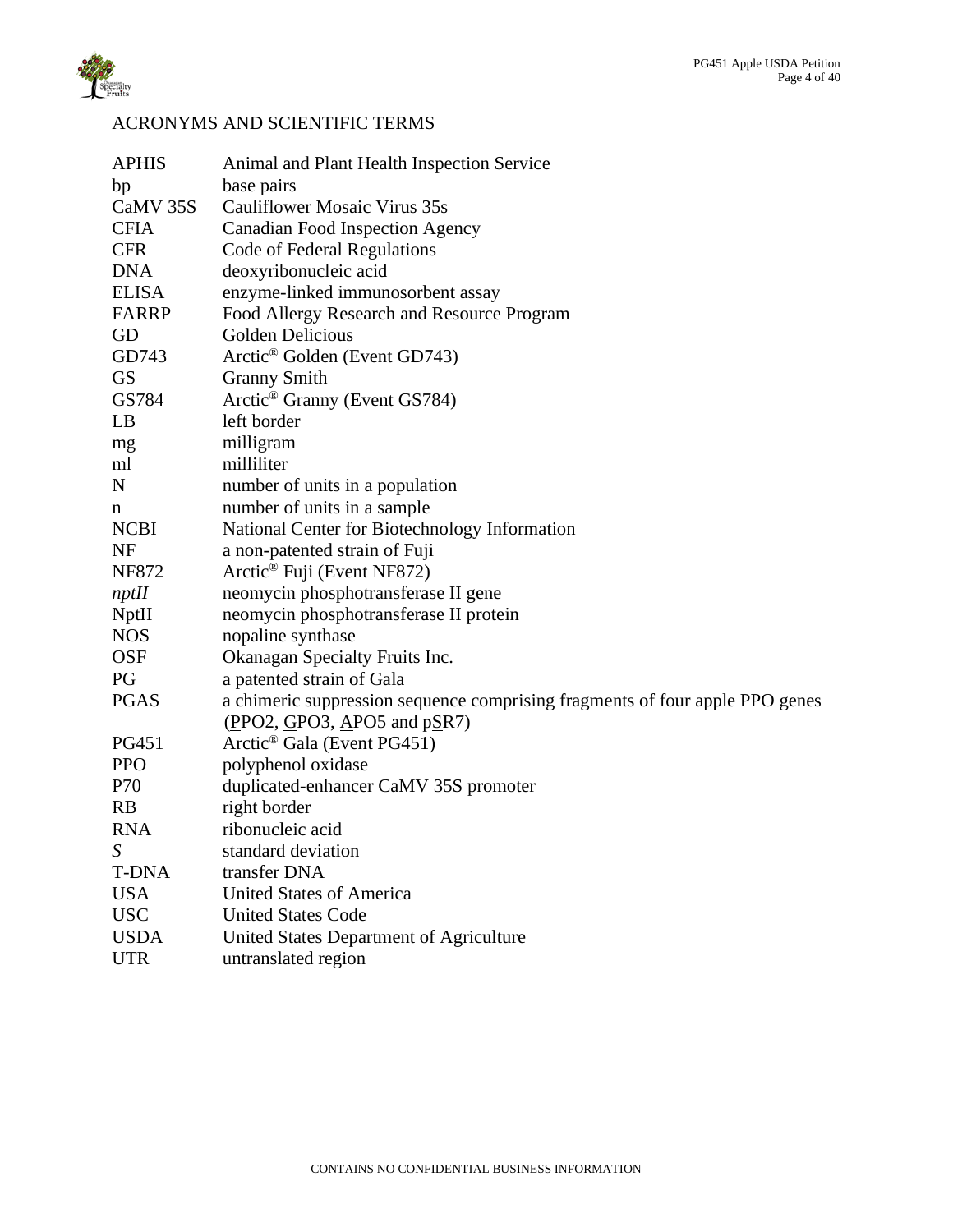

# TABLE OF CONTENTS

| $\mathbf{1}$                                                                               |  |
|--------------------------------------------------------------------------------------------|--|
| BASIS FOR REQUEST FOR DETERMINATION OF NONREGULATED STATUS UNDER 7 CFR PART 340.6 8<br>1.1 |  |
| 1.2<br>1.3                                                                                 |  |
| $\overline{2}$                                                                             |  |
|                                                                                            |  |
| 2.1                                                                                        |  |
| 3                                                                                          |  |
| 3.1                                                                                        |  |
| $\boldsymbol{4}$                                                                           |  |
| 5                                                                                          |  |
| 5.1                                                                                        |  |
| 5.1.1                                                                                      |  |
| 5.1.2                                                                                      |  |
| 5.1.3                                                                                      |  |
| 5.1.4<br>5.1.5                                                                             |  |
| 5.1.6                                                                                      |  |
| 5.1.6                                                                                      |  |
| 5.1.8                                                                                      |  |
| 5.1.9                                                                                      |  |
| 5.1.10                                                                                     |  |
| 5.2                                                                                        |  |
| 5.2.1                                                                                      |  |
| 5.2.2                                                                                      |  |
| 5.3                                                                                        |  |
| ENVIRONMENTAL CONSEQUENCES OF INTRODUCTION OF THE TRANSFORMED                              |  |
|                                                                                            |  |
| 7                                                                                          |  |
| 8                                                                                          |  |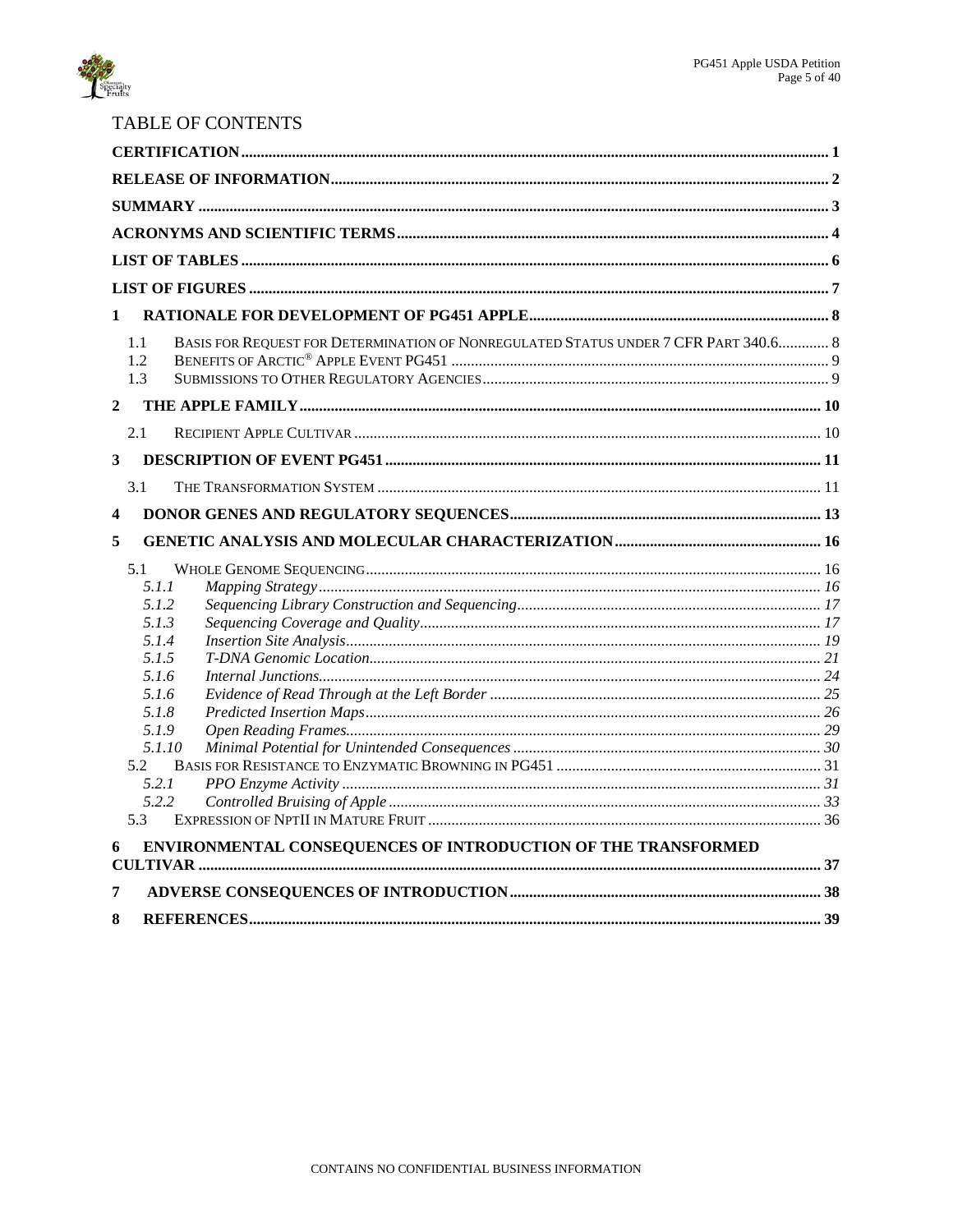

# <span id="page-5-0"></span>List of Tables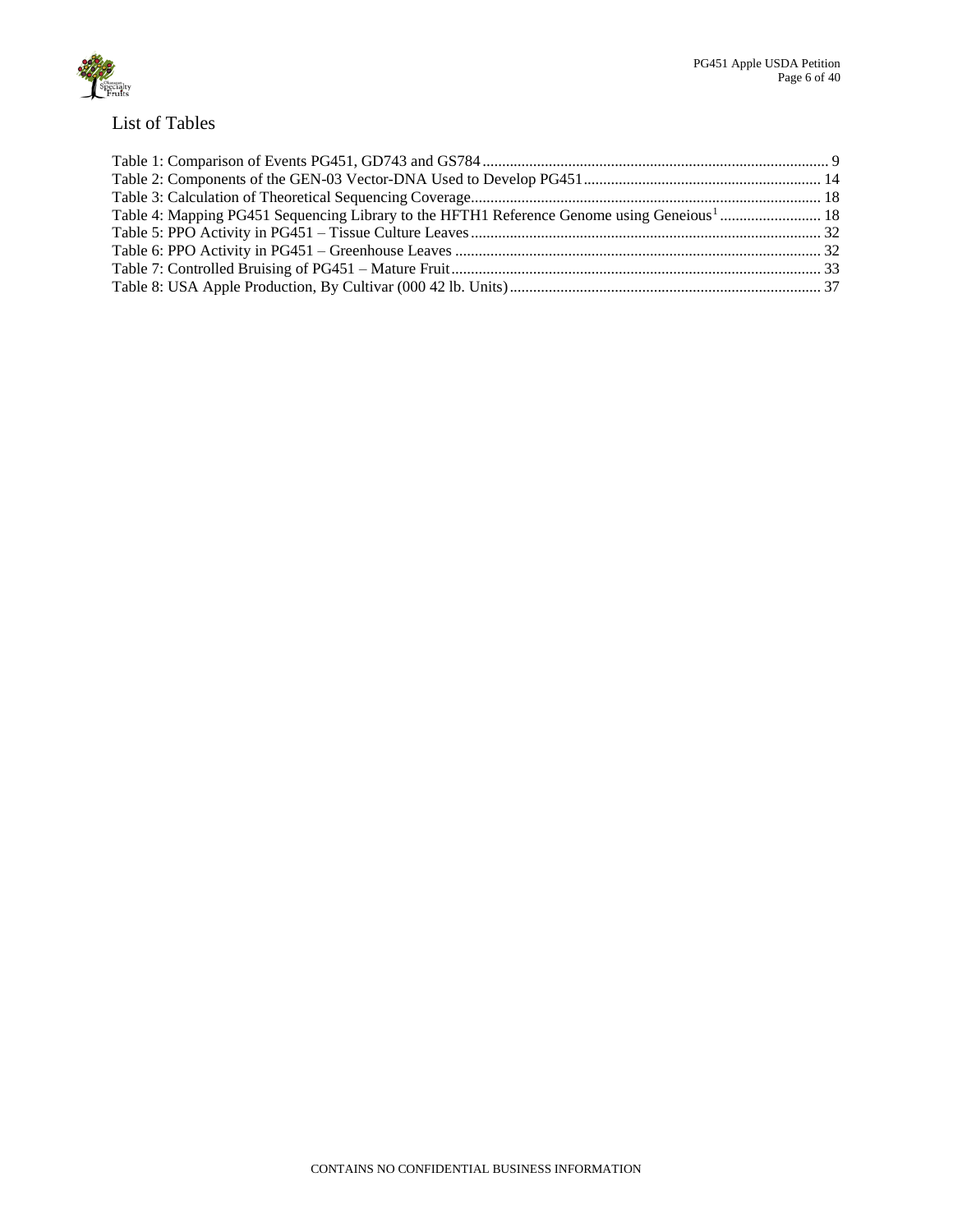

# <span id="page-6-0"></span>List of Figures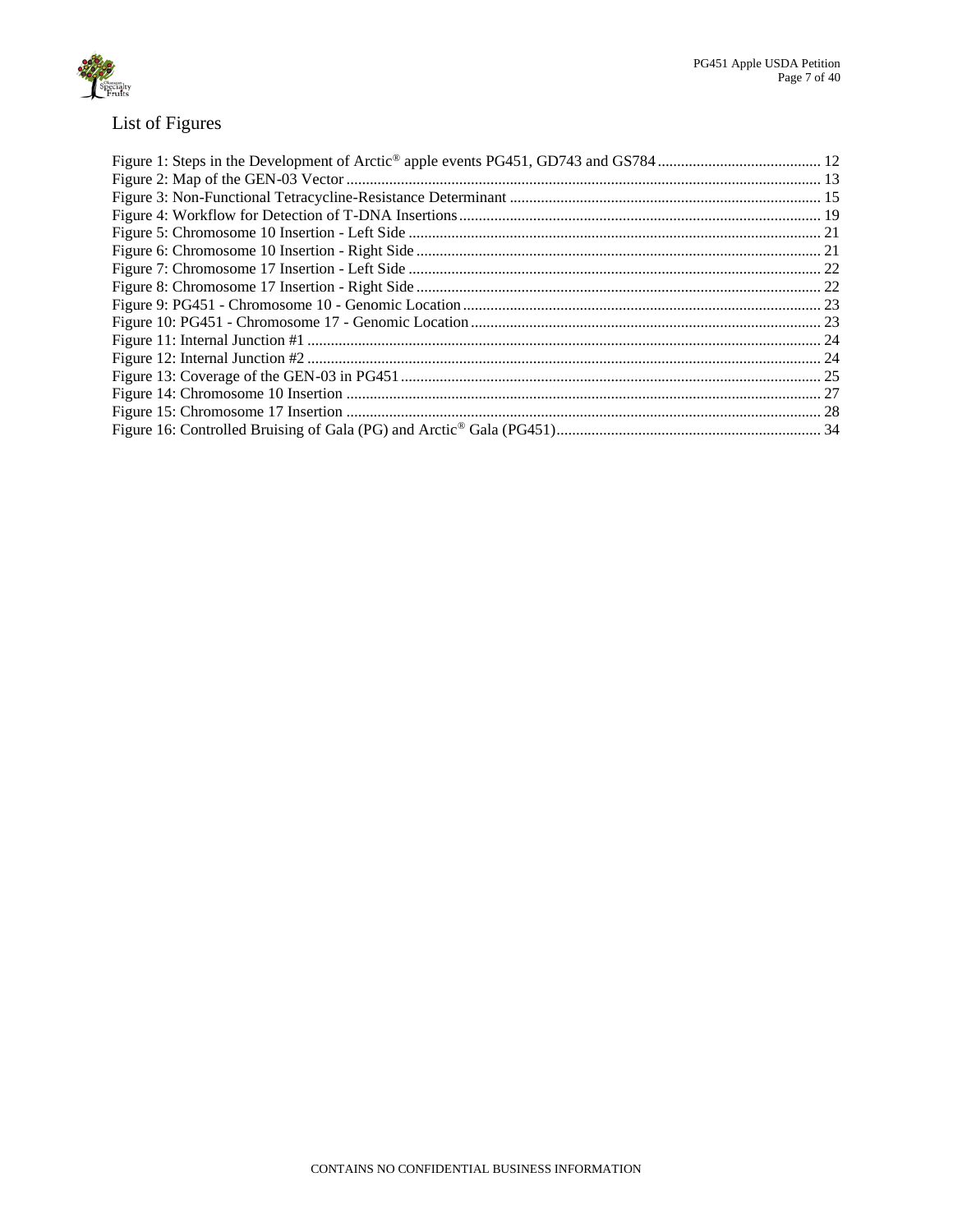

# <span id="page-7-0"></span>1 RATIONALE FOR DEVELOPMENT OF PG451 APPLE

Okanagan Specialty Fruits Inc. (OSF) has developed PG451 apple (*Malus x domestica)*, a new cultivar that has been genetically engineered to be non-browning. PG451 apple was developed through *Agrobacterium*-mediated transformation to stably incorporate the transgenes PGAS and *nptII* into the apple genome. The PGAS gene is a sense suppression gene designed to suppress the apple polyphenol oxidase (PPO) gene family. The *nptII* gene encodes the enzyme neomycin phosphotransferase (NptII) from *Escherichia coli* Tn5. NptII inactivates kanamycin, conferring resistance to it and was used as a selection marker in the development of PG451 apple.

<span id="page-7-1"></span>1.1 Basis for Request for Determination of Nonregulated Status under 7 CFR Part 340.6

The United States Department of Agriculture (USDA) Animal and Plant Health Inspection Service (APHIS) is responsible for the protection of the US agriculture infrastructure against noxious pests and weeds. Under the Plant Protection Act (7 USC Sections 7701-7772) APHIS considers plants altered or produced by genetic engineering as restricted articles under 7 CFR 340 which cannot be released into the environment without appropriate approvals. APHIS provides that petitions may be filed under 7 CFR 340.6 to evaluate data to determine that a particular regulated article does not present a plant pest risk. Should APHIS determine that the submitted article does not present a plant pest risk; the article may be deregulated and released without further restrictions.

Under 7 CFR 340.6(e), APHIS may extend a previous determination of nonregulated status to additional regulated articles, based on an evaluation of the similarity of the regulated article to the antecedent organism(s) (i.e., an organism that has already been the subject of a determination of nonregulated status by APHIS under § 340.6, and that is used as a reference for comparison to the regulated article under consideration under the regulations). Such an extension of nonregulated status amounts to a finding that the additional regulated article does not pose a potential for plant pest risk, and should therefore not be regulated.

The USDA-APHIS reviewed and granted determinations of nonregulated status for the nonbrowning apple cultivars GD743 and GS784 (10-161-01p) finding that they did not pose a plant pest risk. The PG451 apple, described in this petition, was transformed using the same binary vector as events GD743 and GS784, yielding the same non-browning phenotype. Based on the similarity to these antecedent organisms OSF has concluded that previous analysis of impacts completed for GD743 and GS784 are relevant to APHIS's regulatory action in responding to the OSF extension for PG451 apple. A comparison of the antecedent organisms GD743 and GS784 to PG451 apple is provided in [\(Table 1\)](#page-8-2). The only relevant difference between PG451 and the antecedent organisms GD743 and GS784 is the presence of a full copy of the vector backbone in PG451. The vector backbone comprises a number of prokaryotic elements that will not be expressed *in planta* and do not affect the safety assessment.

The data and information provided in the request for extension of deregulation demonstrate that the conclusions reached for GD743 and GS784 apples also apply to PG451 apple, and likewise PG451 apple does not pose a plant pest risk.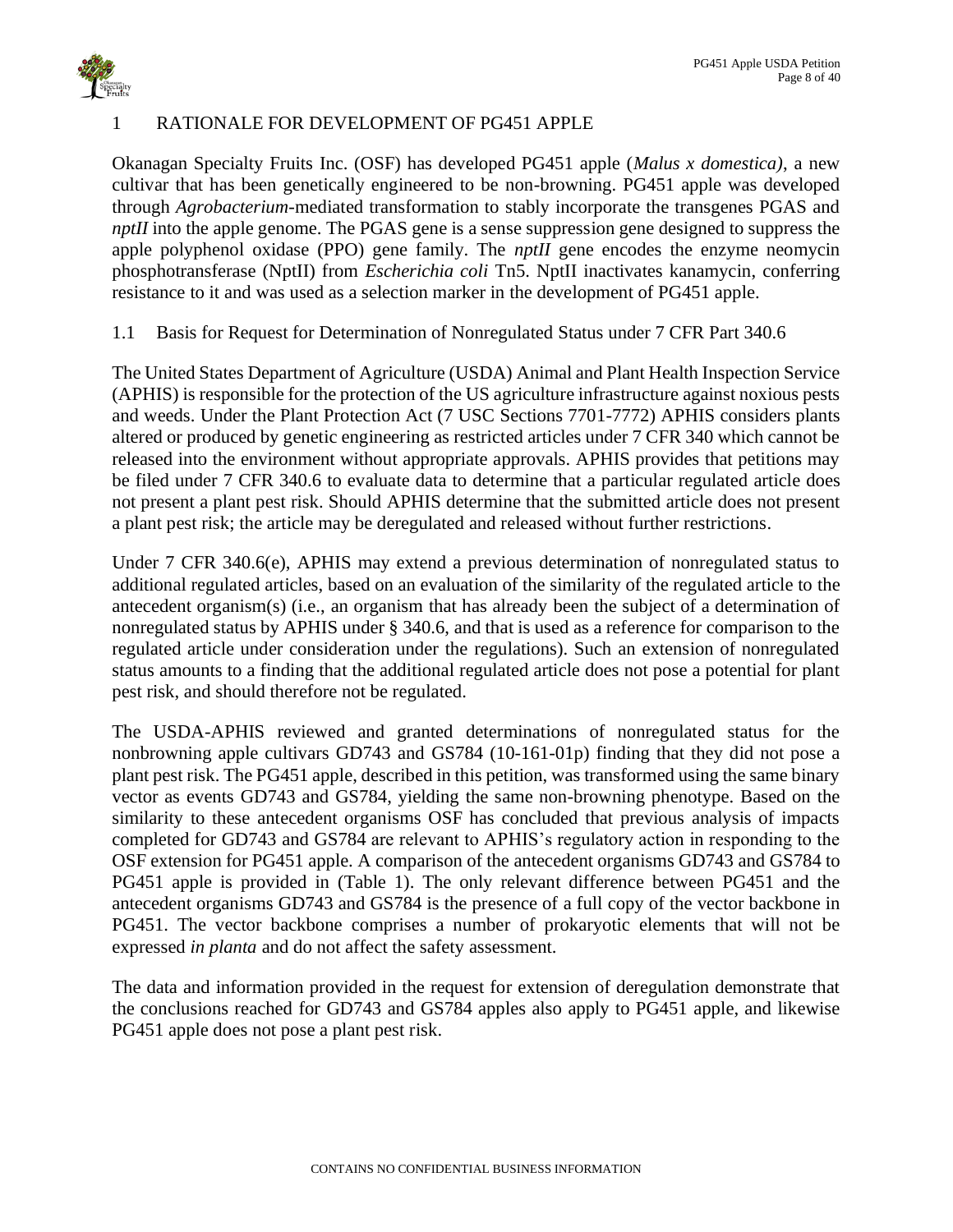

| Characteristic               | Extension<br>PG451 Apple | Antecedent<br>GD743 Apple | Antecedent<br>GS784 Apple |  |
|------------------------------|--------------------------|---------------------------|---------------------------|--|
| Organism                     | Apple                    | Apple                     | Apple                     |  |
| Cultivar                     | Gala                     | Golden Delicious          | <b>Granny Smith</b>       |  |
| <b>Benefit</b>               | Non-Browning             | Non-Browning              | Non-Browning              |  |
| Trait                        | Reduced PPO              | Reduced PPO               | Reduced PPO               |  |
| Gene Function                | RNA Interference         | RNA Interference          | RNA Interference          |  |
| <b>Transformation Method</b> | Agrobacterium-mediated   | Agrobacterium-mediated    | Agrobacterium-mediated    |  |
| <b>Binary Vector</b>         | $GEN-03$                 | $GEN-03$                  | $GEN-03$                  |  |

<span id="page-8-2"></span>Table 1: Comparison of Events PG451, GD743 and GS784

<span id="page-8-0"></span>GEN-03: The GEN-03 binary vector comprises the genes PGAS and *nptII*.

### 1.2 Benefits of Arctic® Apple Event PG451

Arctic<sup>®</sup> apple event PG451 will offer growers, packers, processors, wholesalers, retailers, foodservice and consumers a nonbrowning variant of the popular Gala cultivar they have become accustom to purchasing.

Key benefits of the  $Arctic^{\circledast}$  apple cultivars will include:

- reduced shrinkage caused by finger bruising and scuff marks,
- reduced need for antibrowning agents on fresh sliced and dehydrated apple products,
- new uses of apples in high-quality, prepared-produce items,
- longer shelf-life, and
- <span id="page-8-1"></span>• promotion of consumption of this healthy snack food.
- 1.3 Submissions to Other Regulatory Agencies

PG451 is within the scope of the U.S. Food and Drug Administration's (FDA) policy statement concerning regulation of products derived from new plant cultivars, including those developed through biotechnology. That statement, which was published in the *Federal Register* on May 19, 1992 (57 FR 22984), clarified the FDA's interpretation of the Federal Food, Drug, and Cosmetic Act. In compliance with that policy, OSF will submit to the FDA a food and feed safety and nutritional assessment for event PG451. Furthermore, regulatory submissions for product approvals will be made to Health Canada and the Canadian Food Inspection Agency (CFIA).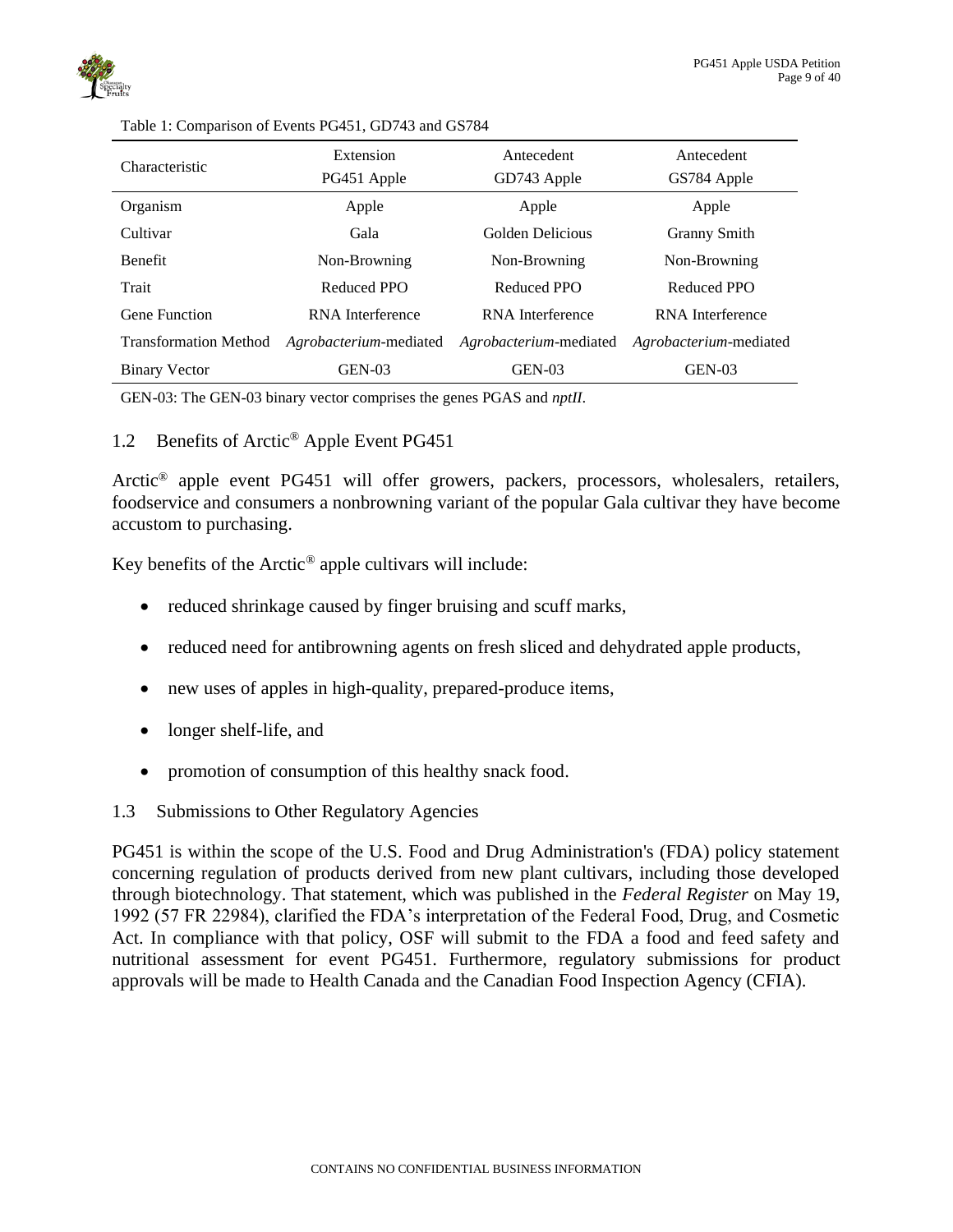

# <span id="page-9-0"></span>2 THE APPLE FAMILY

The genus *Malus* belongs to the rose family (Rosaceae).

The CFIA biology document on apple (CFIA, 2014) provides information pertaining to the following aspects of apple biology:

- Identity
- Geographical Distribution
- Biology
- Related Species of *Malus domestica*
- <span id="page-9-1"></span>• Potential Interactions of *Malus domestica* with Other Life Forms
- 2.1 Recipient Apple Cultivar

The parental cultivar, Gala (PG), is a commercially grown cultivar of apple.

Neal Cata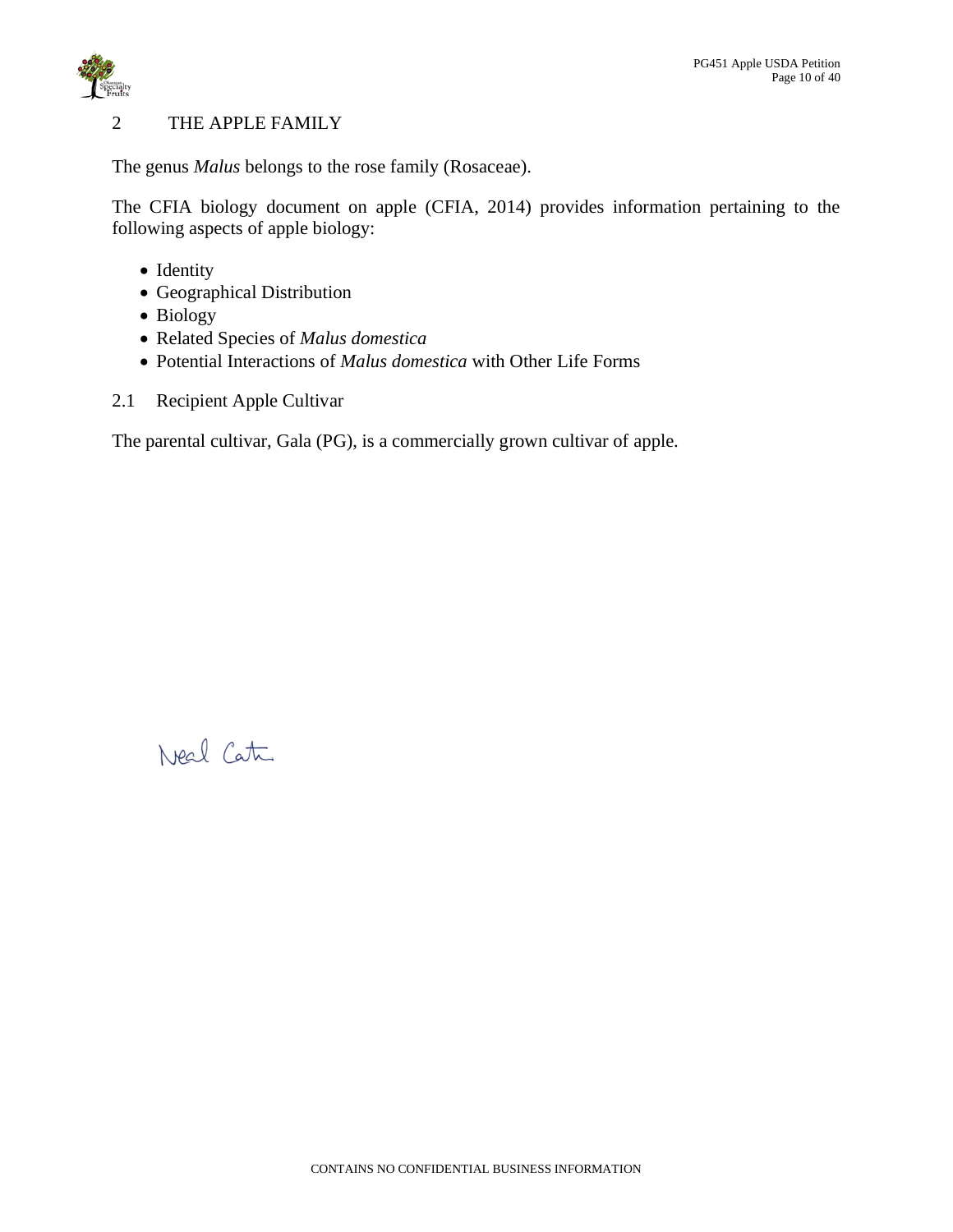

# <span id="page-10-0"></span>3 DEVELOPMENT OF EVENT PG451

<span id="page-10-1"></span>3.1 The Transformation System

The events PG451, GD743 and GS784 were all generated through *Agrobacterium*-mediated transformation of apple leaf explants with the binary vector GEN-03 (Section 4). By this method, genetic elements between the right border (RB) and left border (LB) of the binary vector (T-DNA) are transferred into the genome of the target plant. Occasionally, genetic elements outside of the border region are transferred as well.

In brief, leaves of three-week-old apple tissue culture plantlets were excised and cut into segments perpendicular to the mid-rib; they were then inoculated with *Agrobacterium tumefaciens* EHA105 carrying the GEN-03 vector at a density of  $3 \times 10^8$  cells/ml for 5-10 minutes. Leaf segments were blotted on filter paper to remove excess bacterial cells, and then placed onto co-cultivation medium with the adaxial surfaces in contact with the medium for four days (all spent in the dark). Infected leaf segments were washed and placed onto regeneration medium containing 6 µg/ml kanamycin with the adaxial surfaces in contact for four weeks (2 weeks dark, 2 weeks light). Leaf segments were transferred to a regeneration medium containing 50 µg /ml kanamycin for four weeks. Green shoots, considered to be transformed, were transferred to proliferation medium with 50  $\mu$ g /ml kanamycin for four weeks. Surviving shoots were transferred to fresh proliferation medium. Shoots regenerating on 50 µg /ml kanamycin were selected by polymerase chain reaction (PCR) using primers specific to the transgene or selection marker. Shoots identified to be transgenic by PCR were measured for total PPO activity, after 2-3 successive subcultures. Any shoot that was PCR-positive for the transgene and selection marker and significantly suppressed for PPO activity (defined as more than 80 percent suppressed) was micrografted to M9 rootstock in preparation for field testing (Lane *et al.*, 2003).

The steps involved in the development of PG451, GD743 and GS784 shown ( [Figure](#page-11-1) [1](#page-11-1)).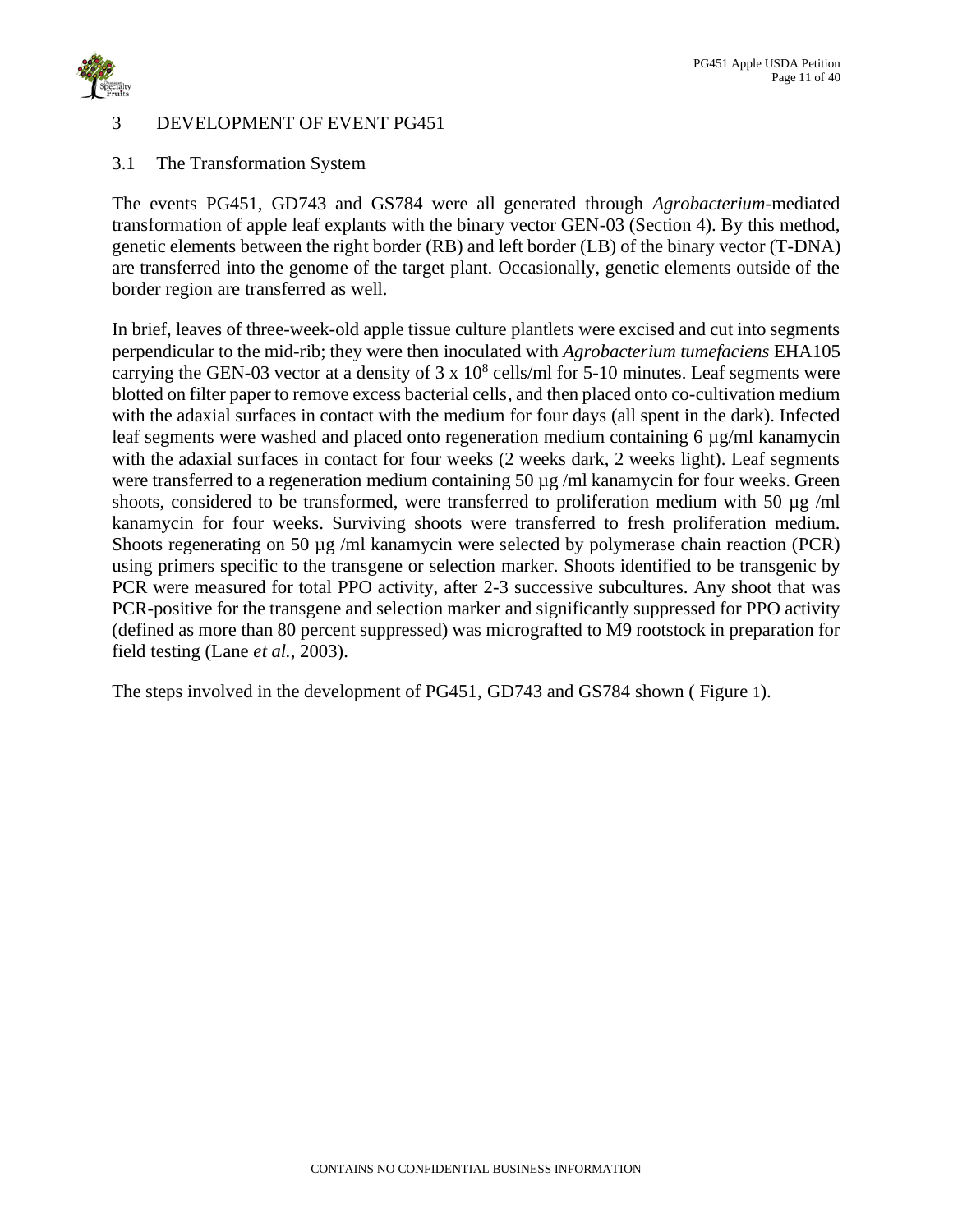



### <span id="page-11-1"></span><span id="page-11-0"></span>**Figure 1: Steps in the Development of Arctic® apple events PG451, GD743 and GS784**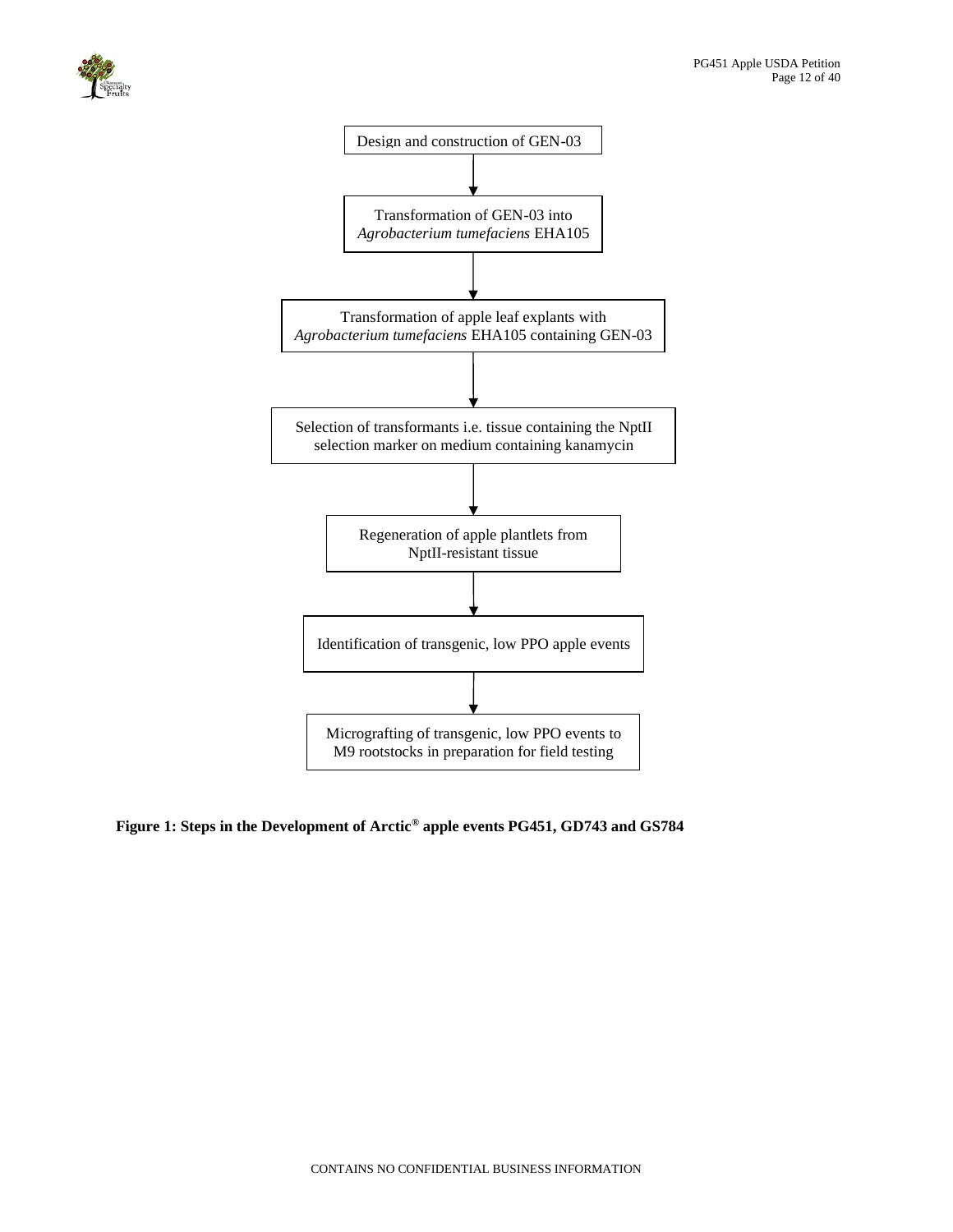

### <span id="page-12-0"></span>4 DONOR GENES AND REGULATORY SEQUENCES

Event PG451 was developed through *Agrobacterium*-mediated transformation of apple leaf tissue using the binary vector GEN-03 [\(Figure 2\)](#page-12-1) which is based on the binary vector pBINPLUS (van Engelen *et al.*, 1995). Vector pBINPLUS is based on the widely used binary vector BIN19 (Bevan, 1984). The complete sequence of BIN19 (U09365) is available at Genbank. All of the known intact, functional elements of the GEN-03 are described in [\(Table 2\)](#page-13-0). The T-DNA comprises a PPO suppression transgene (P70:PGAS:T<sub>NOS</sub>) and NptII selection marker (P<sub>NOS</sub>:*nptII*:T<sub>NOS</sub>) flanked by *Agrobacterium tumefaciens* T-DNA borders. The vector backbone includes a series of bacterial elements required to support vector replication and selection (*trfA*, *nptIII*, ColE1, and oriV). The remaining vector backbone sequences that reside between these known functional elements were fragmented in the cloning process that lead to the development of the binary vector and are non-functional. Please note that the entire vector sequence (15,271 bp) was included in the ORF analysis (See Section 5.1.9).



### <span id="page-12-1"></span>**Figure 2: Map of the GEN-03 Vector**

The vector pictured here is the GEN-03 vector used to create Arctic® apple events (PG451, GD743 and GS784). The original map provided in 10-161-01p was prepared *in silico* from sequences collected from Genbank. The current map has been corrected by sequencing. The map has been reverse-complemented and renumbered starting at +1 from the 5' end of the right border repeat (RB Repeat). This figure shows the position of a non-function tetracycline resistance determinant (14,157..15,162) that is not included in Table 2. The origin of this non-functional tetracycline-resistance determinant is discussed below.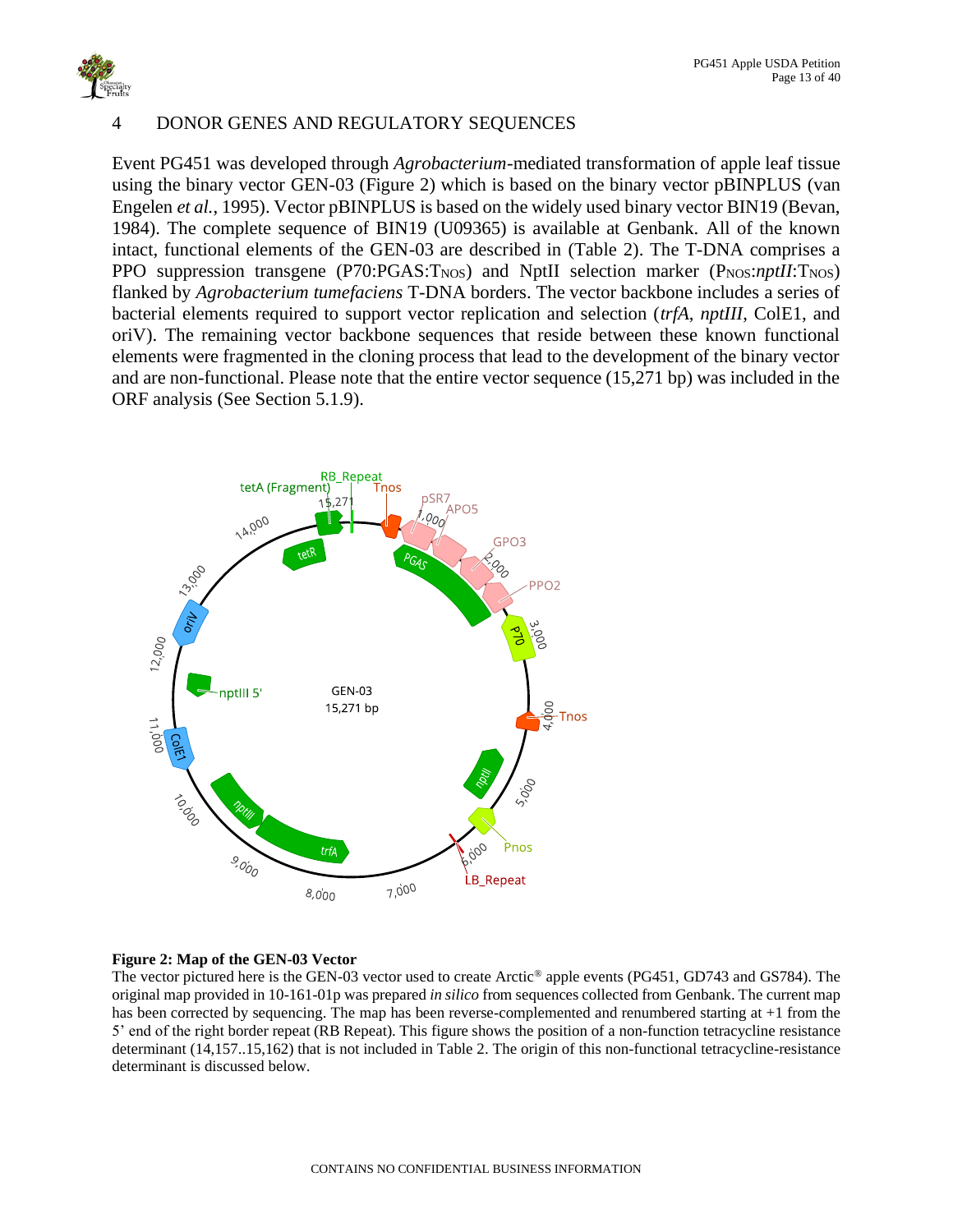

| Genetic<br>Element | Size<br>(bp) | Position          | Function, Source, Reference                                                                                                                                                                              |
|--------------------|--------------|-------------------|----------------------------------------------------------------------------------------------------------------------------------------------------------------------------------------------------------|
| <b>T-DNA</b>       |              |                   |                                                                                                                                                                                                          |
| <b>RB</b> Repeat   | 25           | $1 - 25$          | The right repeat sequence derived from <i>Agrobacterium tumefaciens</i> pTIT37 (Depicker <i>et al.</i> , 1982).                                                                                          |
| $T_{NOS}$          | 254          | $407 - 660$       | A 3' UTR from the <i>Agrobacterium tumefaciens</i> nopaline synthase gene involved in transcription<br>termination and polyadenylation (Depicker et al., 1982) (Bevan, Barnes and Chilton, 1983).        |
| <b>PGAS</b>        | 1822         | $685 - 2506$      | A chimeric suppression sequence comprising fragments of four apple PPO genes (PPO2, GPO3, APO5 and<br>pSR7), designed to suppress the entire apple PPO gene family.                                      |
| P70                | 649          | $2,612 - 3,260$   | The duplicated-enhancer CaMV 35S promoter with untranslated leader sequence from alfalfa mosaic virus<br>RNA4 (Datla et al., 1992) that directs transcription of the PGAS chimeric suppression sequence. |
| $T_{NOS}$          | 254          | $3,973 - 4,226$   | A 3' UTR from the <i>Agrobacterium tumefaciens</i> nopaline synthase gene involved in transcription<br>termination and polyadenylation (Depicker et al., 1982) (Bevan, Barnes and Chilton, 1983).        |
| nptH               | 795          | $4,616 - 5,410$   | Neomycin phosphotransferase type II from <i>Escherichia coli</i> Tn5 (Rothstein <i>et al.</i> , 1981) providing<br>resistance to kanamycin.                                                              |
| $P_{NOS}$          | 333          | $5,423 - 5,755$   | A nopaline synthase promoter from <i>Agrobacterium tumefaciens</i> that directs transcription of the <i>nptII</i><br>selection marker (Bevan, Flavell and Chilton, 1983).                                |
| LB Repeat          | 25           | $6,087 - 6,111$   | The left border repeat derived from <i>Agrobacterium tumefaciens</i> pTiT37 (Depicker <i>et al.</i> , 1982).                                                                                             |
| <b>Backbone</b>    |              |                   |                                                                                                                                                                                                          |
| trfA               | 1482         | $7.664 - 9.145$   | Gene with two protein products that bind oriV to promote replication from pRK2 (Frisch et al., 1995).                                                                                                    |
| nptIII             | 993          | $9,146 - 10,138$  | Neomycin phosphotransferase type III from Streptococcus faecalis R plasmid (Scutt, Zubko and Meyer,<br>2002) providing resistance to kanamycin                                                           |
| ColE1              | 590          | $10,472 - 11,061$ | RNA origin of replication used to increase the plasmid copy number, obtained from pBR322 (van Engelen<br>et al., 1995).                                                                                  |
| nptIII             | 351          | $11,503 - 11,853$ | <i>nptIII</i> 5' upstream elements (Frisch et al., 1995).                                                                                                                                                |
| oriV               | 618          | $12,201 - 12,818$ | Origin of replication that functions in Agrobacterium tumefaciens and Escherichia Coli from pRK2 (Frisch<br>et al., 1995).                                                                               |

<span id="page-13-0"></span>

| Table 2: Components of the GEN-03 Vector-DNA Used to Develop PG451 |  |
|--------------------------------------------------------------------|--|

The sizes of the genetic elements listed here differ slightly from those listed in 10-161-01p. This does not indicate a change in vector but rather a change in our annotations.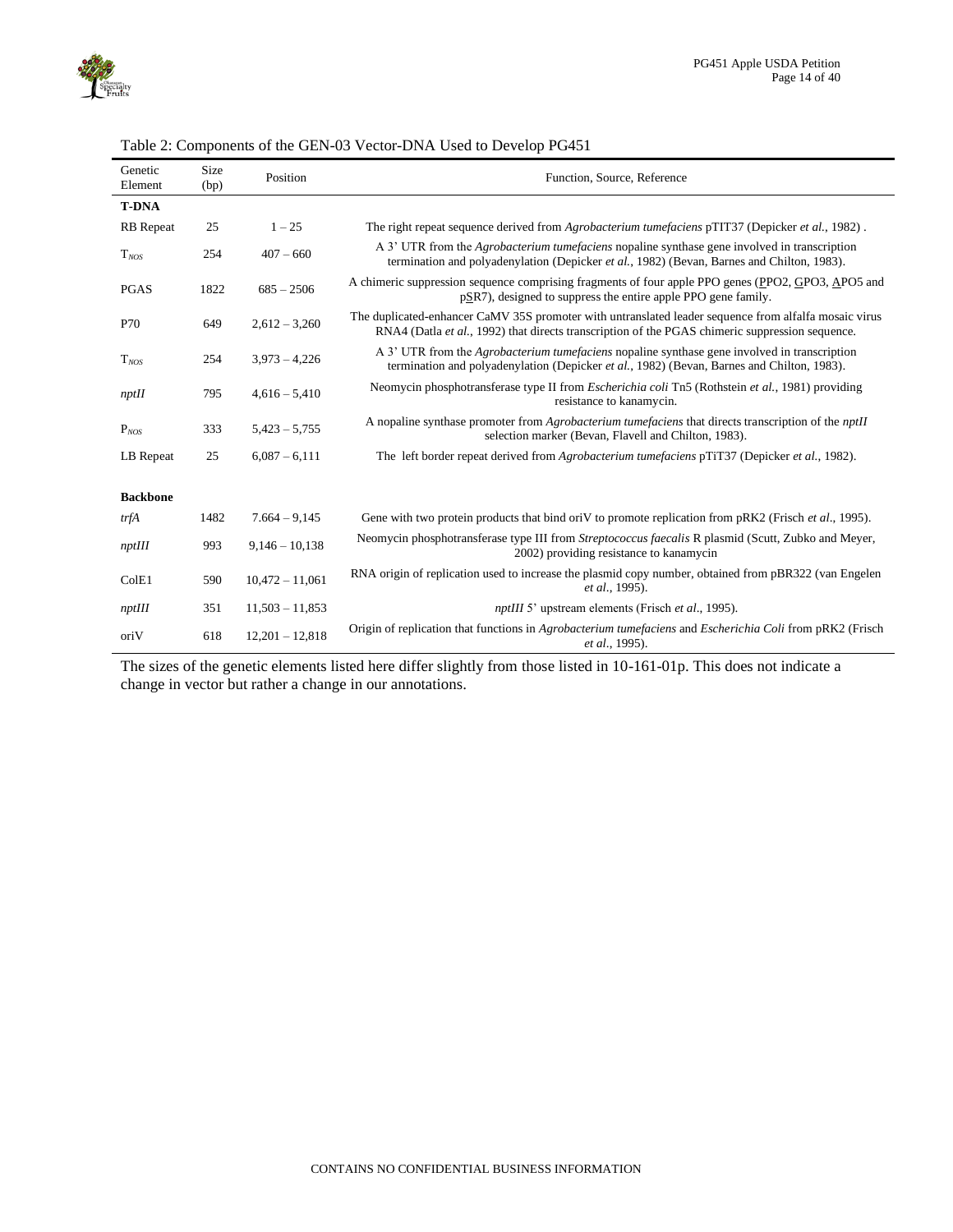## Non – Functional Tetracycline Resistance Determinant

The binary vector GEN-03 does not contain a functional tetracycline resistance determinant and therefore no functional tetracycline resistance determinant was transferred into Pacific Gala during the development of PG451. The binary vectors pBIN19 and pBINPLUS, on which GEN-03 is based, do include a residual fragment of a tetracycline resistance determinant that was inactivated during the construction of pBIN19 (Frisch *et al.*, 1995).

There are annotated maps of pBIN19 and pBINPLUS available in public databases which show a *tetR* gene present in the backbone of pBIN19 and pBINPLUS. However, the nomenclature for the tetracycline resistance determinant in somewhat confusing and the *tetR* gene that is annotated on these plasmid maps does not actually confer tetracycline resistance. Tetracycline resistance genes are grouped into several classes, but all confer resistance through the same basic mechanism involving active efflux of tetracycline. The pBIN19 vector on which the GEN-03 is based includes an inactivated tetracycline resistant determinant homologous to *Pseudomonas aeruginosa* plasmid RP4 (Genbank Accession X75761). The tetracycline resistance determinant is comprised of a regulatory gene (*tetR*) encoding a 26 kDa repressor protein and a structural gene (*tetA*) encoding a membrane protein (34 kDa) responsible for resistance. The two genes are adjacent and have divergent transcriptional polarity with their transcriptional signals are located in the short intercistronic region (Waters *et al.*, 1983). During the construction of pBIN19 the tetracycline resistance gene *tetA* was inactivated by the insertion of the T-DNA region (Frisch *et al.*, 1995).

The figure below shows an alignment of the binary plasmids pBIN19 and GEN-03 to the tetracycline determinant (*tetR* / *tetA*) from RP4. The *tetR* repressor sequence is fully intact, but the *tetA* structural gene is mostly missing. It has been shown that mutations within the *tetA* structural gene eliminate tetracycline resistance (Waters *et al.*, 1983).



### <span id="page-14-0"></span>**Figure 3: Non-Functional Tetracycline-Resistance Determinant**

The figure shows a LASTZ alignment (Geneious 10.2.6) of the backbone region of the binary vectors pBIN19 and GEN-03 to the tetracycline resistance determinant (*tetA* and *tetR* genes) of *Pseudomonas aeruginosa* plasmid RP4 (Genbank Accession X75761). The alignment shows that the structural tetracycline resistance gene (*tetA*) has been largely deleted in pBIN19 and GEN-03. The *tetR* gene that remains in pBIN19 and GEN-03 is a repressor gene that normally suppresses expression of *tetA* and does not itself confer resistance to tetracycline.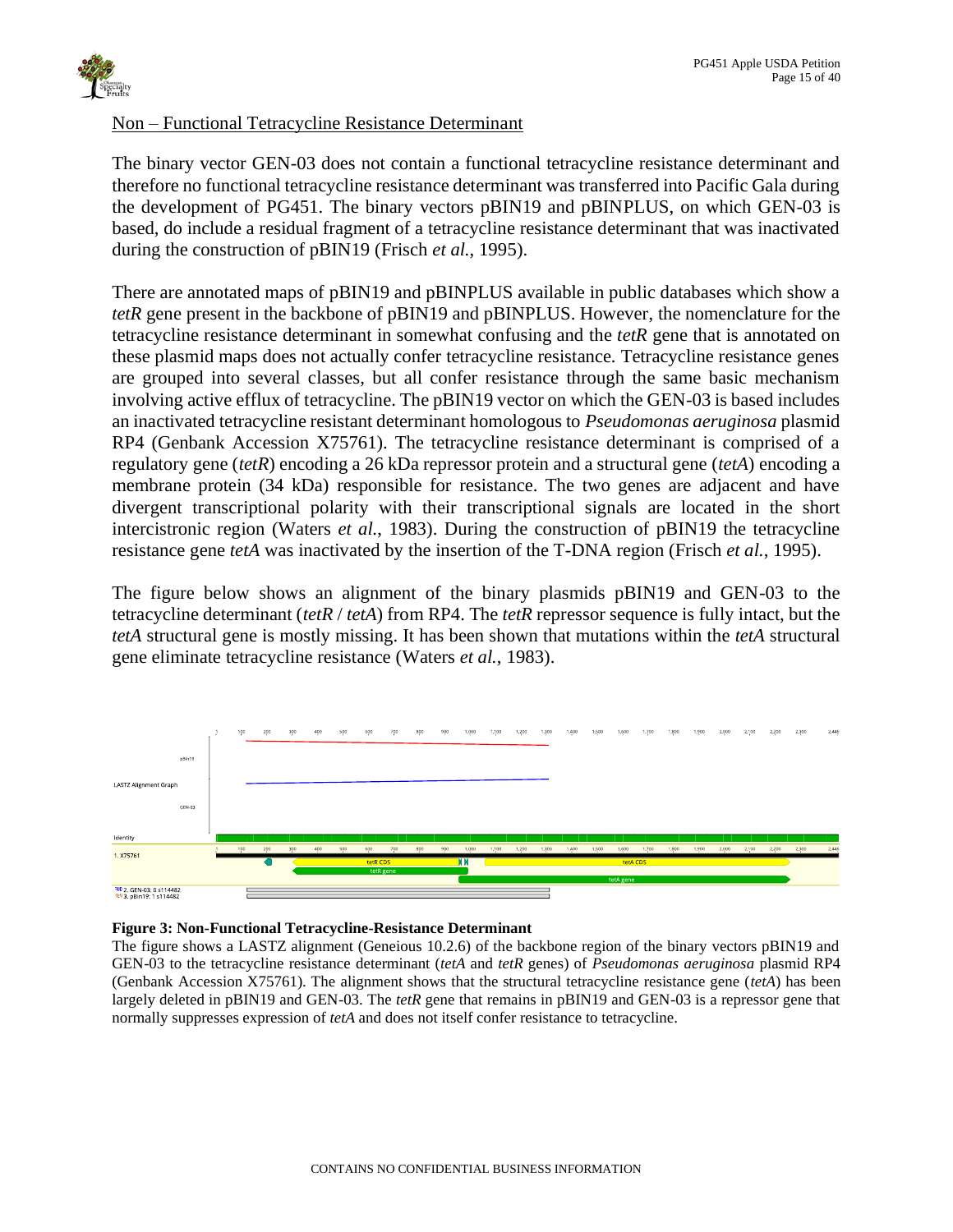

## <span id="page-15-0"></span>5 GENETIC ANALYSIS AND MOLECULAR CHARACTERIZATION

An extensive genetic characterization of the DNA inserted into PG451 was performed. This analysis demonstrated that the GEN-03 was integrated at two locations in the apple genome: in chromosome 10 and in chromosome 17. There are five full-length copies of the T-DNA and structural rearrangement which results in two copies of the PGAS suppression gene forming an inverted repeat, necessary to induce RNA interference. There is read-through at the left border resulting in one full length and one partial copy of the backbone. It was determined that the PG451 inserts did not disrupt the function of any known apple gene. Finally, we show that the PG451 insertion results in the expected non-browning phenotype. These data show that no deleterious changes occurred in PG451 as a result of the transgene insertion.

### <span id="page-15-1"></span>5.1 Whole Genome Sequencing

### <span id="page-15-2"></span>5.1.1 Mapping Strategy

To describe the insertions that create PG451 from PG we employ a unique mapping strategy based on short read Illumina whole genome sequencing data. In our approach, the reads pool is systematically sorted into three reads pools: (i) reads that match the GEN-03 vector, (ii) reads that match the apple genome, and (iii) reads that map to junction sites, either vector to genome insertion sites or vector to vector junctions associated with structural rearrangements. The third reads pool is used to develop insertion maps on which the safety assessment is based.

To clarify our mapping approach, we include the following discussion.

Our mapping approach does not attempt to assemble the PG451 genome from next-generation sequencing data. Instead, our mapping approach focuses on identifying reads that match the GEN-03 vector and screening those reads for information, such as vector to genome or vector to vector junctions, presence of vector backbone, left border read though and copy number that can be used to predict insertion structure and genomic location.

We begin by filtering the sequencing reads pool for any read potentially arises from the GEN-03 vector. To do this we use BBduk to identify any read that contains 21 bp of 100% identity to the GEN-03 vector (15,281 bp). A sequence length of 21 bp was chosen because it affords a level of uniqueness that ensures that we are not selecting random sequence while ensuring that all useful mapping reads are identified and selected. This BBDuk filtering process reduces our reads pool from >80,000,000 reads to just over 3,000 reads allowing us to predict the structure and location of the insertions using limited computer resources.

This reads pool is then sequentially filtered to remove reads that match perfectly to the apple reference genome or the GEN-03 vector. The small pool of reads that remain includes chimeric reads (vector to vector or vector to genome) that can be used to predict the structure and location of the insertions that create PG451 from the parent cultivar PG.

Our reads selection process for PG451 ultimately identified 48 reads that were mapped to junctions. The genomic locations of the insertions for 48 reads are shown in Figures 4, 5, 6 and 7, while Figures 10 and 11 display mapping of the internal junctions.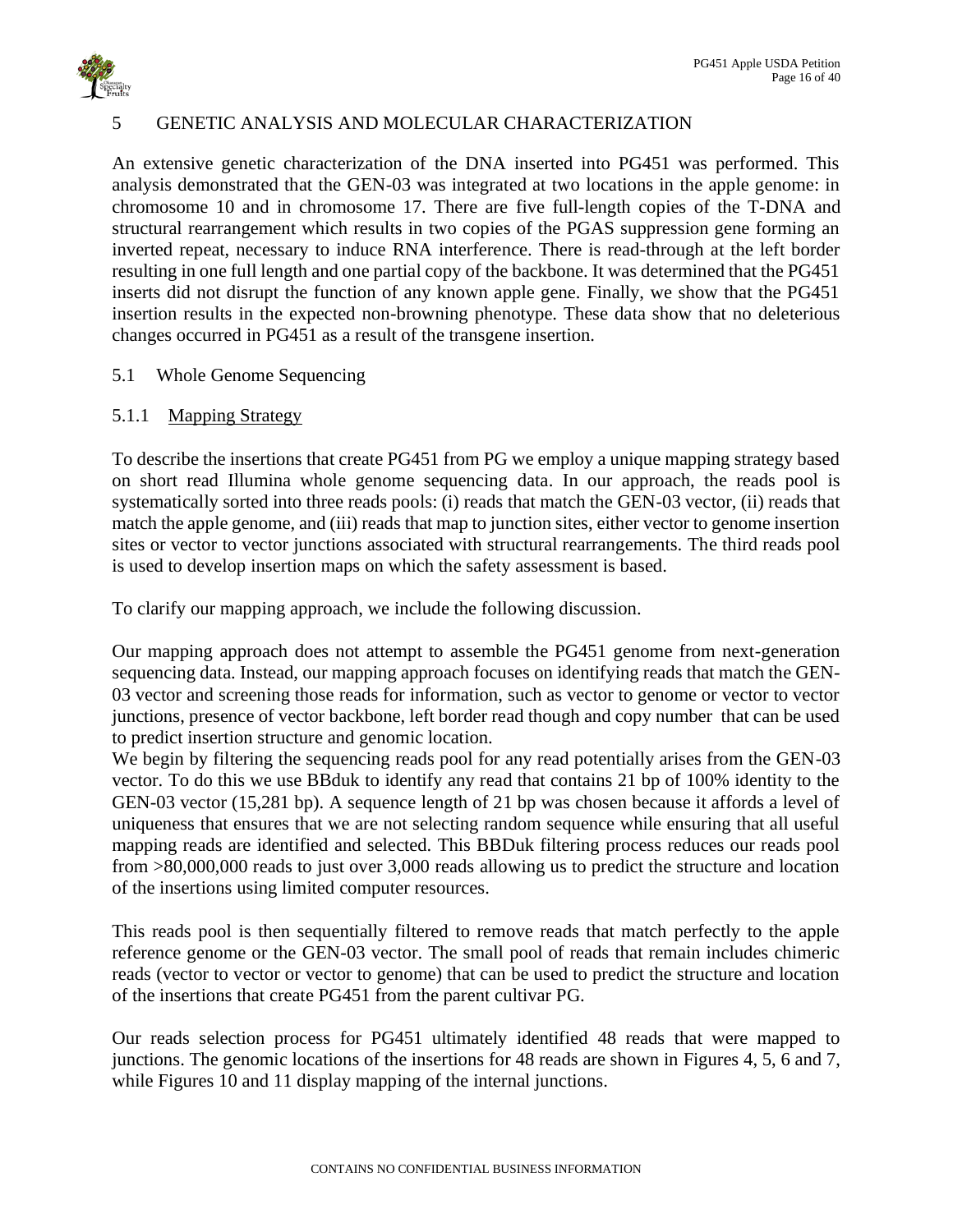

When mapping with 25X overall coverage (12.5X diploid coverage) our genome to vector junctions have an average coverage of 9 reads and a range of 5 to 15 reads per junction. Similar vector to genome junction coverage was seen when mapping insertions in NF872 (USDA 16-004- 01p). In order for our mapping process to miss an insertion, we would have to miss two co-located junctions which we predict would be covered by 5 to 15 reads per junction. We find it improbable that we would miss this many chimeric reads in our mapping process. In addition to PG451, we have mapped numerous GEN-03 insertions in a wide variety of apple cultivars and have not observed technical issue in sequencing T-DNA or vector backbone regions. This gives us high confidence in our mapping process.

In the case of one internal junction shown in Figure 11, we found that the junction was covered by only a single read. This internal junction is within a nearly perfect inverted repeat. This type of inverted repeat is not readily amenable to Illumina or Sanger sequencing, so it is not unexpected that this junction is underrepresented in the reads pool. The vector to genome junctions that identify the number and location of insertions are not normally part of an inverted repeat and are far easier to sequence using Illumina technology. As such, we would have expected to identify at least five reads for each additional junction and two such junctions must exist for there to be third insertion site. We have detected no additional chimeric reads that would suggest any additional junction.

# <span id="page-16-0"></span>5.1.2 Sequencing Library Preparation and Whole Genome Sequencing

Genomic DNA was isolated from tissue culture leaf samples with a DNeasy Plant Mini Kit (Qiagen). Genomic DNA was quantified using the Qubit dsDNA BR Assay Kit (ThermoFisher) and assessed for quality by 1% agarose gel electrophoresis. A TruSeq Nano DNA LT Sample Prep Kit (Illumina) was used to construct a DNA library following the manufacturer's protocol instructions for the 550 bp insert size. Unique adapters were used so that pooled events could be deconvoluted after sequencing<sup>1</sup>. The quality of the library was then checked on a DNA 1000 chip on the 2100 Bioanalyzer (Agilent Technologies Inc.) and the concentration was determined by qPCR using the KAPA SYBR FAST ABI Prism qPCR Kit (Kapa Biosystems) and the StepOnePlus Real-Time PCR System (Applied Biosystems). Equimolar concentrations of the libraries were then pooled and a concentration of 12 pM was used for clustering in one lane of a flowcell on the cBOT (Illumina). The sample was then sequenced (2 x 250 cycles, paired-end reads) on the HiSeq2500 (Illumina) using the HiSeq Rapid SBS Kit v2 (Illumina). Sequence reads were deconvoluted based on their indexed adapter association.

### <span id="page-16-1"></span>5.1.3 Sequencing Coverage and Quality

The PG451 read library was trimmed for quality below Q20 (99% base call certainty) and a minimum read length of 21 nucleotides using BBDuk<sup>2</sup>. A theoretical sequencing coverage of 25x was calculated using a modification of the Lander/Waterman equation [\(Table 3\)](#page-17-0). Apple is diploid so our insertions are expected to have a sequencing coverage of 12.5x. The Lander/Waterman equation used to calculate coverage assumes that the reads are distributed evenly about the genome

<sup>&</sup>lt;sup>1</sup> In this case, three libraries were prepared and sequenced in a single flowcell (PG451 plus two other events that are not related to this submission). This fact is noted here because the number of reads reported in this submission for event PG451 [\(Table 3\)](#page-17-0) is about one third of what would normally be expected from a single flowcell.

<sup>&</sup>lt;sup>2</sup> BBDukF [qtrim=rl, trimq=20, minlength=21]

BBMap (Brian Bushnel[l bbushnell@lbl.gov\)](mailto:bbushnell@lbl.gov) is available from [\(http://sourceforge.net/projects/bbmap/\)](http://sourceforge.net/projects/bbmap/).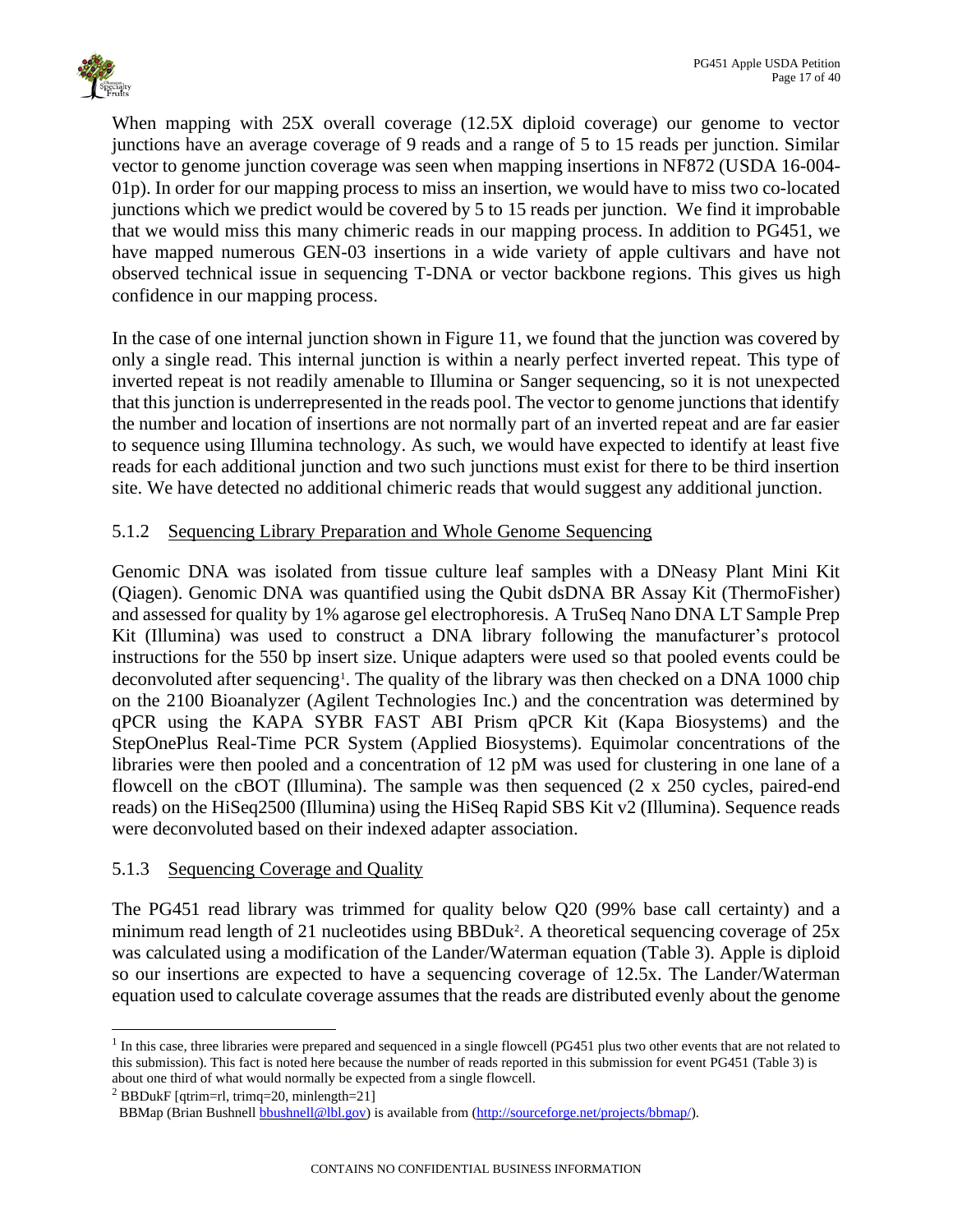

and that overlap detection does not vary between reads (Illumina 2014). These assumptions are not fully correct since factors such as fragmentation bias, percent GC content and tandem repeats can lead to sequencing bias.

<span id="page-17-0"></span>

| Table 3: Calculation of Theoretical Sequencing Coverage |
|---------------------------------------------------------|
|---------------------------------------------------------|

| Descriptor            | Value          |
|-----------------------|----------------|
| Qualified Reads (Q20) | 80,292,314     |
| <b>Nucleotides</b>    | 17,802,375,978 |
| Genome Size (HFTH1)   | 708,540,000    |
| Coverage              | 25             |

Notes: Coverage = Nucleotides / Genome Size (Illumina, 2014) .

The reads were mapped to the most recent and high quality apple reference available, HFTH1 (N50 of 6.99 Mb) (Zhang *et al.*, 2019) available at the Genome Database for Rosaceae (Jung *et al.*, 2019), using Geneious assembler to determine actual sequence coverage [\(Table 4\)](#page-17-1). Mean coverage ranged from 22.4x to 27.6x with an average of 24.3x. The amount of the reference genome that was covered by at least one sequence read (Percent of RefSeq), ranged from 95.6% to 98.8% with an average of 97%. The predicted gap in our sequencing coverage (3%) corresponds to approximately 21,256, 200 bp.

<span id="page-17-1"></span>Table 4: Mapping PG451 Sequencing Library to the HFTH1 Reference Genome using Geneious<sup>1</sup>

| Chromosome <sup>2</sup>           | Sequence length (bp) | Number of Reads | Nucleotides   | Mean Coverage | Pairwise Identity | Percent of RefSeq |
|-----------------------------------|----------------------|-----------------|---------------|---------------|-------------------|-------------------|
| 1                                 | 33,117,969           | 3,609,121       | 840,295,430   | 24.487        | 97.9%             | 96.4%             |
| $\mathfrak{2}$                    | 38,683,619           | 3,858,198       | 898,765,809   | 22.364        | 97.7%             | 95.8%             |
| 3                                 | 37, 347, 157         | 3,905,444       | 907,648,303   | 23.462        | 98.7%             | 96.3%             |
| 4                                 | 31,179,315           | 3,242,334       | 752,332,659   | 23.239        | 98.2%             | 96.4%             |
| 5                                 | 48,155,291           | 5,709,635       | 1,320,910,454 | 26.736        | 99.3%             | 96.6%             |
| 6                                 | 35,740,263           | 3,964,593       | 920, 202, 336 | 24.846        | 97.9%             | 98.8%             |
| 7                                 | 36,106,916           | 3,994,508       | 925,993,751   | 24.740        | 98.0%             | 97.6%             |
| 8                                 | 31,675,850           | 3,374,333       | 783,213,239   | 23.829        | 97.6%             | 98.2%             |
| 9                                 | 34,983,427           | 3,638,011       | 845,993,415   | 23.310        | 98.4%             | 96.4%             |
| 10                                | 44,062,067           | 4,479,416       | 1,041,300,739 | 22.747        | 97.9%             | 95.6%             |
| 11                                | 42,707,874           | 4,375,637       | 1,017,899,512 | 22.964        | 97.7%             | 96.2%             |
| 12                                | 32,462,490           | 3,484,629       | 809,525,731   | 24.133        | 99.1%             | 96.4%             |
| 13                                | 45,085,373           | 5,538,398       | 1,282,646,714 | 27.563        | 98.2%             | 98.4%             |
| 14                                | 31,676,889           | 3,486,964       | 808,234,555   | 24.619        | 98.0%             | 98.6%             |
| 15                                | 56,927,258           | 5,987,809       | 1,389,527,344 | 23.505        | 97.8%             | 97.2%             |
| 16                                | 41,864,757           | 5,009,081       | 1,158,713,287 | 26.809        | 98.9%             | 98.4%             |
| 17                                | 34,174,699           | 3,644,928       | 846,315,664   | 23.866        | 97.9%             | 96.4%             |
| $00\,$                            | 8,056,035            | 4,695,442       | 1,030,081,334 | 138.231       | 99.4%             | 80.5%             |
| <b>Unused Reads</b><br>(Paired)   |                      | 1,908,222       | 414,674,602   |               |                   |                   |
| <b>Unused Reads</b><br>(Unpaired) |                      | 2,385,629       | 468,578,320   |               |                   |                   |

 $1$  Geneious (10.2.6) Medium-Low Sensitivity / Fast.

<sup>2</sup>Chromosome 00 refers to sequences not mapped to a chromosome in the HFTH1 reference.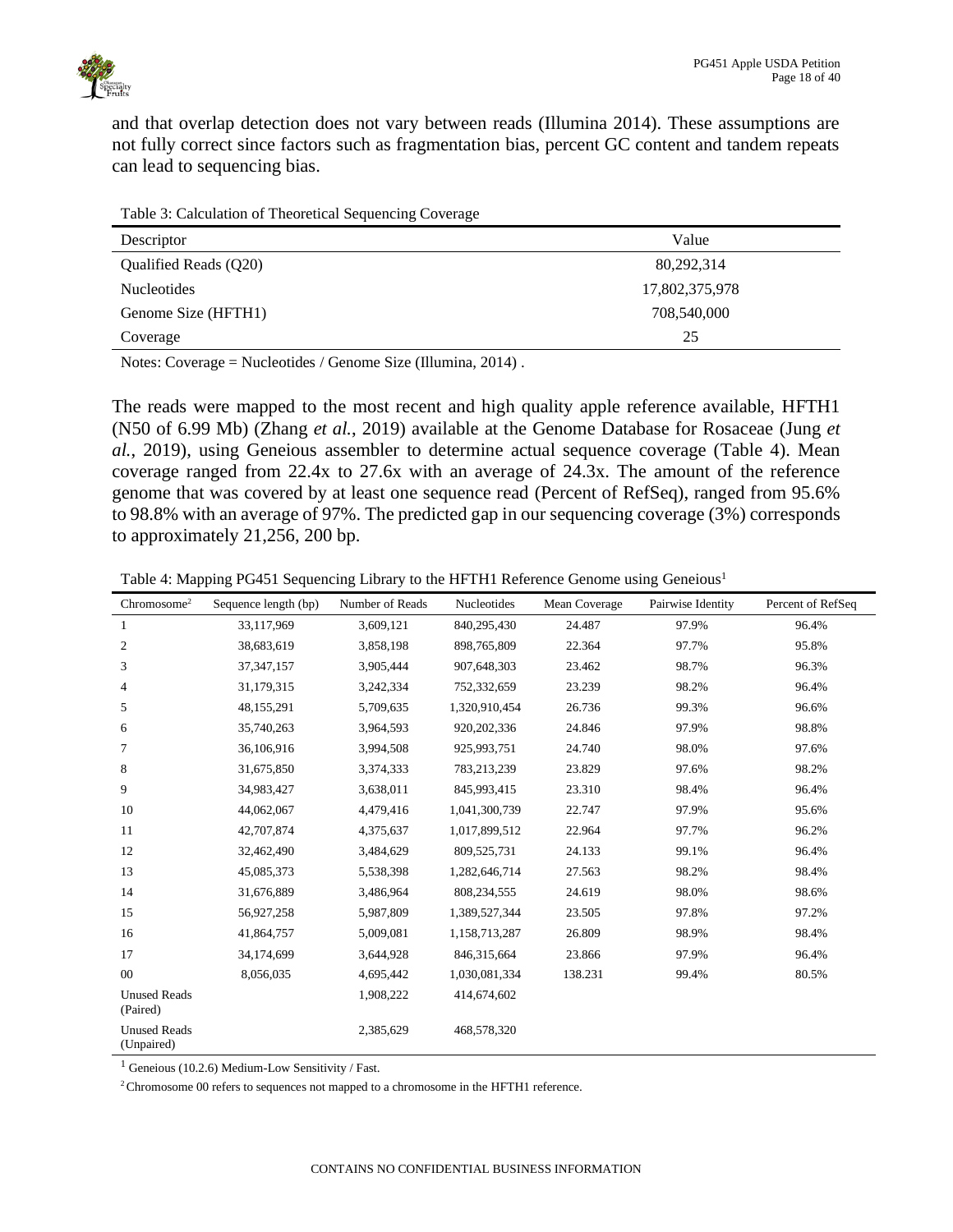

### <span id="page-18-0"></span>5.1.4 Insertion Site Analysis

We have developed a simple method for detecting and characterizing T-DNA junctions using nextgeneration sequencing data that is similar to the method of (Park *et al.*, 2017). A diagram of the mapping workflow is provided in Figure 4.



**Figure 4: Workflow for Detection of T-DNA Insertions**

Step 2: The Reads Matching GEN-03 are not informative for creating insertion maps because they do not identify junction sequences used in the mapping process. However, these reads are used to provide information on other features, including copy number and left border read through (See Section 5.1.7).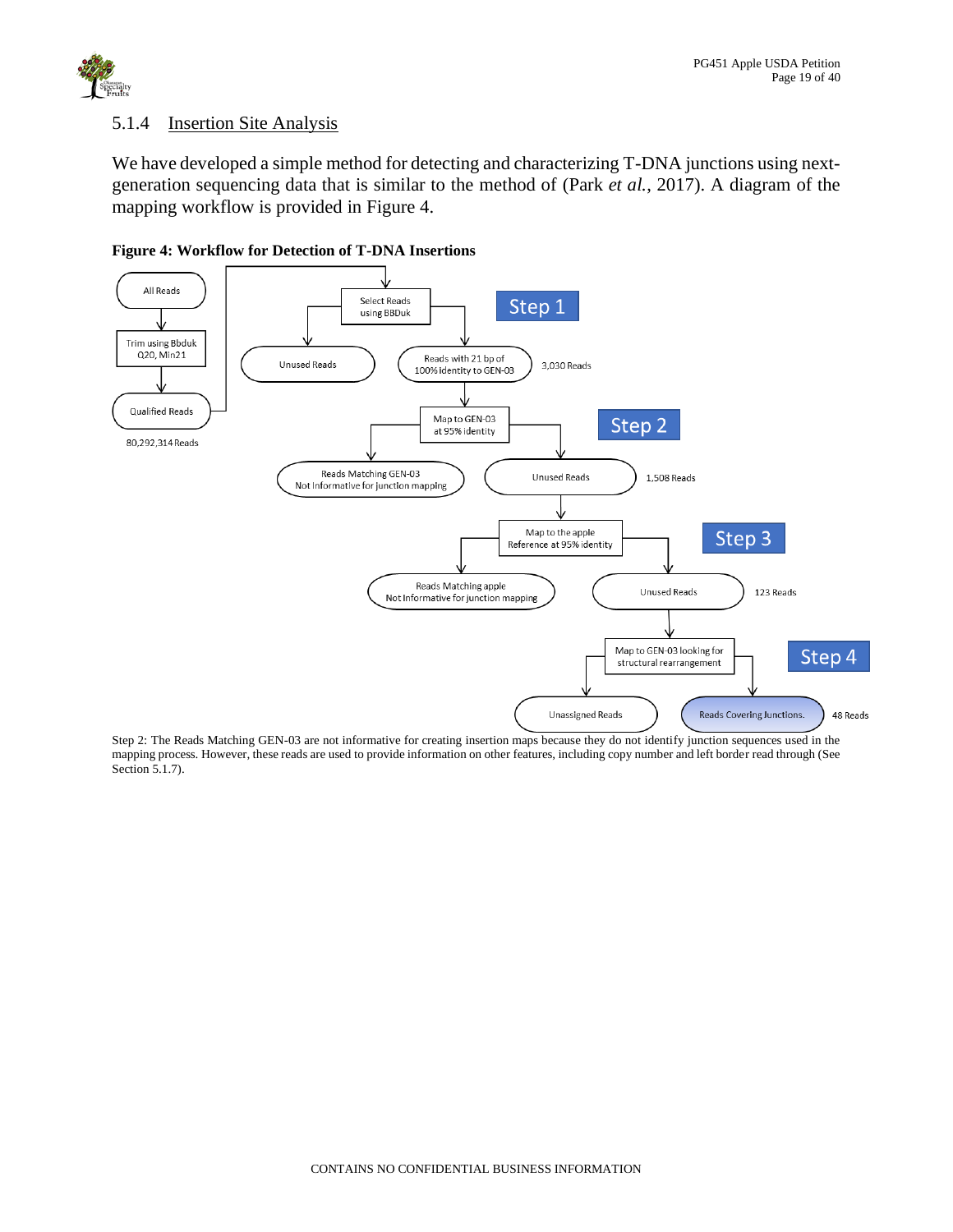

Step 1: Select Reads using BBDuk

In Step 1, qualified PG451 reads (80,292,314 reads) were selected using BBDuk to identify reads which include 21 bp with 100% identity to the GEN-03 vector<sup>3</sup>. The filtered read pool (3,030 reads) is expected to include three types of reads: (i) reads that map to the GEN-03 vector, (ii) reads that map to endogenous sequences that share short regions of 100% homology to the PPO fragments included in the PPO suppression transgene, and (iii) reads that map to the site of integration and which span the junctions between the plant and the vector. The following steps are designed to classify the reads.

# Step 2: Reads Matching the GEN-03 Vector

To identify reads that map entirely to the GEN-03 vector, 3,030 BBDuk selected reads were mapped to the GEN-03 vector using the Geneious assembler with parameters that allow for only a 5% mismatch<sup>4</sup>. A total of 1522 reads matched the GEN-03 and were removed from subsequent mapping steps because they are not informative in the identification of junctions. This reduced the reads pool to 1508 reads.

# Step 3: Reads Matching the Apple Genome

To identify reads that map entirely to the apple genome, the 1508 unused reads from Step 2 were mapped to the apple references (HFTH1, GDDH13, v3.0.a1 and v1.0 combined haplotypes) which are available at the Genome Database for Rosaceae (Jung *et al.*, 2019) using the Geneious assembler with parameters that allow for only a 5% mismatch<sup>5</sup> A total of 1,375 reads matched the apple references and were removed from the subsequent mapping because they were not informative in the identification of junctions. This reduced the reads pool to 123 reads. All available references were used in this step as, while the most recent reference is the most complete, older references will have regions of better sequence quality for our event which will map some reads that otherwise would have been left in the pool.

Step 4: Identification of Junctions

To identify junctions, the 123 unused reads from Step 3 were mapped to the GEN-03 vector using Geneious while screening for structural variants<sup>6</sup>. The alignment was examined by hand to identify partially mapped (chimeric) reads. The non-mapping end of chimeric reads was used to blast the apple reference genome or GEN-03 vector to identify its source. Unmapped reads were carefully examined by hand to ensure that no junction sequences were missed. The unused reads were disregarded as non-informative due to one of the following reasons: (i) amplification of a contaminant, (ii) match to reference or vector with high stringency, (iii) represented allelic or varietal variance in the reference, or (iv) being an NGS artifact.

 $3$  Bbduk.sh in-Trimmed\_PG451.fasta out=umatched.fasta outm=readsmatchingGEN-03.fasta ref=GEN-03.fasta k=21 stats=stst.txt

<sup>4</sup> Medium Sensitivity / Fast with Custom Sensitivity, Minimum Overlap Identity 95%, Maximum Mismatches per Read 5%

<sup>5</sup> Medium Sensitivity / Fast with Custom Sensitivity, Minimum Overlap Identity 95%, Maximum Mismatches per Read 5% with the "Search more thoroughly for poor matching reads" checked.

 $<sup>6</sup>$  Highest Sensitivity / Slow, Structural Variants</sup>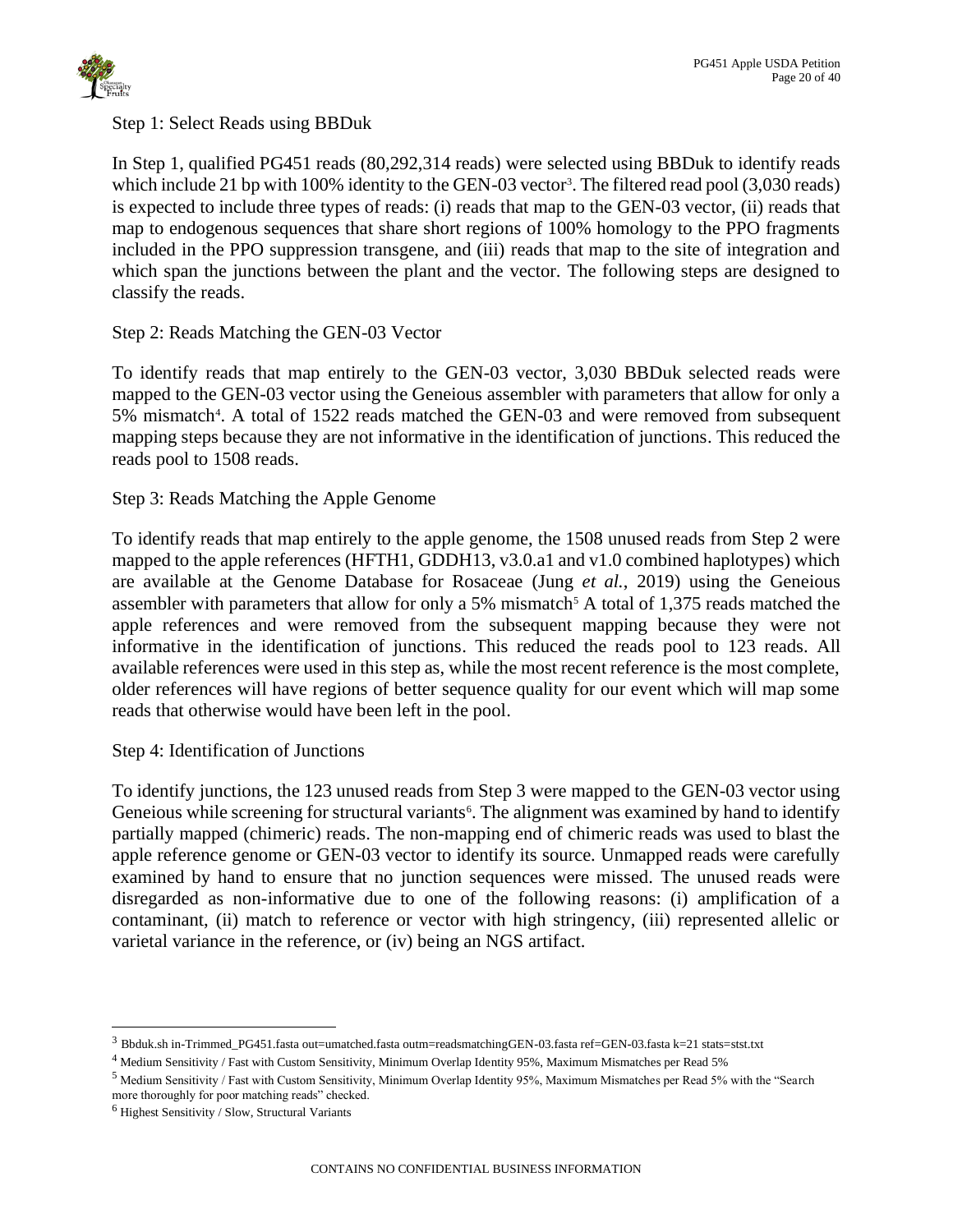

### <span id="page-20-0"></span>5.1.5 T-DNA Genomic Location

The junction mapping process (Steps  $1 - 4$ , above) identified two apple/vector junctions co-located in chromosome 10 [\(Figure 5](#page-20-1) and [Figure 6\)](#page-20-2) and two apple/vector junctions co-located in chromosome 17 [\(Figure 7](#page-21-0) and [Figure 8\)](#page-21-1). This is consistent with two insertion sites. No other chimeric (vector to chromosome) reads were identified in the pool of GEN-03 reads.

|                                                                 | 190        | 200                              | 210        | 230                | 280        | 240 | 280                | 200           |
|-----------------------------------------------------------------|------------|----------------------------------|------------|--------------------|------------|-----|--------------------|---------------|
| Consensus                                                       |            |                                  |            |                    |            |     |                    |               |
|                                                                 |            |                                  |            |                    |            |     |                    |               |
|                                                                 | 12,016,099 | 12,014,000                       | 12,016,079 | 12,016,009         |            | X7  | æ                  | п             |
| PG451_Chr10 (jA) - Junction_1                                   |            |                                  |            |                    |            |     |                    |               |
|                                                                 |            |                                  |            | <b>RB_Repeat-3</b> |            |     |                    |               |
|                                                                 |            |                                  |            |                    |            |     | <b>PCR Product</b> |               |
|                                                                 |            | PG451 Chr10 Insertion - LeftSide |            |                    |            |     |                    | GEN:03:25.224 |
|                                                                 |            |                                  |            |                    | Junction_1 |     |                    |               |
|                                                                 |            |                                  |            |                    |            |     |                    |               |
| R3/HWI-5T822:312:HFF2NBO001:1111:4053:78725_1:N:0:OGATGT        |            |                                  |            |                    |            |     |                    |               |
| RRF HMI-5T822;312:HFFZNBO061:2114;13994;19410_2:N:0;CGATGT      |            |                                  |            |                    |            |     |                    |               |
| RB HWI-5T822:312:HFF2N8C00:1:2201:13465/62386_1:N:0XCGATGT      |            |                                  |            |                    |            |     |                    |               |
| HAHMI-STB22:312:HFF2NBC001:2101:1723:78993_1:N:0:CGATGT         |            |                                  |            |                    |            |     |                    |               |
| R3/HWI-5T822:312:HFF2NBO041:2209:10652:73928_1:N:0:CGATGT       |            |                                  |            |                    |            |     |                    |               |
| RR HMI-5T822;312;HFFZNBC00:1;2107;5818;29227_1;N;0;CGATGT       |            |                                  |            |                    |            |     |                    |               |
| F10 HWI-5TB22:31 2: HFF2NBCl00:1:1212:19884:70579 1: N:0:CGATGT |            |                                  |            |                    |            |     |                    |               |
| FID HWI-STB22:312:HFF2NBC00:1:1102:2021:45583 ZN:0:CGATGT       |            |                                  |            |                    |            |     |                    |               |
| R3/HWI-5T822-312-HFF2NBO061:1108:9821:59254_1:N:0:OGATGT        |            |                                  |            |                    |            |     |                    |               |
| RBI HMLSTR22-312-HEEZMRCDA1:2205/3564:03410-2:M-0-CGATGT        |            |                                  |            |                    |            |     |                    |               |

### <span id="page-20-1"></span>**Figure 5: Chromosome 10 Insertion - Left Side**

A 60 bp fragment crossing the junction with mapped reads is provided as evidence of the junction. This figure shows chromosome 10 (Chr10:12,616,901..12,616,862) attached to the RB of GEN-03 (GEN-03:25..64). In the Word version of this document the figure can be opened as high-resolution PDF by double-clicking within the figure.



### <span id="page-20-2"></span>**Figure 6: Chromosome 10 Insertion - Right Side**

A 60 bp fragment crossing the junction with mapped reads is provided as evidence of the junction. This figure shows the LB of GEN-03 (GEN-03:6084..6045) attached to chromosome 10 (Chr10:12,616,833..12,616,795). In the Word version of this document the figure can be opened as high-resolution PDF by double-clicking within the figure.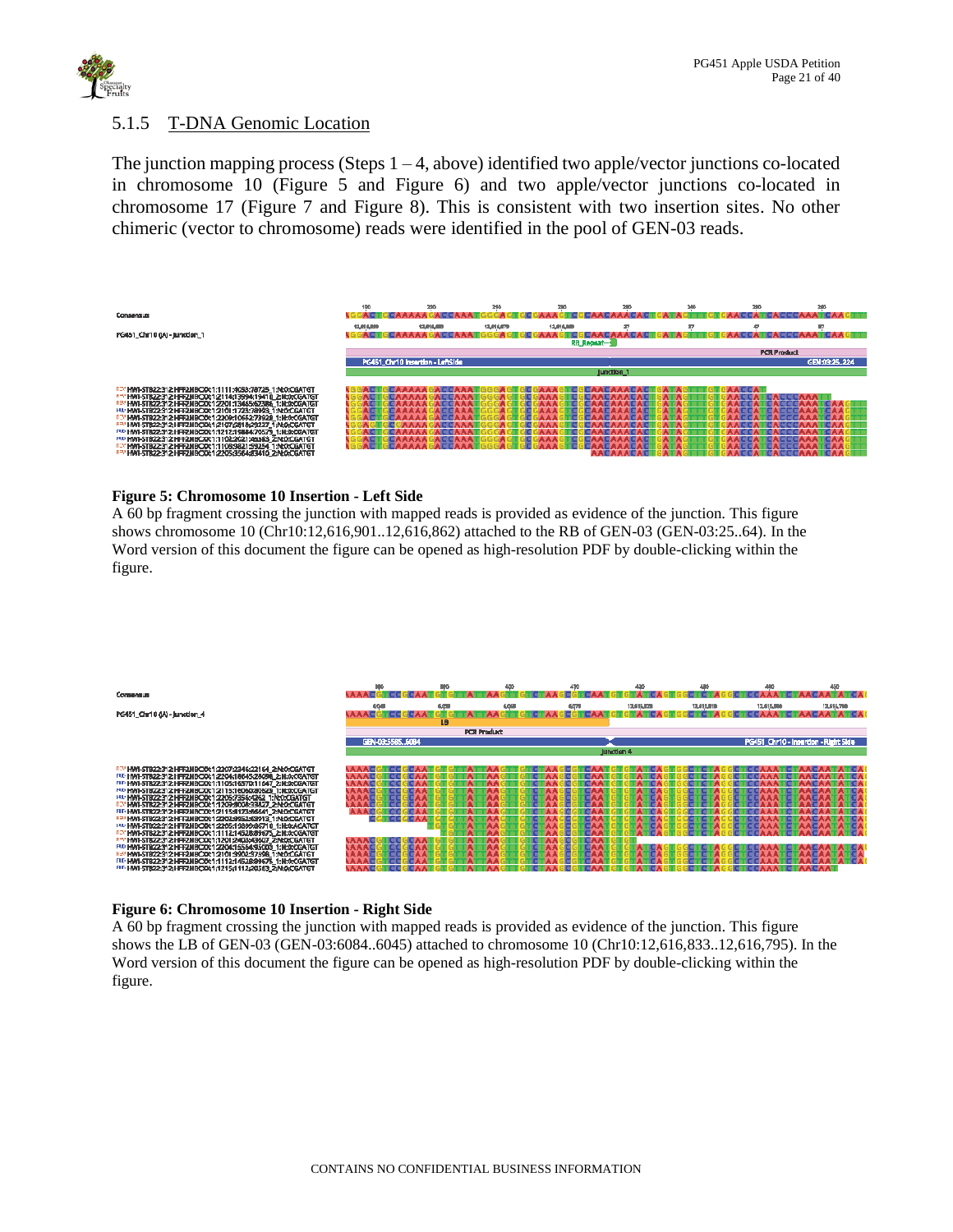

| Consensus                                                                                                                                                                                                                                                                                                         | 160                  | 170        |            |            | क्रम                            | 210 | za | 239                                 | 291 |
|-------------------------------------------------------------------------------------------------------------------------------------------------------------------------------------------------------------------------------------------------------------------------------------------------------------------|----------------------|------------|------------|------------|---------------------------------|-----|----|-------------------------------------|-----|
| PG451_Chr17 (jA) - Junction 1                                                                                                                                                                                                                                                                                     | 007.752              | 30,007,722 | 20,007.712 | 30,007,702 | 30,007,562<br><b>Junction 1</b> | 92  |    | 58                                  |     |
|                                                                                                                                                                                                                                                                                                                   |                      |            |            |            | <b>RB_Repeat-1</b>              |     |    |                                     |     |
|                                                                                                                                                                                                                                                                                                                   | PG451_Chr17_LaftSide |            |            |            |                                 |     |    | <b>PCR Product</b><br>GEN-03:23.122 |     |
| R3*HWI-5T822;312;HFFZNBCXX1;2208;8523;46693_2;N:0:CGATGT<br>FID HWI-STB22:31 2: HFF2NBCXX1:1215:18057:56161_2:N:0:CGATGT<br>HAH HWN-STB22:312:HFF2NBCXX1:1213:13654:59710 2:N:0:CGATGT<br>REM HWN-5T822:312:HFF2NBC00:1:2115:5829:82019_1:N:0:OGATGT<br>RR1HM1-5T822;312;HFF2NBC00;1;2210;7564;11887_1;N;0;CGATGT | ٨C                   |            |            |            |                                 |     |    |                                     |     |

#### <span id="page-21-0"></span>**Figure 7: Chromosome 17 Insertion - Left Side**

A 60 bp fragment crossing the junction with mapped reads is provided as evidence of the junction. This figure shows chromosome 17 (Chr17:30,007,732..30,007,692) attached to the RB of GEN-03 (GEN-03:23..62). In the Word version of this document the figure can be opened as high-resolution PDF by double-clicking within the figure.



#### <span id="page-21-1"></span>**Figure 8: Chromosome 17 Insertion - Right Side**

A 60 bp fragment crossing the junction with mapped reads is provided as evidence of the junction. This figure shows the LB of GEN-03 (GEN-03:6091..6052) attached to chromosome 10 (Chr10:30,007,676..30,007,637). In the Word version of this document the figure can be opened as high-resolution PDF by double-clicking within the figure.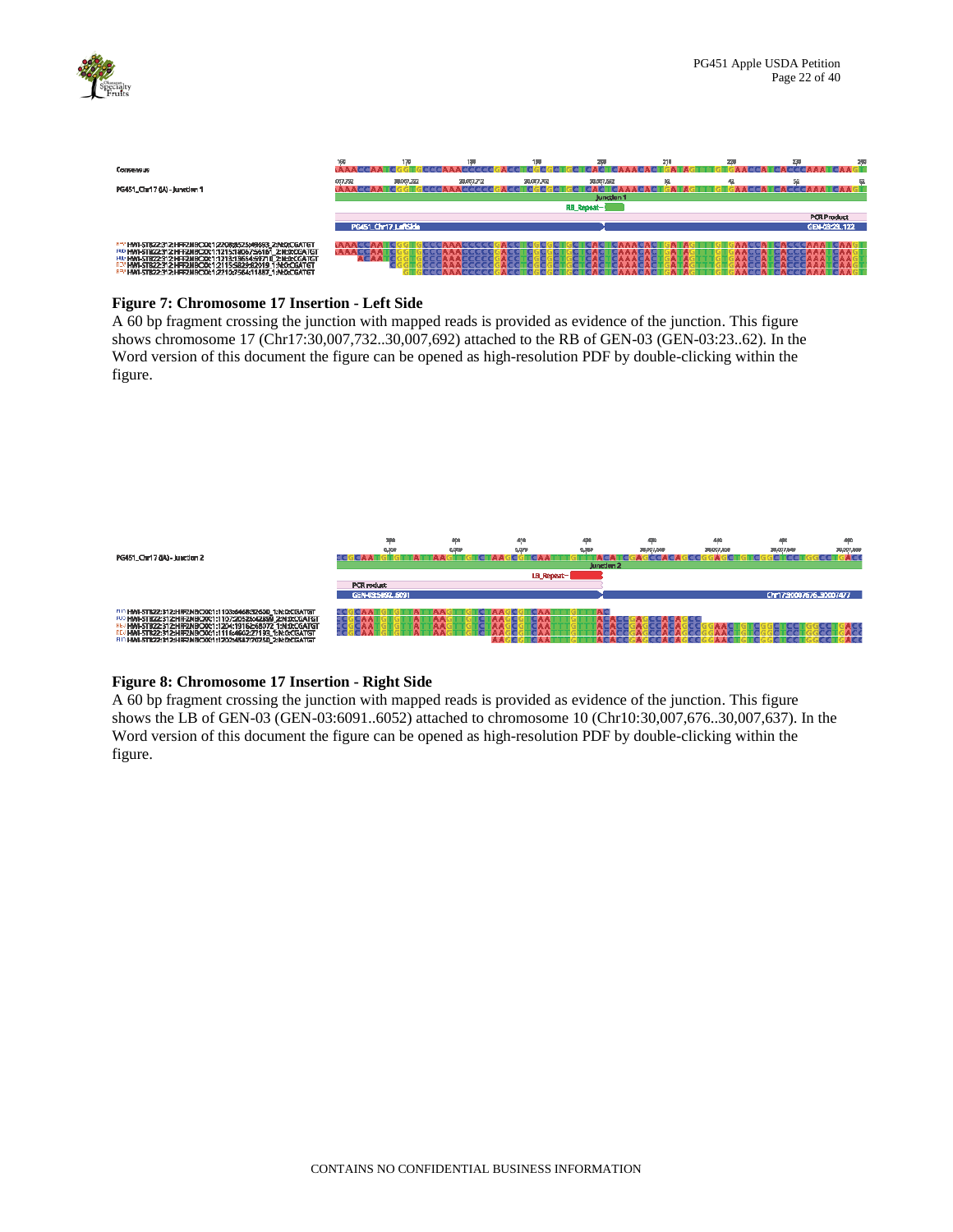

The genomic location of the insertions in chromosome 10 [\(Figure 9\)](#page-22-0) and in chromosome 17 [\(Figure 10\)](#page-22-1) are shown as evidence that the insertions do not disrupt any known endogenous gene. No predicted genes or transcripts are present in the annotation window for the *M. domestica* HFTH1 v1.0 reference.



### <span id="page-22-0"></span>**Figure 9: PG451 - Chromosome 10 - Genomic Location**

A screenshot covering the insertion site in PG451 Chromosome 10 (Chr10:12,616,862..12,616,833) showing no predicted genes or transcripts present at the insertion site (JBrowse, GDR).



#### <span id="page-22-1"></span>**Figure 10: PG451 - Chromosome 17 - Genomic Location**

A screenshot covering the insertion site in PG451 Chromosome 17 (Chr17:30,007,692..30,007,676) showing no predicted genes or transcripts present at the insertion site (JBrowse, GDR).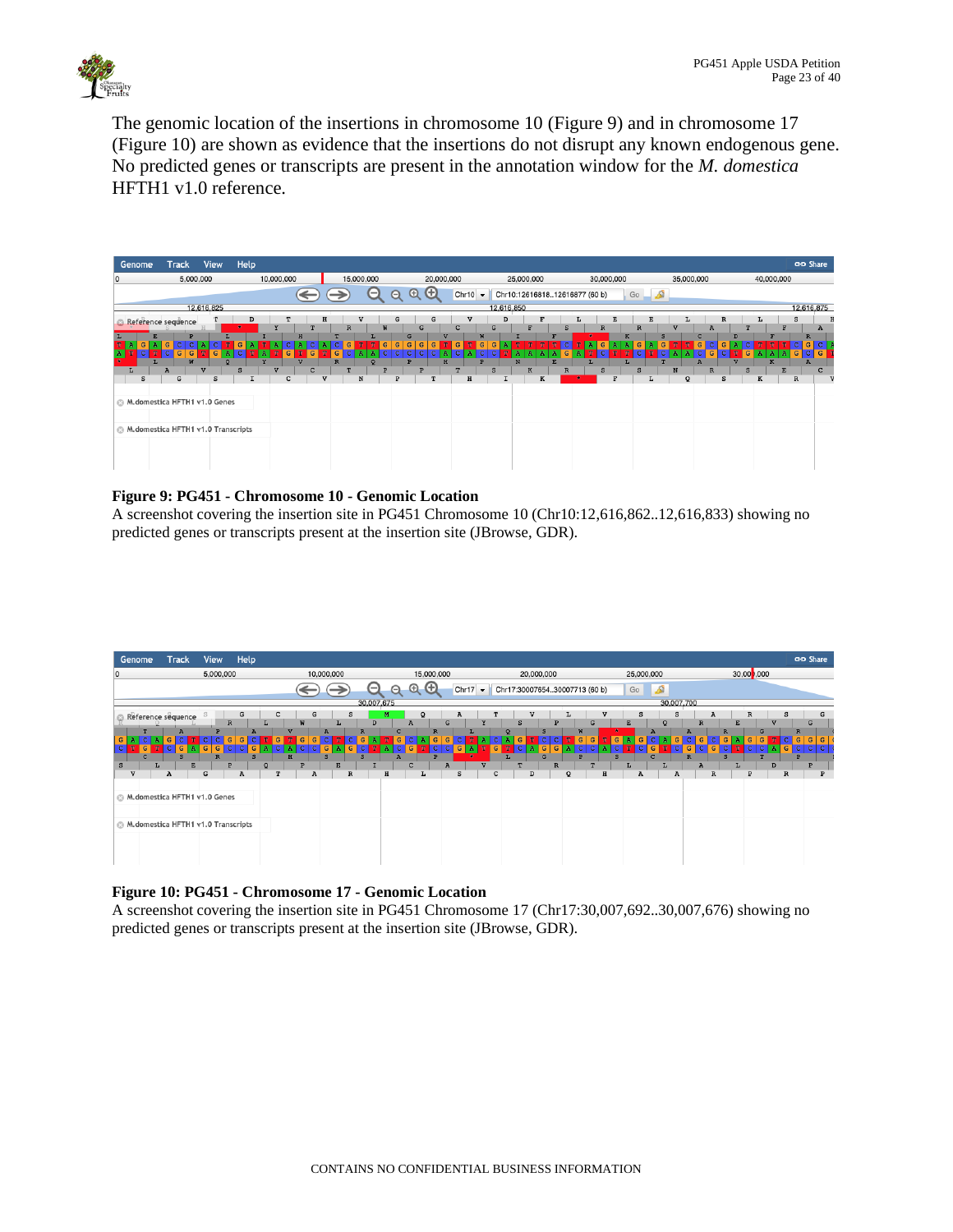

### <span id="page-23-0"></span>5.1.6 Internal Junctions

The junction mapping process described in Section 5.1.3 also identified two internal junctions which is evidence of transgene rearrangement that occurred upon integration. One internal vector to vector junction connects LB (6,087) to backbone (10,848) [\(Figure](#page-23-1) 11). The other internal vector to vector junction connects RB to RB [\(Figure 12\)](#page-23-2). This latter junction is represented by a single read. The junction that the read overlaps is within an inverted repeat which is traditionally difficult to sequence using standard Illumina or Sanger sequencing. Even though this junction is covered by a single read we have high confidence that the junction is real. The read overlaps the junction by at least 29 bp on either side. The probability of identifying a read overlapping a junction like this that is not real is low.



### <span id="page-23-1"></span>**Figure 11: Internal Junction #1**

A 60 bp fragment crossing the junction with mapped reads is provided as evidence of the junction. In the Word version of this document the figure can be opened as high-resolution PDF by double-clicking within the figure. The junction coordinates are GEN:03:10484 / GEN-03:6087-.



### <span id="page-23-2"></span>**Figure 12: Internal Junction #2**

A 60 bp fragment crossing the junction with mapped reads is provided as evidence of the junction. In the Word version of this document the figure can be opened as high-resolution PDF by double-clicking within the figure. The junction coordinates are GEN-03:21- / GEN-03:30.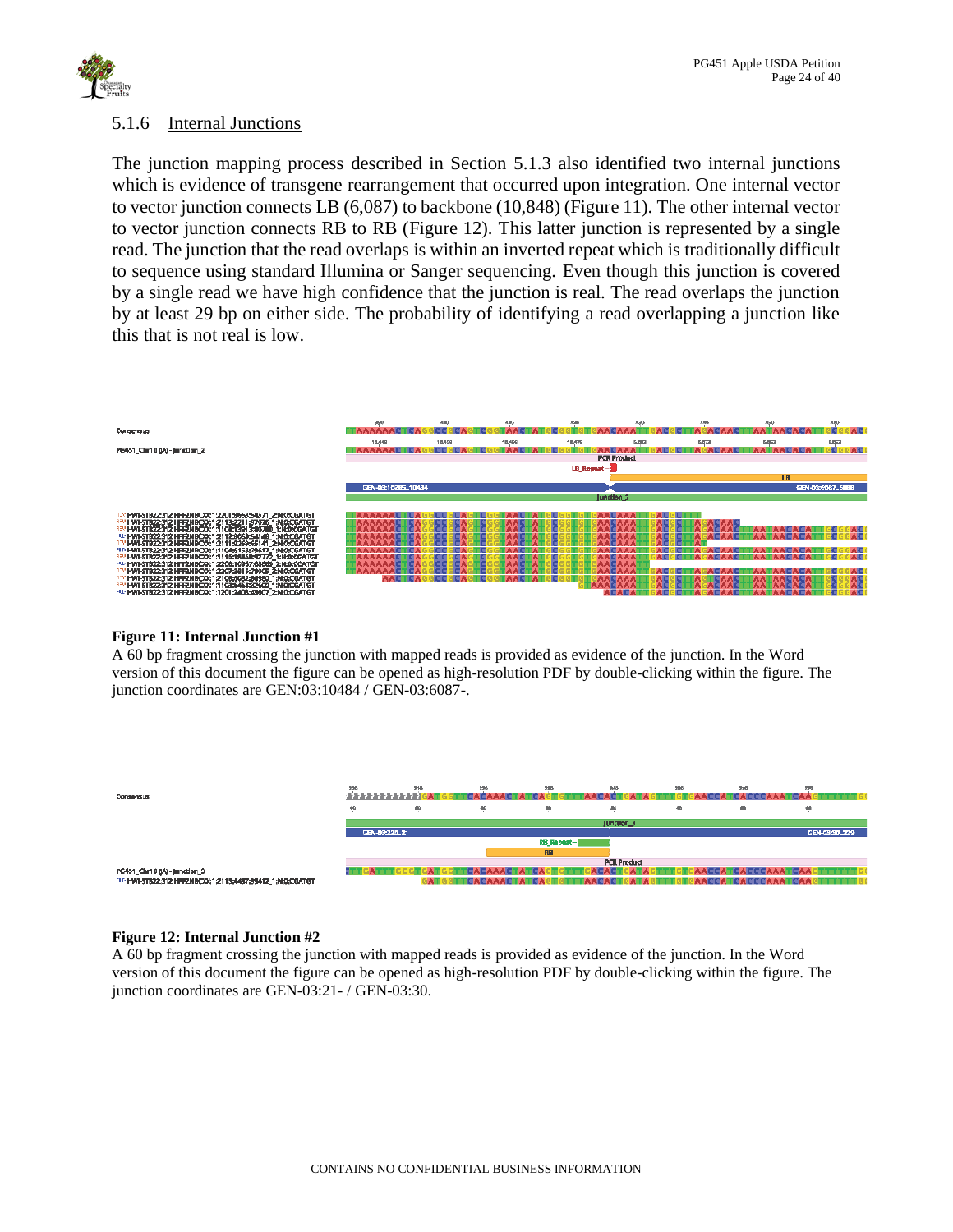

## <span id="page-24-0"></span>5.1.7 Evidence of Read Though at the Left Border

In addition to the internal junctions described in Section 5.1.6 the mapping process revealed evidence of read though at the left border. In Section 5.1.4 BBDuk selected reads with 21 bp of 100% homology to the GEN-03 vector were aligned to the GEN-03 vector using the Geneious assembler with parameters that allow for only a 5% mismatch<sup>7</sup>. The alignment is provided in Figure [13.](#page-24-1) This alignment provides evidence for read through at the left border. It also shows that the entire vector backbone is incorporated in to the apple genome. The unequal coverage of the alignment to the GEN-03 vector also suggests that the copy number of different regions inserted in to the genome varies. The T-DNA region  $(1 - 6111)$  has more copies than the region from 6112 to  $\sim$ 10,000, which is higher that the region from  $\sim$ 10,000 to 15,273. The PPO containing region of the T-DNA is somewhat over-represented because it will include endogenous reads that match the vector sequence (and are fully contained within one of the four PPO fragments).



### <span id="page-24-1"></span>**Figure 13: Coverage of the GEN-03 in PG451<sup>8</sup>**

A total of 1,522 reads mapped to the GEN-03 binary vector using Geneious reveal which regions of the T-DNA and vector backbone were included in PG451. Sequencing coverage along the vector was variable and decreased from right border (RB) to left border (LB) and in to the vector backbone. The sequencing coverage was used to predict the approximate copy number for each region.

 $^7$  Medium Sensitivity / Fast with Custom Sensitivity, Minimum Overlap Identity 95%, Maximum Mismatches per Read 5%

 $8$  In the Word version of this document, this figure can be opened as a separate high-resolution PDF by double-clicking within the figure.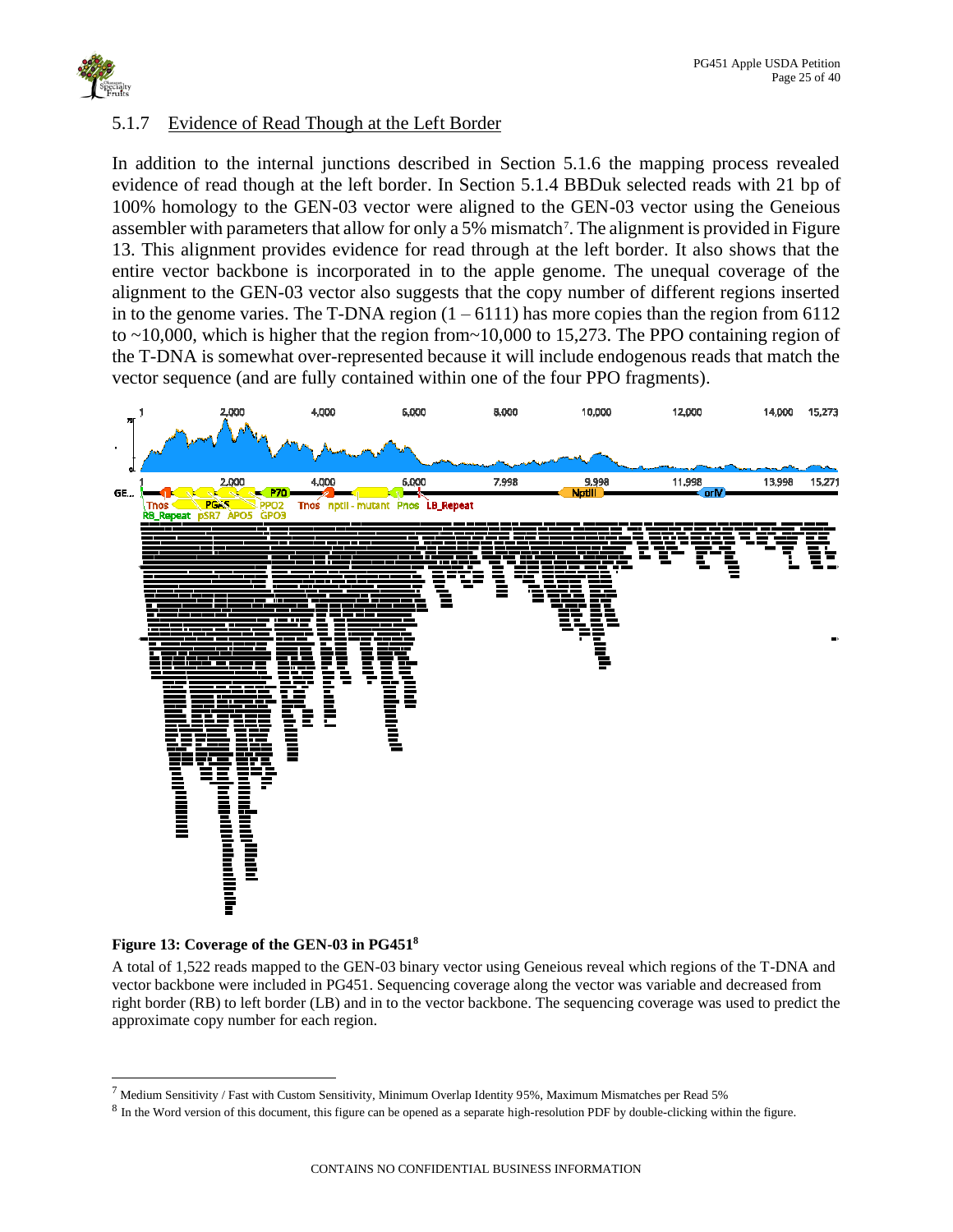

### <span id="page-25-0"></span>5.1.8 Predicted Insertion Maps

Our examination of the whole genome sequencing data for PG451 has revealed evidence of the following: (i) one insertion in chromosome 10 and one insertion in chromosome 17 (Section 5.1.5), (ii) two internal vector to vector junctions (Section 5.1.6) which cannot be definitively assigned to one insertion or another, (iii) evidence of read through at the left border (Section 5.1.7), (iv) incorporation of the entire vector backbone (Section 5.1.7) and (iv) different copy number of different regions of the vector.

Based on the sum of the mapping evidence we have developed insertion maps that account for all junctions and read-through events predicted and are consistent with the estimated copy number for each vector region [\(Figure 14](#page-26-0) and [Figure 15\)](#page-27-0). When using short read next-generation sequencing, internal features (internal junctions and left border read through) cannot be definitively assigned to a specific chromosome. However, internal features must be applied in a specific order to account for all of the sequencing evidence. In this case we have assigned the two internal junctions and the left border read through to the chromosome 10 insertion.

There is no evidence that the structural rearrangements of the vector sequence that we have described interrupt the PPO suppression or NptII coding regions. Therefore, the assignment of internal features to one chromosome or the other does not affect the safety assessment of PG451.

There is a theoretical possibility that a third insertion is present in the portion of the genome that was not sequenced. However, we believe that this is unlikely, based on our sequencing approach and analysis. Repetitive sequences, GC content and fragmentation bias are known to be poorly covered by next-generation sequencing. The GEN-03 binary vector, both T-DNA region and vector backbone, do not comprises these factors and are easily sequenced using Illumina technology. Our mapping approach is based on selection of reads which are partially or fully derived from the vector and then mapping any chimeric reads that are identified to a junction site. There is no reason to believe that our vector sequence was not included in the reads pool and every single chimeric read found within our reads pool has been successfully mapped to a junction site. We have found no evidence of an additional insertion or rearrangement.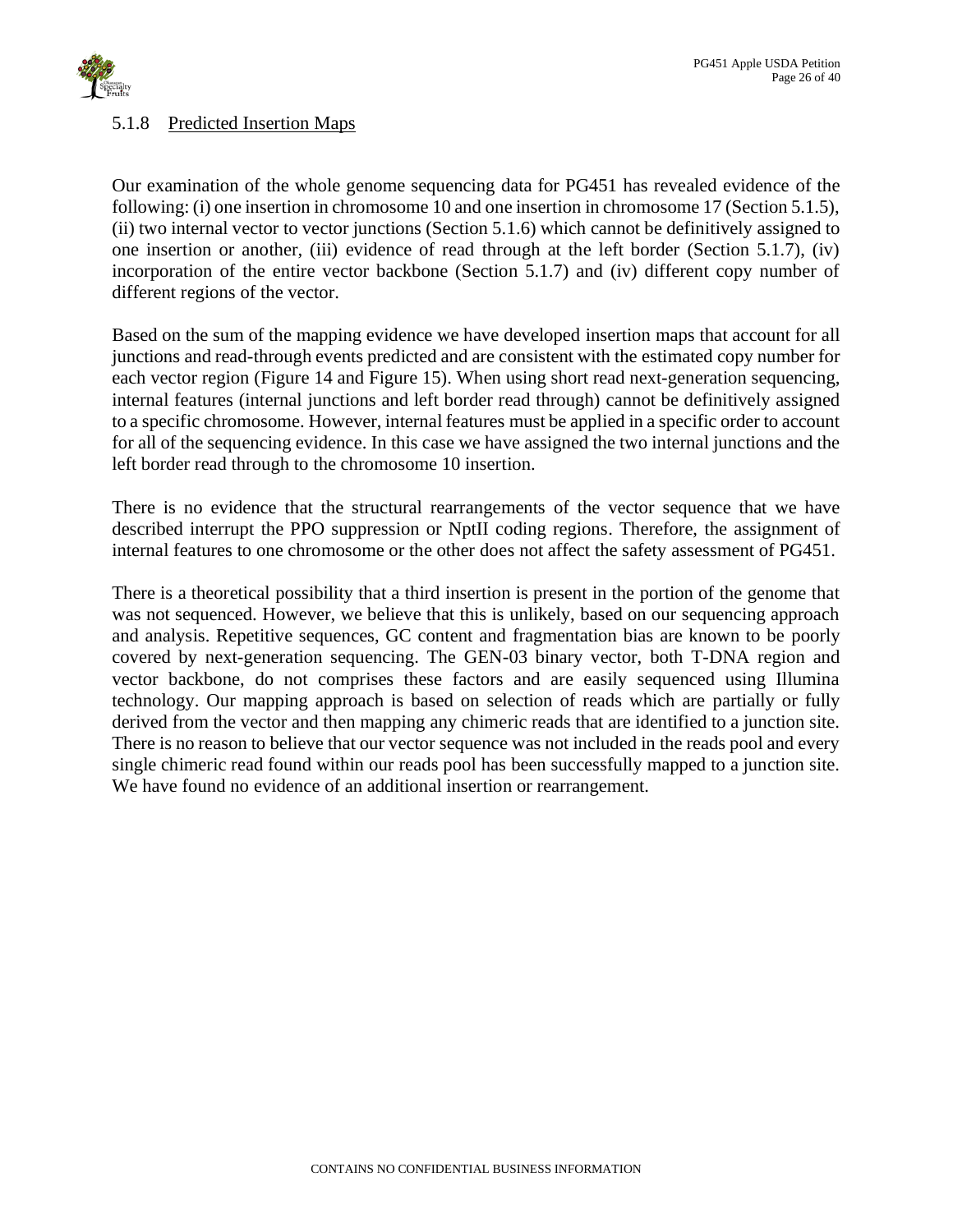

| 12,617,061                                 | 200                                                                    | 400<br>224                         | 600<br>424      | 800<br>624<br><b>Tnos</b> |                              | 1,000<br>824<br>pSR7                | 1,200<br>1,024                                    | 1,400<br>1,224        | 1,500<br>1,424<br>APO <sub>5</sub>  | 1,800<br>1,624<br>ь           |                                      | 2,000<br>1,824<br><b>GPO3</b> | 2,200<br>2,024                       | 2,400<br>2,224<br>PPO <sub>2</sub> |
|--------------------------------------------|------------------------------------------------------------------------|------------------------------------|-----------------|---------------------------|------------------------------|-------------------------------------|---------------------------------------------------|-----------------------|-------------------------------------|-------------------------------|--------------------------------------|-------------------------------|--------------------------------------|------------------------------------|
|                                            | RB_Repeat Chr10:1261706112616862<br>GEN:03:25.224<br><b>Junction 1</b> |                                    |                 |                           |                              |                                     |                                                   |                       |                                     | <b>PGAS</b>                   |                                      |                               |                                      |                                    |
| 2,600<br>2,424<br><b>IL</b><br><b>PGAS</b> | 2,800<br>2,624<br><b>PPO2</b>                                          | 3,000<br>2,824                     | 270             | 3,200<br>3,024            | 3,400<br>3,224               | 3,600<br>3,424                      | 3,800<br>3,624                                    | 4,000<br>3,824        | 4,200<br>4,024                      | Tnos                          | 4,400<br>4,224                       | 4,600<br>4,424                | 4,800<br>4,624                       | 5,000<br>4,824<br>nptil - mutant   |
| 5,200<br>5,024                             | 5,400<br>5,224<br>nptil - mutant                                       | 5,600<br>5,424                     |                 | 5,800<br>5,624<br>Pnos    | 6,000<br>5,824               | 6,200<br>6,024                      | 6,400<br>6,224                                    | 6,600<br>6,424        |                                     | 6,800<br>6,624                | 7,000<br>6,824                       | 7,200<br>7,024                | 7,400<br>7,224                       | 7,600<br>7,424                     |
|                                            |                                                                        |                                    |                 |                           |                              |                                     | LB.<br><b>B</b> -LB_Repeat<br><b>Read Through</b> |                       |                                     |                               |                                      |                               |                                      |                                    |
| 7,800<br>7,624                             | 8,000<br>7,824                                                         |                                    | 8,200<br>8,024  | 8,400<br>8,224            | 8,600<br>8,424               | 8,800<br>8,624                      |                                                   | 9,000<br>8,824        | 9,200<br>9,024                      | 9,400<br>9,224                | 9,600<br>9,424                       | 9,800<br>9,624                | 10,000<br>9,824                      | 10,200<br>10,024                   |
|                                            |                                                                        |                                    |                 |                           |                              |                                     |                                                   |                       |                                     |                               |                                      | <b>Nptlll</b>                 |                                      |                                    |
|                                            | 10,400<br>10,224                                                       | 10,600<br>10,424                   | 10,800<br>5,948 | 11,000<br>5,748           | 11,200<br>5,548<br>Pnos      |                                     | 11,400<br>5,348                                   | 11,600<br>5,148       | 11,800<br>4,948<br>nptil - mutant   | 12,000<br>4,748               | 12,200<br>4,548                      |                               | 12,400<br>4,348                      | 12,600<br>4,148<br><b>Trios</b>    |
| <b>Nptlll</b>                              | GEN-03:1028510484                                                      | LB Repeat<br>Junction <sub>2</sub> |                 | LB GEN-03:6087.5888       |                              |                                     |                                                   |                       |                                     |                               |                                      |                               |                                      |                                    |
| 12,800<br>3,948                            | 13,000<br>3,748                                                        | 13,200<br>3,548                    | 13,400<br>3,348 |                           | 13,600<br>3,148              | 13,800<br>2,948<br>P70              | 14,000<br>2,748                                   | 14,200<br>2,548       | 14,400<br>2,348<br>PPO <sub>2</sub> | 14,600<br>2,148               |                                      | 14,800<br>1,948<br>GPO3       | 15,000<br>1,748                      | 15,200<br>1,548<br><b>APOS</b>     |
| Trios                                      |                                                                        |                                    |                 |                           |                              |                                     |                                                   |                       |                                     |                               |                                      | <b>PCAS</b>                   |                                      |                                    |
| 15,400<br>1,348<br><b>APOS</b>             | 15,600<br>1,148<br>×                                                   | 15,800<br>948                      | psitz           | 16,000<br>748             | 16,200<br>548<br><b>Tnos</b> | 16,400<br>348                       | 16,600<br>148                                     | 16,800                |                                     | 17,000<br>302                 | 17,200<br>502<br><b>Trios</b>        | 17,400<br>702                 | 17,500<br>902<br>pSR7                | 17,800<br>1,102                    |
|                                            |                                                                        | <b>PCAS</b>                        |                 |                           |                              |                                     | <b>RB_Repeat-I</b>                                | Junction <sub>3</sub> | GEN-03:22021 RB GEN-03:30229        |                               |                                      |                               | <b>PCAS</b>                          | <b>DATE</b><br>APO <sub>5</sub>    |
| 18,000<br>1,302                            | 18,200<br>1,502<br><b>APO5</b>                                         |                                    | 18,400<br>1,702 | 18,600<br>1,902<br>GPO3   | 18,800<br>2,102<br>×         | 19,000<br>2,302<br>PP <sub>C2</sub> | 19,200<br>2,502                                   |                       | 19,400<br>2.702                     | 19,600<br>2,902<br><b>P70</b> | 19,800<br>3,102                      | 20,000<br>3,302               | 20,200<br>3,502                      | 20,400<br>3,702                    |
|                                            |                                                                        |                                    |                 | <b>PGAS</b>               |                              |                                     |                                                   |                       |                                     |                               |                                      |                               |                                      |                                    |
|                                            | 20,600<br>3,902                                                        | 20,800<br>4,102<br><b>Trios</b>    | 21,000<br>4,302 | 21,200<br>4,502           | 21,400<br>4,702              |                                     | 21,600<br>4,902<br>nptil - mutant                 | 21,800<br>5,102       | 22,000<br>5,302                     | 22,200<br>5,502               | 22,400<br>5,702<br>Phos <sub>1</sub> | 22,600<br>5,902               | 22,800                               | 0 22,982<br>12,616,634             |
|                                            |                                                                        |                                    |                 |                           |                              |                                     |                                                   |                       |                                     |                               |                                      | GEN-03:5585.,6084 LB          | Chr10:1261683312616634<br>Junction 4 |                                    |

### <span id="page-26-0"></span>**Figure 14: Chromosome 10 Insertion<sup>9</sup>**

This insertion comprises a complete intact copy of the T-DNA (RB to LB), followed by read thorough past the LB, followed by a partial copy of the backbone, followed by a structural rearrangement (Junction) from the colE1 origin to the LB, followed by an intact copy of the T-DNA (LB to RB), followed by a structural rearrangement from the RB to RB, followed by an intact copy of the T-DNA (RB to LB).

 $9$  In the Word version of this document, this figure can be opened as a separate high-resolution PDF by double-clicking within the figure.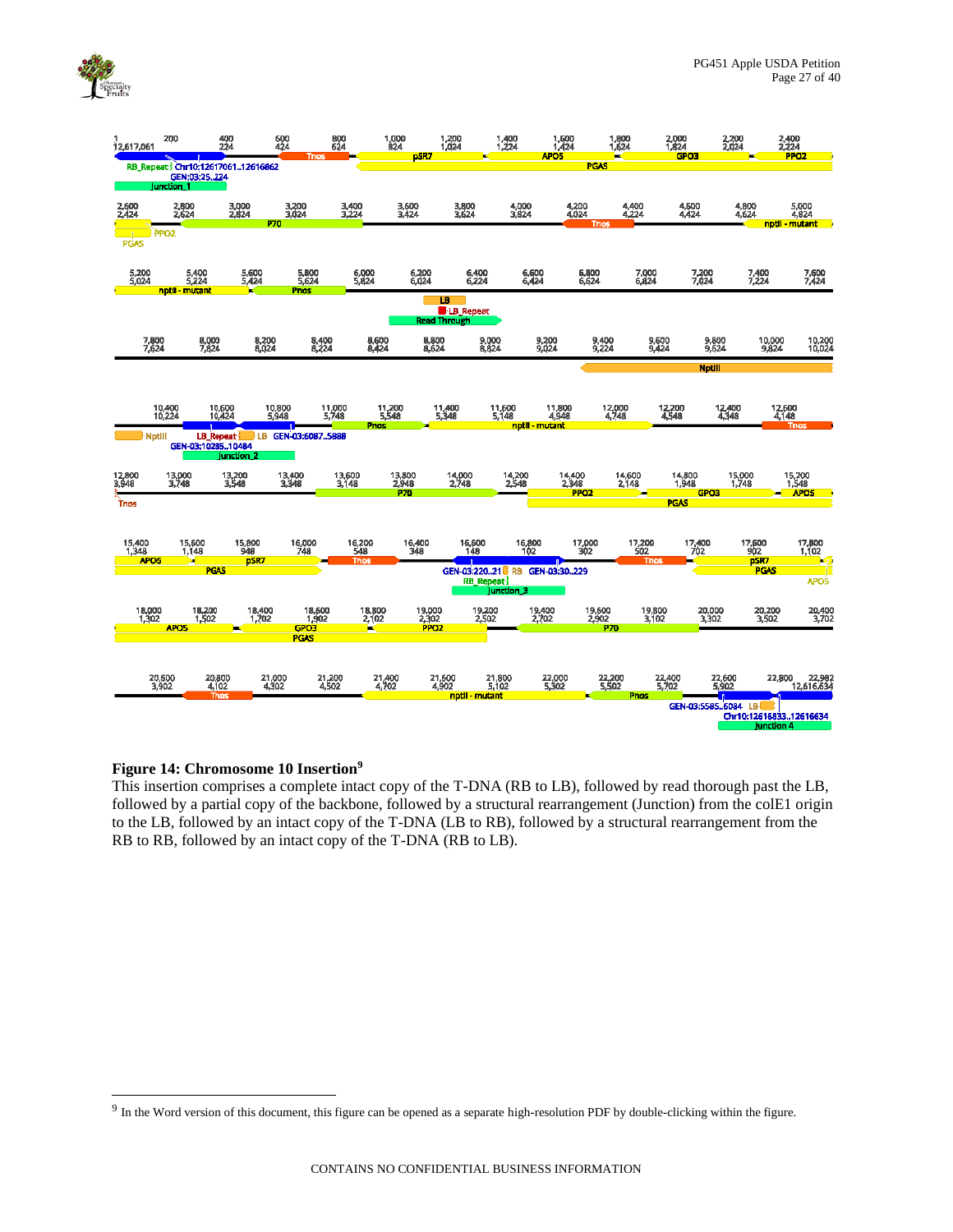

|                                  | 200<br>200<br><b>Junction 1</b>    |                                 | 400<br>222      | 600<br>422       | <b>Tnos</b>            | 800<br>622                       | 1,000<br>822           | 1,200<br>1,022<br>pSR7 |                     | 1,400                          | 1,500<br>1,422<br>APO <sub>5</sub>  |                   | 1,800<br>1,622                        | 2,000<br>1,822<br>GPO3  |                             |
|----------------------------------|------------------------------------|---------------------------------|-----------------|------------------|------------------------|----------------------------------|------------------------|------------------------|---------------------|--------------------------------|-------------------------------------|-------------------|---------------------------------------|-------------------------|-----------------------------|
|                                  | RB_Repeat 3 Chr17:3000789230007692 | SGEN-03:23.222                  |                 |                  |                        |                                  |                        |                        |                     |                                | PGAS                                |                   |                                       |                         |                             |
| 2,200<br>2,022                   | 2,400<br>2,222                     |                                 | 2,600<br>2,422  | 2,800<br>2,622   |                        | 3,000<br>2,822                   | 3,200<br>3,022         |                        | 3,400<br>3,222      | 3,600<br>3,422                 |                                     | 3,800<br>3,622    | 4,000<br>3,822                        | 4,200<br>4,022          |                             |
|                                  |                                    | <b>PPO2</b><br><b>PGAS</b>      |                 |                  |                        |                                  | P70                    |                        |                     |                                |                                     |                   |                                       |                         | <b>Trios</b>                |
| GPO3                             |                                    |                                 |                 |                  |                        |                                  |                        |                        |                     |                                |                                     |                   |                                       |                         |                             |
| 4,400<br>4,222<br>$\blacksquare$ | 4,600<br>4,422                     |                                 | 4,800<br>4,622  | 5,000<br>4,822   |                        | 5,200<br>5,022<br>nptil - mutant | 5,400                  |                        | 5,600<br>5,422<br>× | 5,800<br>5,622<br><b>Prios</b> |                                     | 6,000<br>5,822    | 6,200<br>6,022<br><b>Read Through</b> | 6,400<br>6,222          |                             |
| <b>Trios</b>                     |                                    |                                 |                 |                  |                        |                                  |                        |                        |                     |                                |                                     |                   | LB_Repeat-                            |                         |                             |
| 6,600<br>6,422                   |                                    | 6,800<br>6,622                  | 7,000<br>6,822  |                  | 7,200<br>7,022         | 7,400<br>7,222                   | 7,600<br>7,422         |                        | 7,800<br>7,622      | 8,000<br>7,822                 |                                     | 8,200<br>8,022    | 8,400<br>8,222                        |                         | 8,600<br>8,422              |
|                                  |                                    |                                 |                 |                  |                        |                                  |                        |                        |                     |                                |                                     |                   |                                       |                         |                             |
|                                  | 8,800<br>8,622                     | 9,000<br>8,822                  | 9,200<br>9,022  |                  | 9,400<br>9,222         | 9,600<br>9,422                   |                        | 9,800<br>9,622         | 10,000<br>9,822     |                                | 10,200<br>10,022                    | 10,400<br>10,222  | 10,600<br>10,422                      |                         | 10,800<br>10,622            |
|                                  |                                    |                                 |                 |                  |                        |                                  |                        | <b>NptIII</b>          |                     |                                |                                     |                   |                                       |                         |                             |
|                                  | 11,000<br>10,822                   | 11,200<br>11,022                | 11,400          |                  | 11,600<br>11,422       | 11,800<br>11,622                 |                        | 12,000<br>11,822       | 12,200<br>12,022    |                                | 12,400<br>12,222                    | 12,600<br>12,422  | 12,800<br>12,622                      |                         | 13,000<br>12,822            |
|                                  |                                    |                                 |                 |                  |                        |                                  |                        |                        |                     |                                |                                     |                   | orV                                   |                         |                             |
|                                  | 13,200<br>13,022                   | 13,400<br>13,222                |                 | 13,600<br>13,422 | 13,800<br>13,622       |                                  | 14,000<br>13,822       | 14,200<br>14,022       |                     | 14,400<br>14,222               | 14,600<br>14,422                    | 14,800<br>14,622  |                                       | 15,000<br>14,822        | 15,200<br>15,022            |
|                                  |                                    |                                 |                 |                  |                        |                                  |                        |                        |                     |                                |                                     |                   |                                       |                         |                             |
|                                  |                                    |                                 |                 |                  |                        |                                  |                        |                        |                     |                                |                                     |                   |                                       |                         |                             |
|                                  | 15,400<br>15,222                   |                                 | 15,600<br>151   | 15,800<br>351    | 16,000<br><b>Trios</b> |                                  | 16,200<br>751          | 16,400<br>951<br>pSR7  |                     | 16,600<br>1,151<br>K           | 16,800<br>1,351<br>APO <sub>5</sub> |                   | 17,000<br>1,551                       | 17,200<br>1,751<br>GPO3 |                             |
|                                  | <b>RB_Repeat:</b>                  |                                 |                 |                  |                        |                                  |                        |                        |                     |                                | <b>PGAS</b>                         |                   |                                       |                         |                             |
| 17,400<br>1,951                  | 17,600<br>2151                     |                                 | 17,800<br>2,351 | 18,000<br>2,551  |                        | 18,200<br>2,751                  | 18,400<br>2,951<br>P70 | 18,600<br>3,151        |                     | 18,800<br>3,351                | 19,000<br>3,551                     |                   | 19,200<br>3,751                       | 19,400<br>3,951         |                             |
| GPO3                             |                                    | PPO <sub>2</sub><br><b>PGAS</b> |                 |                  |                        |                                  |                        |                        |                     |                                |                                     |                   |                                       |                         | <b>Thos</b>                 |
| 19,600<br>4,151                  | 19,800<br>4,351                    |                                 | 20,000<br>4,551 | 20,200<br>4,751  |                        | 20,400<br>4,951                  | 20,600                 |                        | 20,800<br>5,351     | 21,000                         |                                     | 21,200<br>5,751   | 21,400<br>5,951                       |                         | 21,600 21,740<br>30,007,477 |
|                                  |                                    |                                 |                 |                  |                        | nptll - mutant                   |                        |                        |                     |                                | Prios                               |                   |                                       | Junction 2              |                             |
| <b>Thas</b>                      |                                    |                                 |                 |                  |                        |                                  |                        |                        |                     |                                |                                     | GEN-03:5892.,6091 | LB_Repeat                             | Chr17:3000767630007477  |                             |

### <span id="page-27-0"></span>**Figure 15: Chromosome 17 Insertion<sup>10</sup>**

This insertion comprises a complete intact copy of the T-DNA (RB to LB), followed by read through past the LB, followed by a complete copy of the backbone, followed by a second complete, intact copy of the T-DNA

 $10$  In the Word version of this document, this figure can be opened as a separate high-resolution PDF by double-clicking within the figure.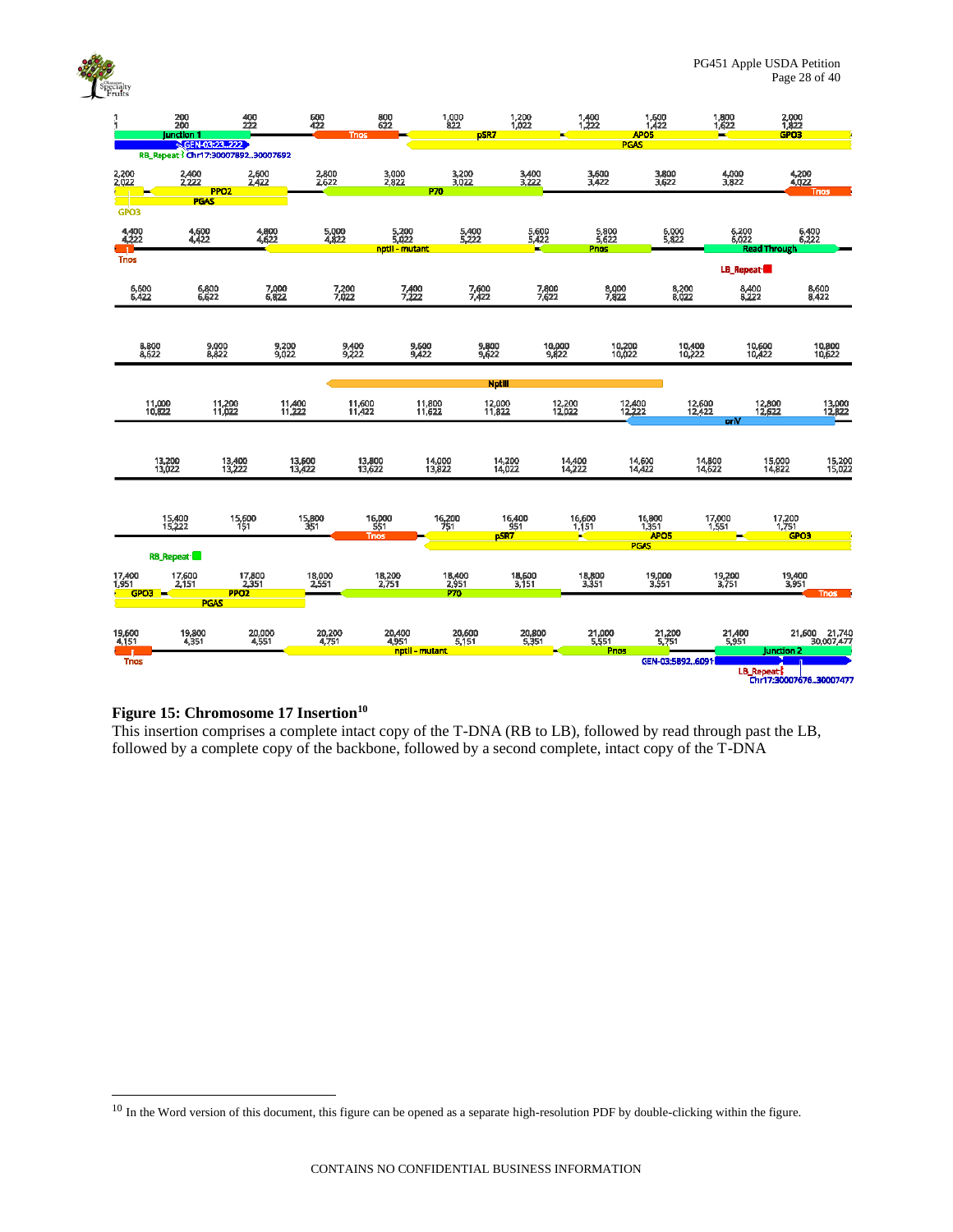

# <span id="page-28-0"></span>5.1.9 Open Reading Frames

The inserted DNA, including the genomic region flanking each insertion, was analyzed for putative open reading frames (ORFs) using Geneious 10.2.6. The deduced amino acid sequences were then compared to a database of known allergens to determine if there was any significant similarity. The putative ORFs are not necessarily associated with any control elements, such as promoters, terminators or translation start codons. Thus, this assessment is purely hypothetical and is designed to identify any ORFs that may yield peptides that are potentially allergenic or toxic, if they were to be placed in a context in which they were expressed.

An ORF was defined as any contiguous nucleic acid sequence beginning at a start codon (ATG) and continuing until the first termination codon (TAA, TGA, TAG). The entire GEN-03 vector sequence plus unique junction sequences created in PG451 were translated in all six reading frames and deduced amino acid sequences of greater than 29 amino acids were chosen for further analysis. A minimum ORF size of 29 amino acids was chosen because this is the minimum polypeptide size that is capable of eliciting the clinical symptoms of an allergic reaction (Bannon *et al.*, 2002).

A total of 106 unique ORFs were identified that are derived from the 15271 bp GEN-03 binary vector, including backbone. An additional 7 ORFs were identified that were generated as a result of insertion and structural rearrangement of vector sequences that generated PG451.

To assess the potential allergenicity of inserted sequences, the deduced amino acid sequences of these 113 ORFs were compared to entries in the Food Allergy Research and Resource Program (FARRP) Allergen Protein Database (Version 20). This version of the database contains 2171 protein (amino acid) sequence entries of proven or putative allergens (food, airway, venom/salivary and contact), but only if there is evidence of elements such as IgE binding. To determine sequence similarity to putative allergens two recommended comparisons were done. The first involved a search for 50% identity over the length of the entire amino acid sequence with an e-value of  $10^{\text{A}}-4$ , approximately  $1e^{\text{A}}-7$ .<sup>11</sup>. The second involved a search for 35% identity or greater over 80 amino acids in a sliding window (sequences <80 amino acids have a single window). None of the identified ORFs met the thresholds for either search criteria to generate a hit with a known allergen.

To assess the potential toxicity of inserted sequences, all 113 ORFs were first run through blastp against the National Center for Biotechnology Information (NCBI) non-redundant protein database using Geneious. The cutoff e-value used was 10^-2 and this simply divided the ORFs into two categories; those that generated hits and those that didn't. The pool with hits then had each ORF individually aligned with the NCBI online blastp tool<sup>12</sup>) returning up to 20000 results. Alignments were saved as a .txt file that was manually searched for the presence of the words "toxin" or "toxic" that would incite further inquiry. Of the 113 ORFs, 56 derived from GEN-03 and 3 from PG451 produced hits within Geneious. No instances of "toxin" or "toxic" were found in the 59 .txt alignment files generated online using the NCBI tool.

<sup>&</sup>lt;sup>11</sup> AllergenOnline [\(http://www.allergenonline.org/databasehelp.shtml,](http://www.allergenonline.org/databasehelp.shtml) accessed 200515).

<sup>&</sup>lt;sup>12</sup> NIH-NLM-NCBI BLAST [\(https://blast.ncbi.nlm.nih.gov/Blast.cgi,](https://blast.ncbi.nlm.nih.gov/Blast.cgi) accessed 200515).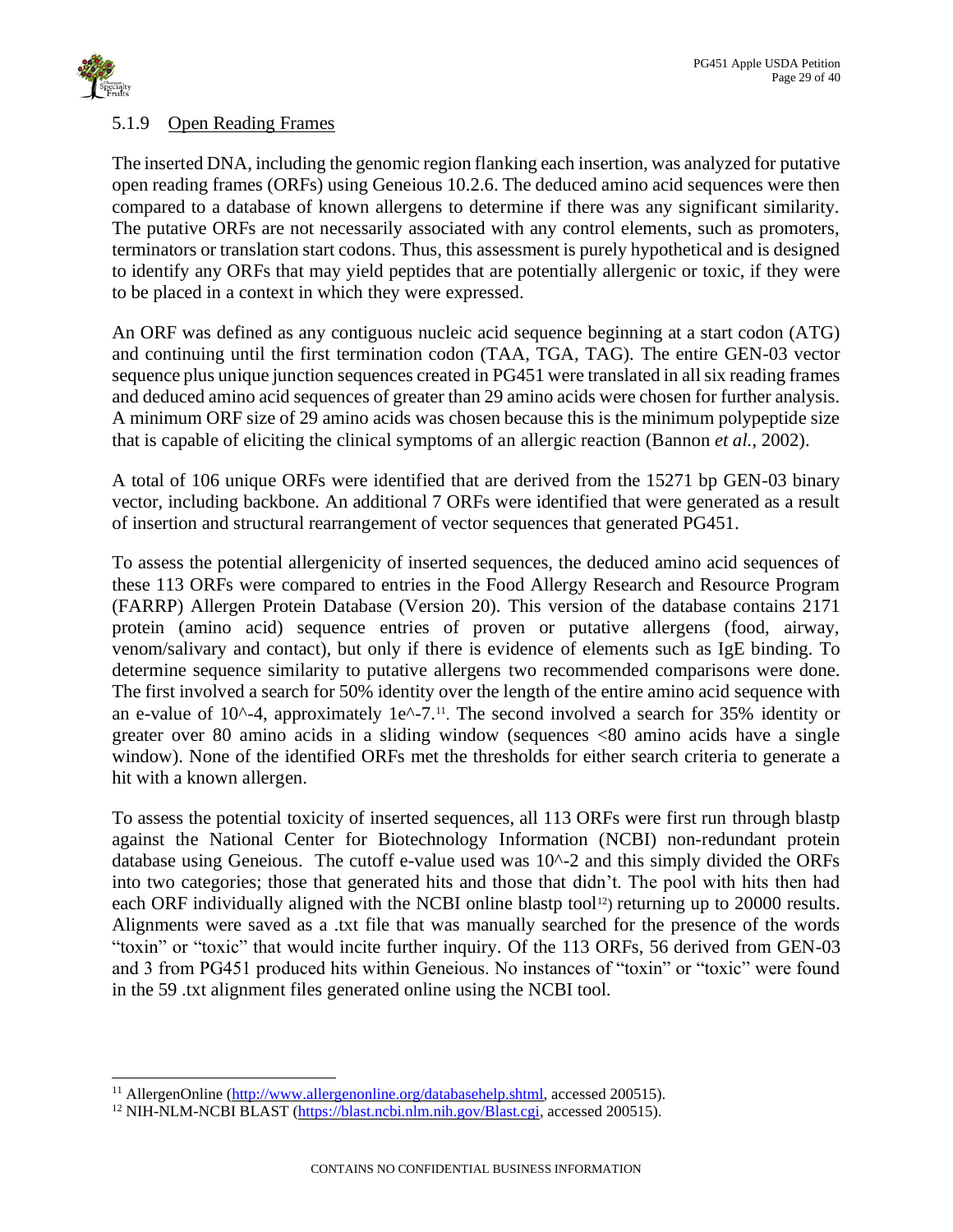

# <span id="page-29-0"></span>5.1.10 Minimal Potential for Unintended Consequences

Okanagan Specialty Fruits has chosen to use short read next-generation sequencing and a unique mapping approach to describe the insertions that create PG451 from PG apple. The insertion maps generated in this approach are more detailed and accurate than the previous generation molecular biology techniques (i.e. Southern Analysis).

The insertion maps are submitted to regulatory agencies for molecular characterization of PG451 as part of the safety assessment of this enhanced apple cultivar. The whole genome sequencing analysis, based on contiguous reads containing both apple and vector sequence or contiguous reads containing vector to vector rearrangement provides clear evidence to support the predicted insertion maps and their genomic locations. The structure of the inserts was more complicated than the structure of the GEN-03 plasmid, but the coding sequence of the PPO silencing cassette remained intact. Insertions are not located within any predicted endogenous coding or regulatory region. There are no additional open reading frames introduced in the inserted sequence or as a consequence of structural rearrangement that align to known allergens.

The inserted sequence includes a complete copy of the vector backbone. The vector backbone comprises a number of prokaryotic elements [\(Table 2\)](#page-13-0) to support plasmid replication and selection during the transformation process. These prokaryotic genetic elements do not contain the necessary sequences for expression in plants cells. These sequences are largely from bacterial R plasmids and are ubiquitous in nature. R plasmids are readily transferred from microorganism to microorganisms via conjugal transfer, where conversely, horizontal gene transfer from plants to microorganisms is rare (Nielsen *et al.*, 1998). The presence of these sequences within the plant genome is unlikely to pose a safety concern.

Any additional insertion would potentially create 2 new ORFs at the site of insertion and 1 new ORF for each structural rearrangement that are not discussed in Section 5.1.9. We reiterate that the assessment of open reading frames is purely hypothetical and is designed to identify any ORFs that may yield peptides that are potentially allergenic or toxic, if they were to be placed in a context in which they were expressed.

Our assessment is consistent with a minimum risk for unintended consequences associated with the T-DNA insertions that create PG451 from its parent cultivar PG.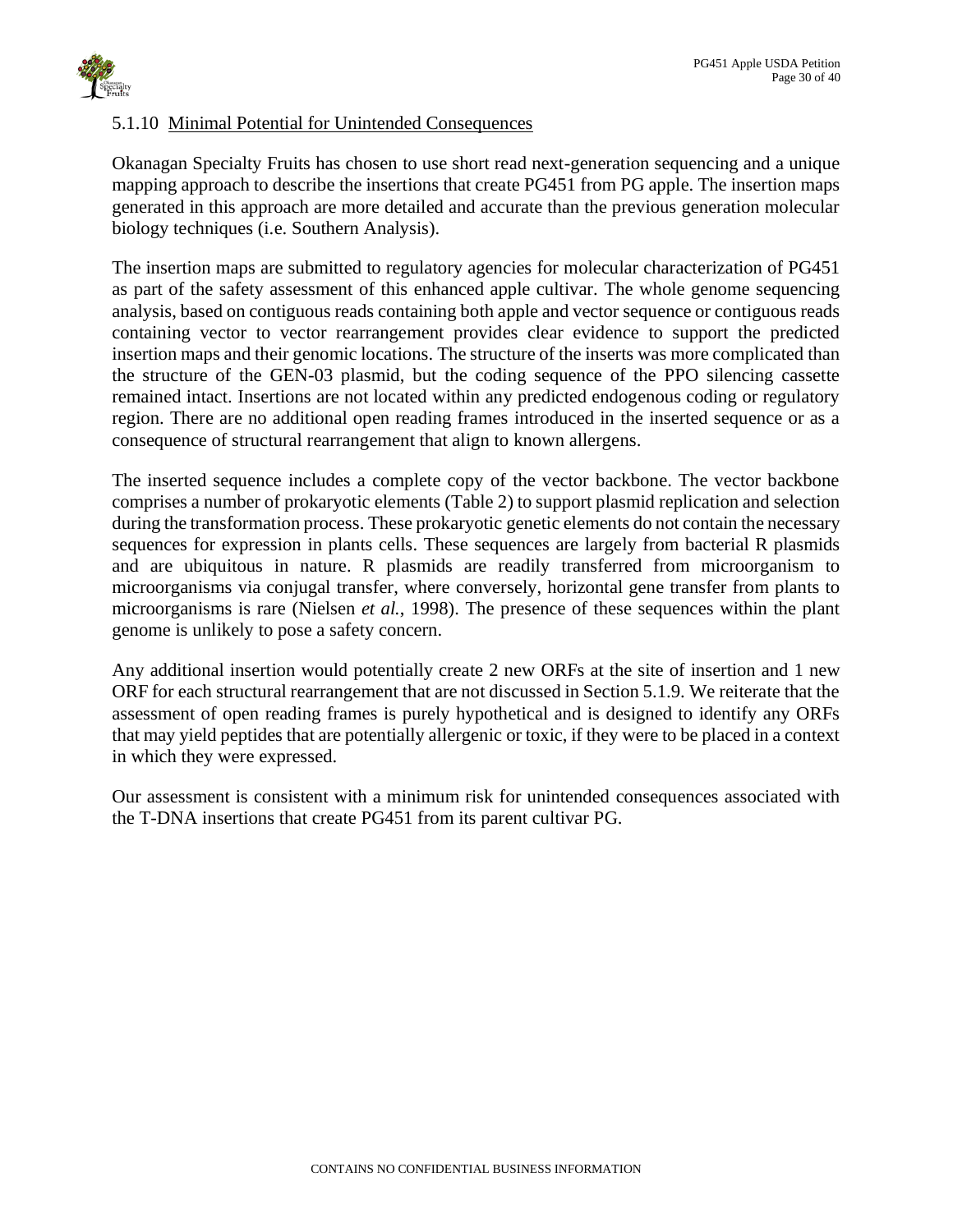

# <span id="page-30-0"></span>5.2 Basis for Resistance to Enzymatic Browning in PG451

The intended consequence of genetic modification in PG451 is to reduce the expression of the PPO gene family. Reduced gene expression should lead to lower total PPO activity and result in a nonbrowning phenotype. To confirm this result, we show reduced PPO activity (Section 5.2.1) and reduced bruise response (Section 5.2.2) in PG451 relative to its untransformed control (PG).

### <span id="page-30-1"></span>5.2.1 PPO Enzyme Activity

Okanagan Specialty Fruits has developed a judicious and sensitive process for identifying transgenic events that are PPO suppressed. It is well understood that PPO varies widely in wildtype apple cultivars (Podsedek, Anders and Markowski, 2000; Burke, 2010; Kolodziejczyk *et al.*, 2010). PPO activity also varies widely by tissue source, growth stage and in response to wounding in wildtype apple cultivars (Costeng and Lee, 1986; Boss *et al.*, 1995; Young *et al.*, 2001; Holderbaum *et al.*, 2010). Therefore, it is often difficult to identify lines that are low in PPO activity.

A key trait of PPO activity in our PPO suppressed Arctic® apple cultivars is that PPO is always low and does not vary widely. The application of our PPO assay is designed to identify those events that are always low and do not vary.

Apples are clonally propagated and so samples tested at any stage of development are essentially replications. Additionally, the PPO suppression transgene is under control of a constitutive promoter designed to suppress PPO activity in all parts of the plants, so any tissue selected from an Arctic® apple cultivar, regardless of it source (tissue culture or greenhouse leaves, immature or mature fruit) should be consistently suppressed. As such, tissue samples are taken at various developmental stages and measured for PPO activity. Events are classified as Arctic® when they are low in successive sub-cultures in tissue culture, when grafted on to rootstocks and when planted in the field trial. The apples that are produced from these trees are low in PPO activity and they do not bruise when cut or damaged.

The specific transgenic event PG451 that is the subject of this extension document was identified as PPO suppressed through this repeated PPO activity screening process from a much larger pool of transgenic events that were produced in our transformation process.

Method for Measuring PPO Activity in Apple

PPO activity was measured using a modification of the method of (Broothaerts et al., 2000) in which the assay portion of the procedure was adapted to a microtitre plate. In the modification, tissue samples were ground in a mortar and pestle under liquid nitrogen. Samples of ground tissue (50 mg) were extracted in 1 ml of extraction buffer (0.1 M sodium phosphate, 2% Triton X-100, 1 % PVPP, pH 6.0). PPO activity is measured using 4-methyl catechol as substrate and protein content was measured using bicinchoninic acid (BCA) (Thermo Scientific Pierce). PPO activity was reported as specific activity (U/mg protein). The Unit Definition of enzyme activity is  $1 U =$ 0.001 A400 / min.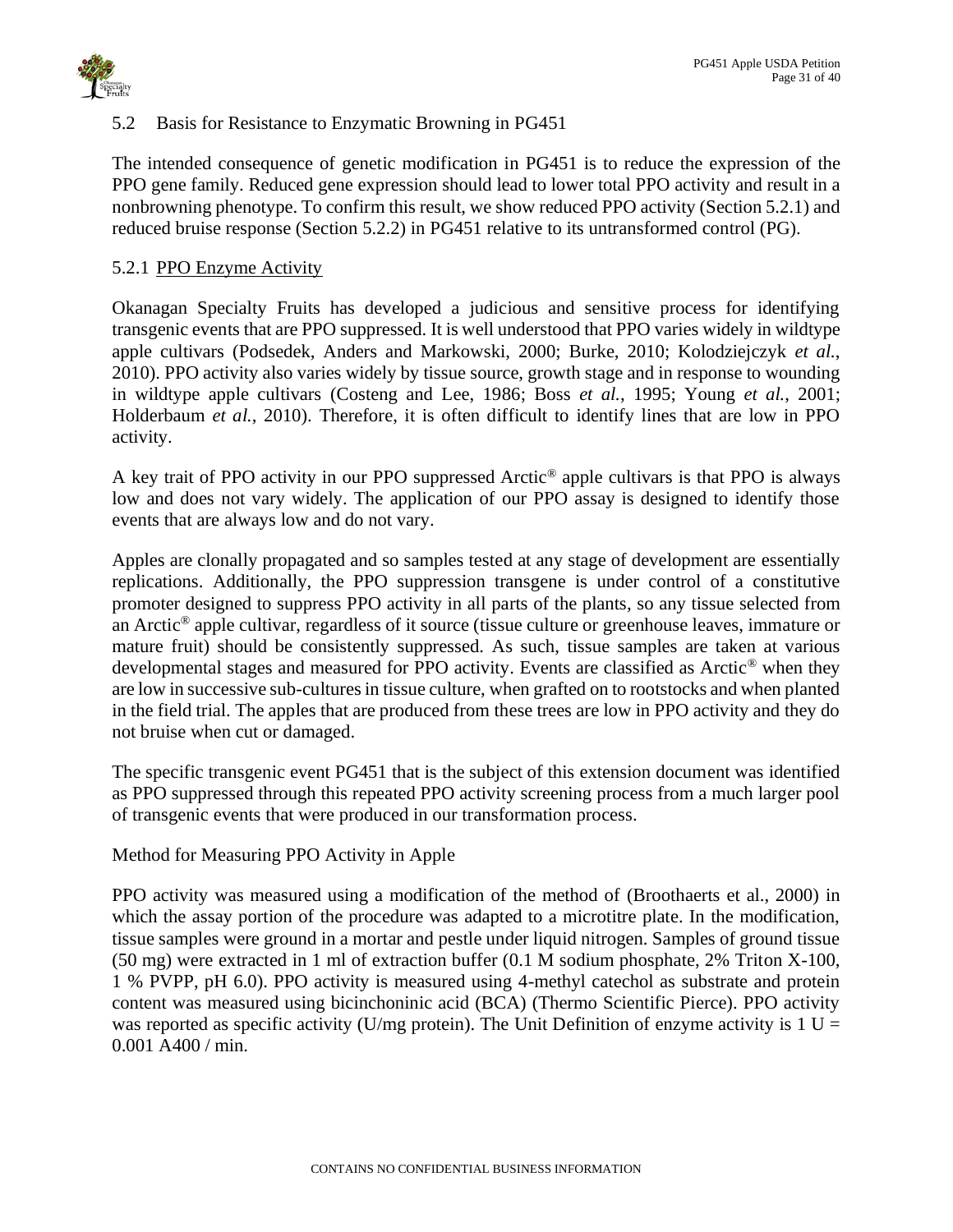

## Reduced PPO Activity in Tissue Culture Leaves

Tissue culture plants of PG451 and PG control were sub-cultured about every 6 weeks. There were 6 to 7 plants per jar and multiple jars of each cultivar as these were being propagated for micrografting. In order to identify low PPO Arctic® apple events in the context of a potentially widely varying control apple, we sample our tissue culture plants on three different sub-cultures. On each subculture, a leaf sample is taken that comprises leaves from multiple tissue culture plants of PG451 or PG control. Samples were collected, snap frozen in liquid nitrogen and stored at -  $80^{\circ}$ C until processing. The data in [Table 5](#page-31-0) is a summary of the tissue culture screening for PPO activity in PG451 and the control PG done over three subcultures  $(n = 3)$ .

We found that PPO activity was reduced by 90% in PG451 relative to its control (Table 5). The standard deviation for PG451 is very small, consistent with the uniformly low PPO activity in Arctic® apple events. The standard deviation for the PG control is very large, as is sometimes seen in wildtype tissue samples that vary widely in PPO activity.

### <span id="page-31-0"></span>Table 5: PPO Activity in PG451 – Tissue Culture Leaves

| Cultivar     | Mean Specific Activity |     | $n^2$ | PPO Suppression <sup>3</sup> |
|--------------|------------------------|-----|-------|------------------------------|
| <b>PG451</b> | 39                     |     |       | 90 %                         |
| PG           | 1457                   | 899 |       |                              |

 $\sqrt{1}S$  = standard deviation

<sup>3</sup> PPO Suppression = ((Mean Specific Activity of PG – Mean Specific Activity of PG451) / Mean Specific Activity of PG)\*100

### Reduced PPO Activity in Greenhouse Leaves

In preparing trees for field trial assessment, tissue culture shoots of selected transgenic events are grafted onto apple rootstocks and are grown in greenhouse facilities. Leaves of greenhouse plants of PG451 and PG were collected, snap frozen in liquid nitrogen and stored at -80°C until processing. Leaf samples were measured for PPO activity. The data in [Table 6](#page-31-1) is a summary of our greenhouse screening for PPO activity in PG451.

We found that PPO activity was reduced 74% in PG451 relative to its control [\(Table 6\)](#page-31-1). Under greenhouse conditions the plants are no longer sterile and we have found that PPO activity introduced from microbial contamination can influence our PPO assay if not controlled. The effect of the microbial contamination is reflected in our higher standard deviation for PG451 under greenhouse conditions.

| Cultivar | Mean Specific Activity |     | $n^2$ | PPO Suppression <sup>3</sup> |
|----------|------------------------|-----|-------|------------------------------|
| PG451    |                        | 439 |       | 74 %                         |
| PG       | 3173                   | 241 |       |                              |

<span id="page-31-1"></span>Table 6: PPO Activity in PG451 – Greenhouse Leaves

 $1 S =$  standard deviation

 $2n$  = number of samples per cultivar

 $3$  PPO Suppression = ((Mean Specific Activity of PG – Mean Specific Activity of PG451) / Mean Specific Activity of PG)\*100

 $2n$  = number of leaf samples per cultivar (3 successive subcultures x 1 sample per subculture)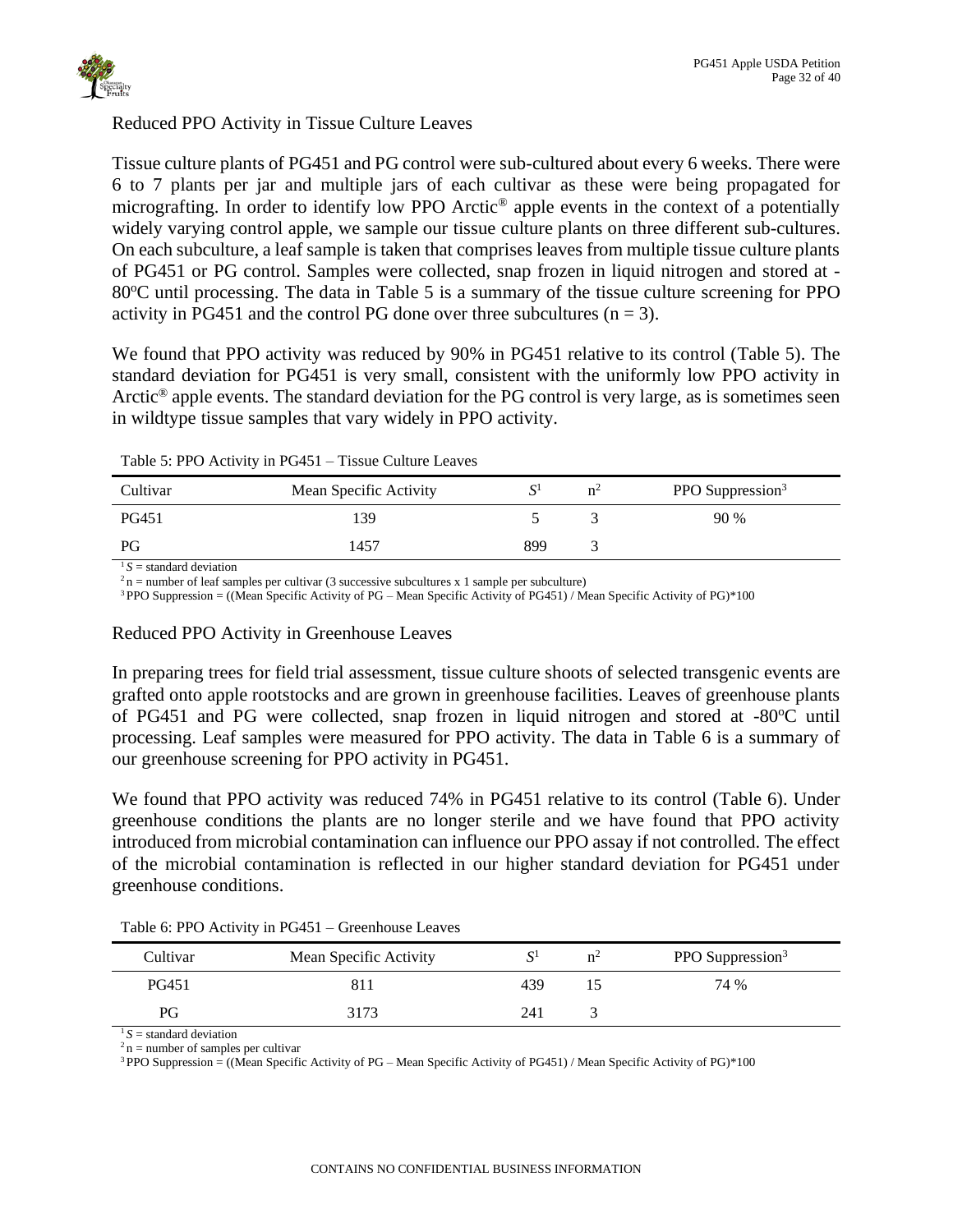

The event PG451 identified through this PPO screening process and was advanced to field trial for confirmation using a controlled bruising assay (Section 5.2.2).

# <span id="page-32-0"></span>5.2.2 Controlled Bruising of Apple

Enzymatic browning that occurs in response to mechanical bruising is measured in mature fruit of PG451 relative to its control cultivar PG using Minolta Chroma Meter CR-400.

Mature apple fruit PG451 and PG were randomly harvested and were stored at  $4^{\circ}$ C until processing. Apples were bruised and left to sit for 2 hours at room temperature to allow bruise development. An apple peeler was used to expose an area that was larger than the bruised area. The peeled area was measured using a colorimeter 'off' and 'on' the bruise. The color of the apple flesh is compared on and off the bruise location. Bruising is reported as Total Change in Color ( $\Delta E^*$ ). The  $\Delta E^*$  for PG (27.6) produced visible brown bruising of the apple flesh, while the  $\Delta E^*$ for PG451 (4.9) did not produce visible bruising of the apple flesh [\(Table 7\)](#page-32-1). The visual effect of PPO suppression is shown in [Figure 16.](#page-33-0)

In this experiment, we have mimicked the effect of minor finger or superficial bruising that occurs as a part of normal handling of apple during picking, sorting, packing and shipping. In control cultivars of apple with normal levels of PPO, this minor and often invisible tissue damage, results in a more progressive tissue damage that is mediated by the activity of PPO. This can lead to a very high shrink (retail and wholesale loss) as these bruises lead to nutrient degradation and loss of visual appeal. Ultimately these progressive bruises become a site of infection leading to microbial loss of the product.

Improved Arctic® apple cultivars, such as PG451, with reduced levels of PPO, are less subject to progressive bruising meaning that more of these apples will reach the marketplace.

| Tuble 7: Controlled Brunship of 1 S 151 Thrutter Fruit |                           |            |                |  |  |  |  |  |
|--------------------------------------------------------|---------------------------|------------|----------------|--|--|--|--|--|
| Cultivar                                               | $\Lambda$ E* <sup>1</sup> | $S^2$      | n <sup>3</sup> |  |  |  |  |  |
| PG451                                                  | 4.9                       | າ າ<br>4.4 | 20             |  |  |  |  |  |
| PG                                                     | 27.6                      | 4.1        | 28             |  |  |  |  |  |

<span id="page-32-1"></span>Table 7: Controlled Bruising of PG451 – Mature Fruit

<sup>1</sup>  $ΔE* = Total Change in Color$ 

 $2 S =$  standard deviation

 $3 \text{ n}$  = number of bruises = number of apples x 4 bruises per apple.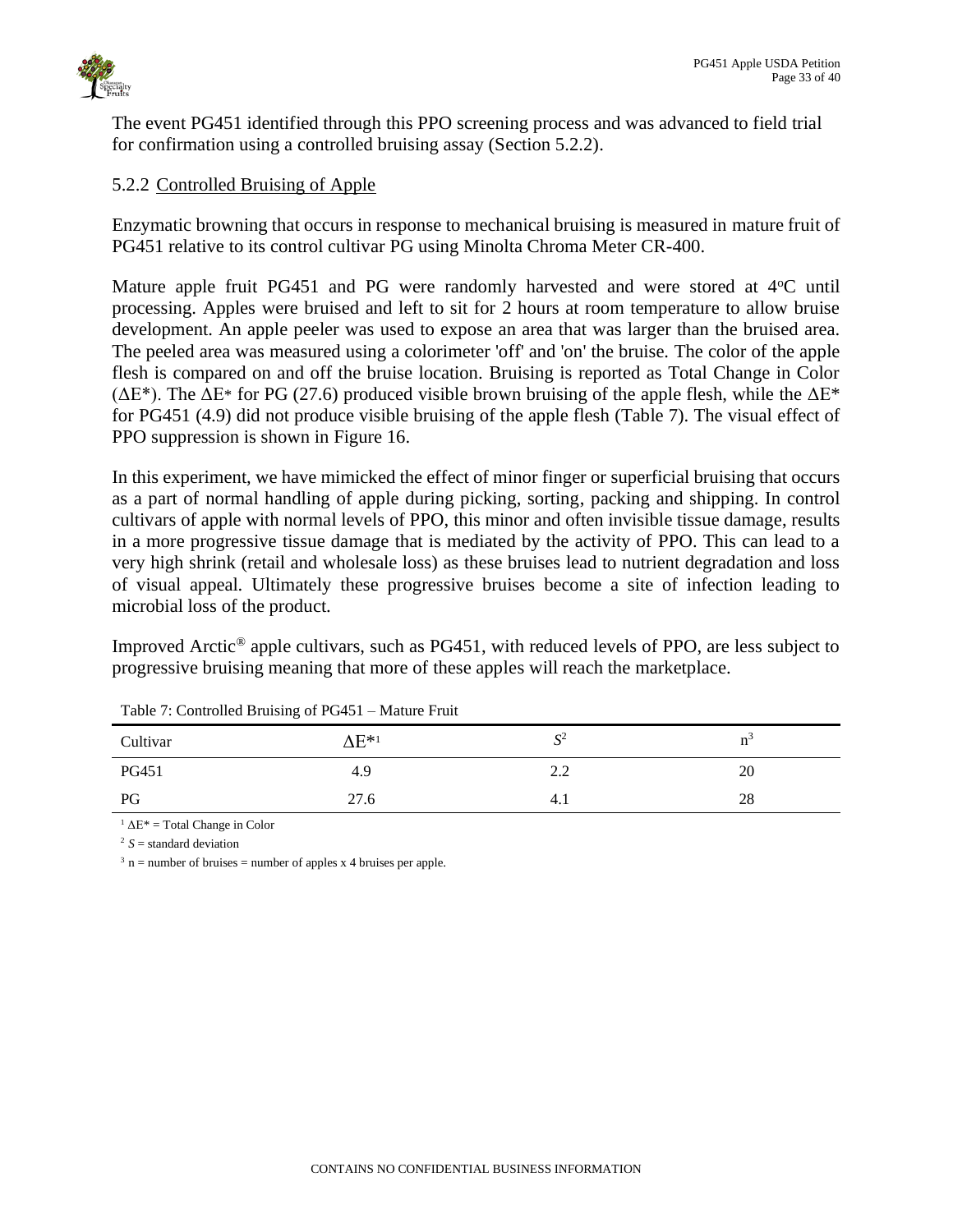



### <span id="page-33-0"></span>**Figure 16: Controlled Bruising of Gala (PG) and Arctic® Gala (PG451)**

The apples were impacted and left to sit for 2 hours for bruise development. The apple on the left is an untransformed control apple of Gala (PG). The apple on the right is PG451. The lack of bruise response in PG451 is typical of all Arctic<sup>®</sup> apple cultivars.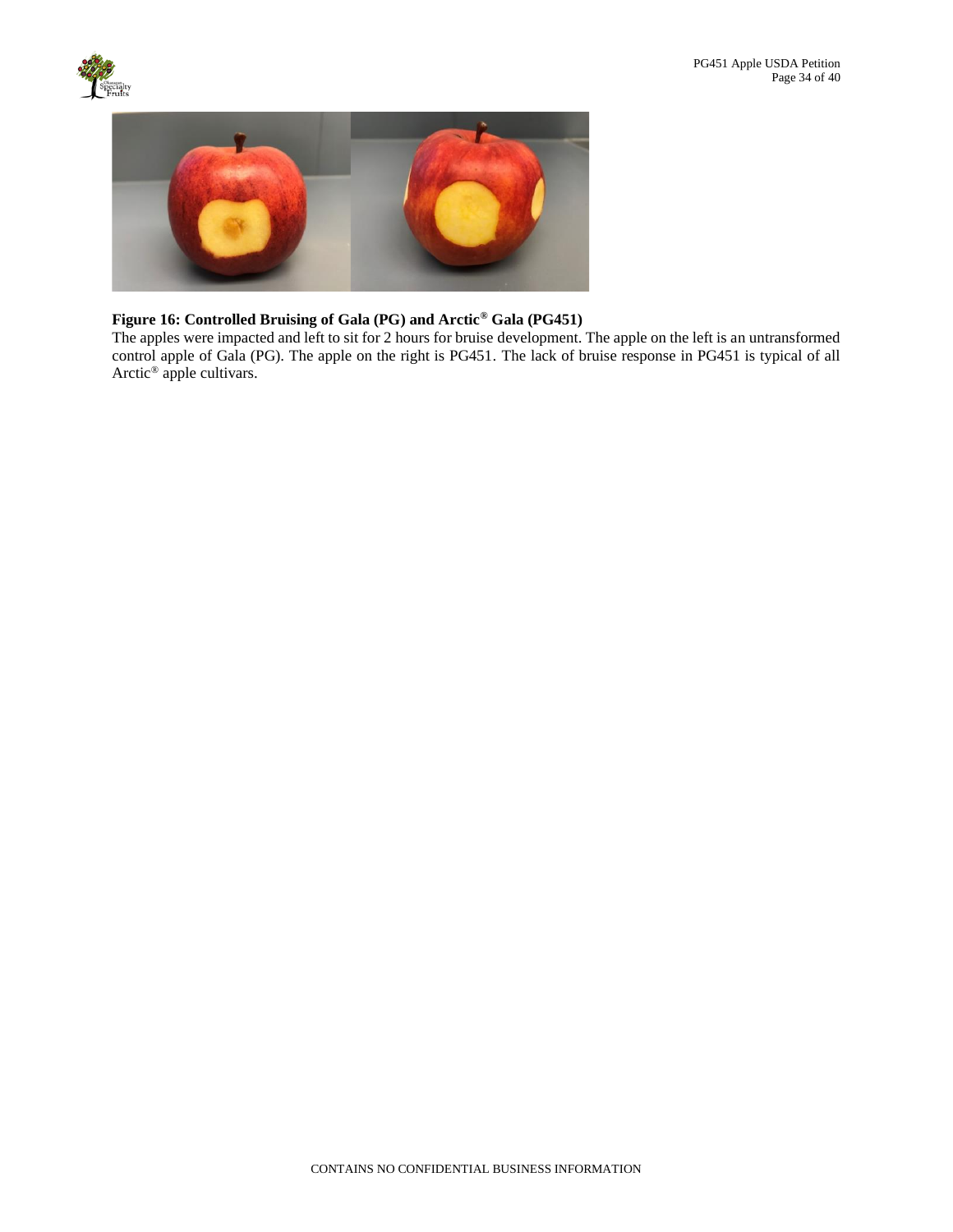

# Method for Measuring Bruising Response in Apples

An impact device is used to deliver a controlled bruise to the apple with minimal destruction to the tissue. Apples are bruised in a consistent manner using the impact device. Bruise response is reported as Total Change in Color (ΔE\*) between bruised and non-bruised tissue as measured using a Minolta Chroma Meter CR-400.

The Impact Device

The impact device consists of a 35 mm diameter glass marble and a 28 cm long cardboard tube, plus a foam support used to stabilize and protect the apple during bruise. The bruise is made by dropping the marble down the tube which is placed on the surface of the apple. The foam support, into which the apple is placed, provides a cushion to prevent damage to the underside of the apple during impact to the top side of the apple.

The impact device is designed to bruise the apple, but with minimum physical damage to the apple tissue. The impact will produce an observable bruise 2 hours after impact but does not produce a significant bruise at time zero.

# Procedure

Apples are removed from storage and allowed to come to room temperature for 2 hours. Positions of the bruises are marked with a felt pen on the apple skin. Each apple is bruised 4 times and allowed to sit at room temperature for 2 hours for the bruise to form. The apples are peeled over the bruised areas (careful not to remove the pen marking or to go too deep with the peeling). Each peeled area is measured on the non-bruised area adjacent to the bruise (trt1) and directly on the bruised area (trt2). Total Change in Color ( $\Delta E^*$ ) are calculated as:

$$
\Delta L^* = L^*_{tt2} - L^*_{tt1}
$$
  
\n
$$
\Delta a^* = a^*_{tt2} - a^*_{tt1}
$$
  
\n
$$
\Delta b^* = b^*_{tt2} - b^*_{tt1}
$$
  
\n
$$
\Delta E^* = \sqrt{(\Delta L^*)^2 + (\Delta a^*)^2 + (\Delta b^*)^2}
$$

The measured variables are lightness ( $L^* = 0$  yields black and  $L^* = 100$  indicated diffuse white), its position between red/magenta and green (a\*, negative value indicate green while positive values indicate magenta), and its position between yellow and blue (b\*, negative values indicate blue and positive values indicate yellow) as described in the CIE 1976  $(L^*, a^*, b^*)$  color space.

The reported variable is change in color  $(\Delta E^*)$ , calculated from the measured variables. The change in color  $(\Delta E^*)$  is a positive number and represents the difference (distance) between two colors. A larger ΔE\* represents a larger color difference.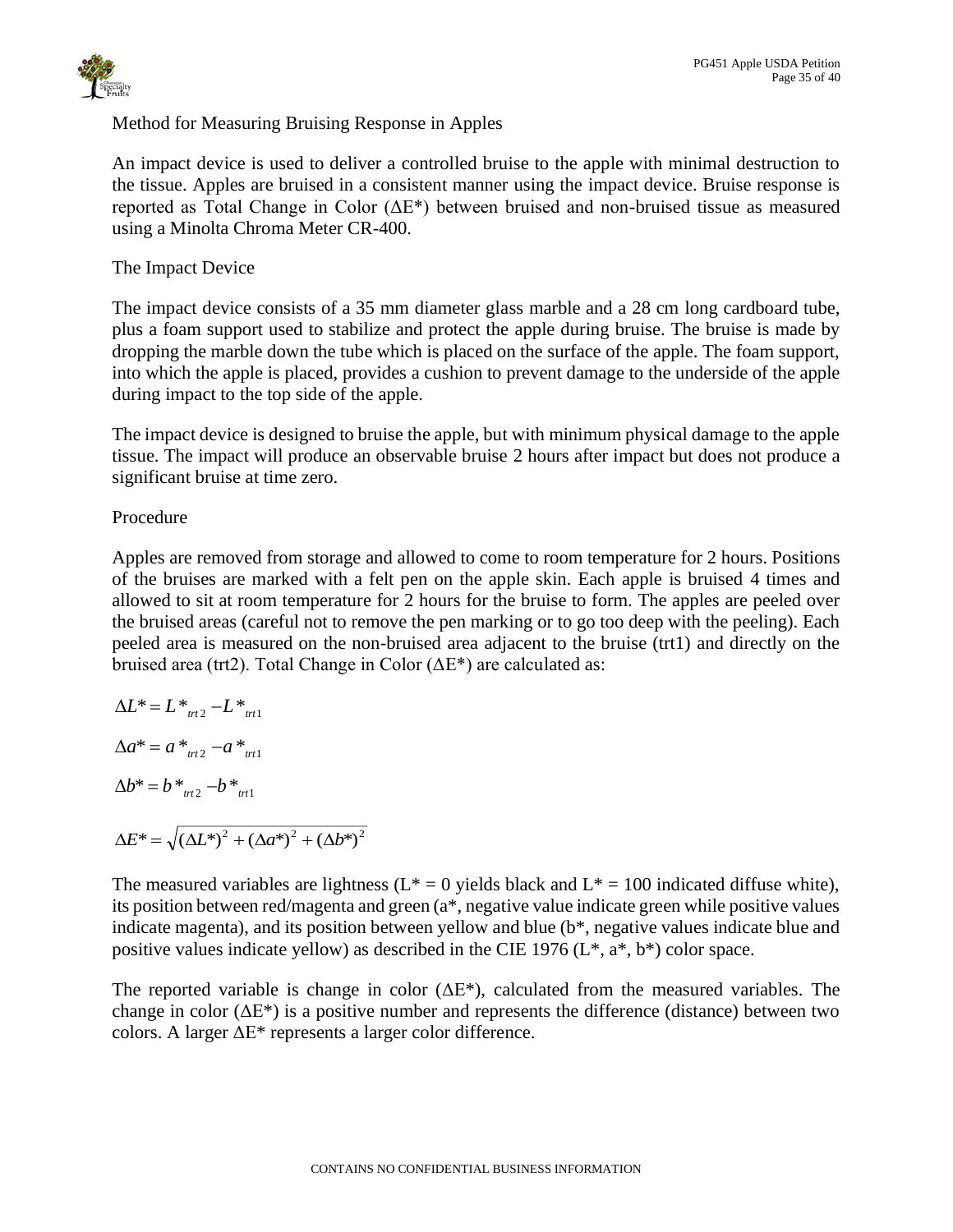

## <span id="page-35-0"></span>5.3 Expression of NptII in Mature Fruit

The GEN-03 vector used to generate GD743, GS784 and PG451 contains the *nptII* gene as a selectable marker. In the original Petition for Determination of Non-Regulated Status: Arctic Apple (*Malus x domestica*) Events GD743 and GS784 (10-161-01p) the molecular characterization was consistent with 3 copies of the transgene in GD743 and 4 copies of the transgene in GS784. A quantitative NptII ELISA was used to determine that the *nptII* gene as expressed by nopaline synthase promoter (Pnos) did not result in detectable amounts of the NptII protein accumulating in mature fruit of either GD743 or GS784. As additional information, we refer to USDA Extension 16-004-01p which describes Arctic® Fuji (NF872). Molecular characterization of NF872 was consistent with five copies of the *nptII* gene in NF872. Consistent with our observations in GD743 and GS784, there was no detectable accumulation of NptII protein in mature fruit of NF872. It seems that irrespective of copy number or genomic location, the *nptII* gene, under control of the Pnos promoter, does not result in significant accumulation of the NptII protein in mature apple fruit. By extension, we have assumed that NptII protein will not accumulate to significant levels in PG451. Please note, that this will be confirmed by NptII ELISA prior to submission of PG451 to the FDA for food and feed approval.

In any event, the *nptII* gene encodes for neomycin phosphotransferase (NptII), which confers resistance to kanamycin in plants (Fraley *et al.*, 1983). NptII is an enzyme which inactivates the antibiotic kanamycin thereby allowing cells containing this gene to grow on medium containing kanamycin. The *nptII* gene is devoid of inherent plant pest characteristics (Fuchs *et al.*, 1993). Previously, APHIS has determined that the presence of the *nptII* gene will have no significant environmental impacts (APHIS 05-294-02r).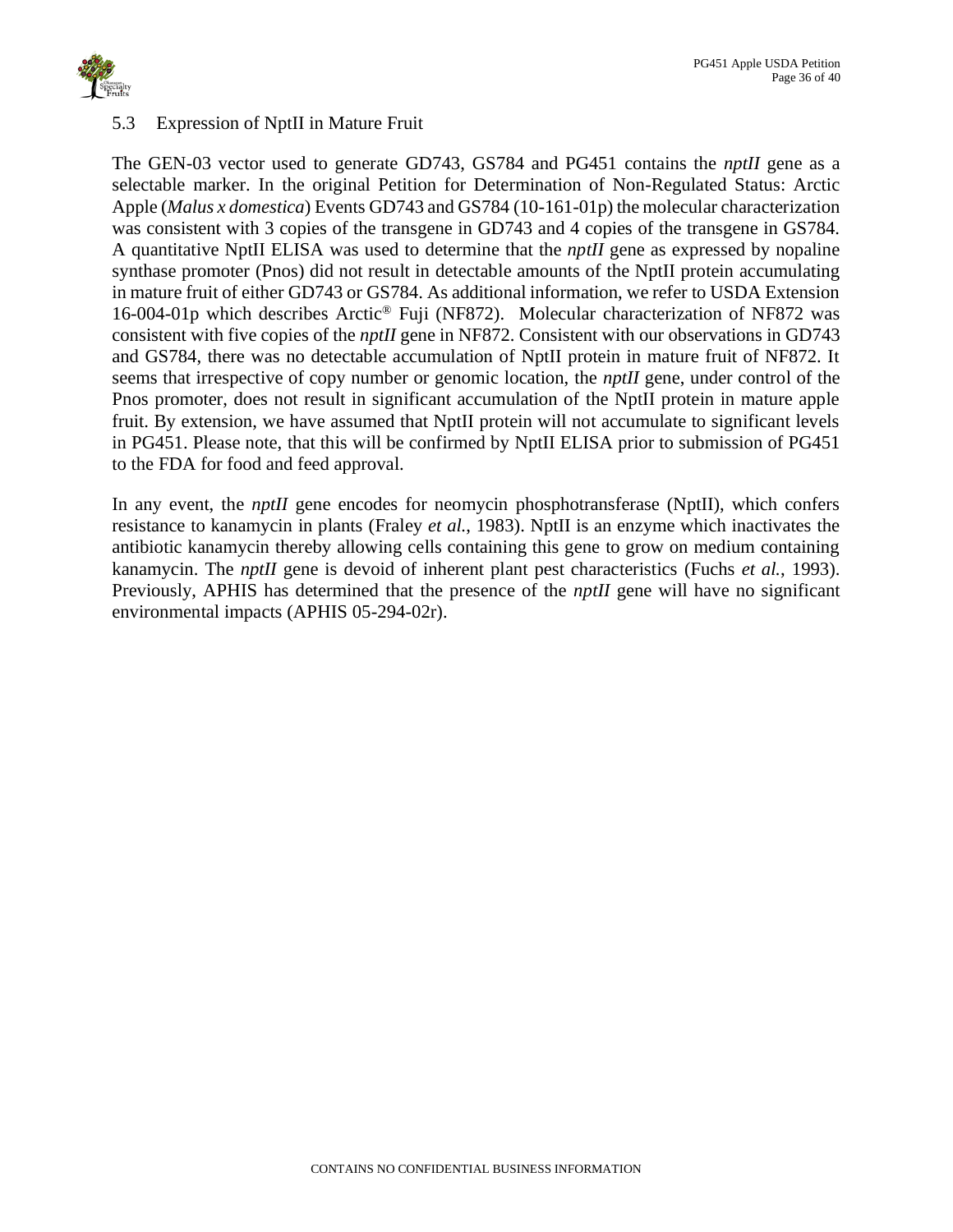

# <span id="page-36-0"></span>6 ENVIRONMENTAL CONSEQUENCES OF INTRODUCTION OF THE TRANSFORMED CULTIVAR

Importance of Apple, Impact of Enzymatic Browning in Fresh and Processed Apple Products, Expected Economic Impact of Arctic® apple, Gene Flow and Stewardship of Arctic® apple Gene Flow were discussed previously.

Gala is the most popular cultivar in the United States (Table 8). It is anticipated Arctic® Gala (Event PG451) covered under this petition, will be a direct replacement for Gala.

| Cultivars               | 2014    | 2015    | 2016    | 2017    | 2018    | 2019<br>Forecast |
|-------------------------|---------|---------|---------|---------|---------|------------------|
| Gala                    | 47,138  | 37,758  | 46,043  | 50,465  | 47,405  | 50,077           |
| Red Delicious           | 64,727  | 50,212  | 59,193  | 58,854  | 50,266  | 45,819           |
| Granny Smith *          | 25,554  | 23,405  | 28,977  | 27,216  | 21,545  | 24,679           |
| Fuji *                  | 25,341  | 22,061  | 27,241  | 24,485  | 22,688  | 25,144           |
| Honeycrisp              | 14,028  | 13,192  | 15,580  | 19,672  | 21,013  | 24,849           |
| <b>Golden Delicious</b> | 27,840  | 22,137  | 24,377  | 21,184  | 15,548  | 16,547           |
| McIntosh                | 10,555  | 11,203  | 9,962   | 10,578  | 8,308   | 7,615            |
| Rome                    | 8,330   | 8,188   | 7,989   | 8,079   | 6,533   | 6,185            |
| Cripps Pink*            | 5,942   | 6,981   | 8,645   | 7,510   | 7,852   | 8,576            |
| Empire                  | 6,137   | 6,451   | 6,223   | 6,189   | 6,046   | 5,563            |
| Idared                  | 4,276   | 4,235   | 4,524   | 4,046   | 4,249   | 3,973            |
| York                    | 4,359   | 4,234   | 3,807   | 4,485   | 3,295   | 3,262            |
| Jonathan                | 3,033   | 2,982   | 3,093   | 2,546   | 2,040   | 2,038            |
| Cortland                | 2,536   | 2,714   | 2,484   | 2,642   | 2,409   | 2,195            |
| Braeburn <sup>*</sup>   | 3,239   | 2,173   | 2,725   | 1,583   | 1,328   | 1,102            |
| Stayman                 | 1,080   | 1,046   | 932     | 1,077   | 659     | 652              |
| Northern Spy            | 1,137   | 1,122   | 1,371   | 986     | 850     | 810              |
| Jonagold *              | 1,570   | 974     | 1,212   | 643     | 493     | 534              |
| Cameo*                  | 995     | 531     | 672     | 117     | 100     | 106              |
| All Others              | 23,463  | 17,402  | 18,459  | 22,730  | 21,590  | 23,449           |
| Total                   | 281,280 | 239,000 | 273,688 | 275,088 | 244,214 | 253,095          |

<span id="page-36-1"></span>Table 8: USA Apple Production, By Cultivar (000 42 lb. Units)

\* Includes only western production. Eastern and Midwest production are included in all others. Sum of cultivars may not add up to total due to rounding of individual cultivars. Source: US Apple Association (US\_Apple, 2018).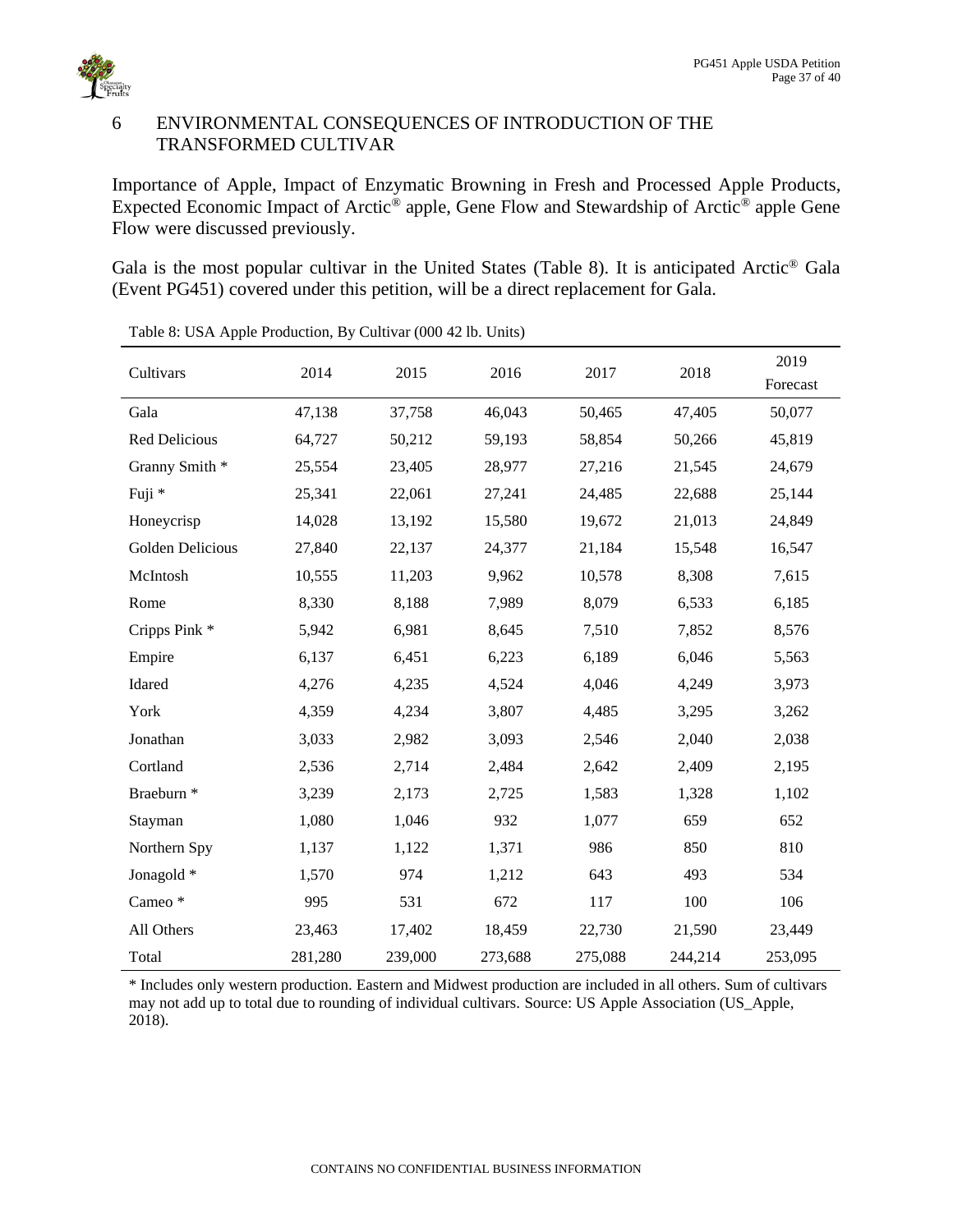

# <span id="page-37-0"></span>7 ADVERSE CONSEQUENCES OF INTRODUCTION

Given that PG451 was developed using the same binary vector that was used to develop GD743 and GS784 and that the same two functional traits were transferred to all three improved apple cultivars there should be no adverse consequence of the introduction of PG451 beyond what was previously discussed for GD743 and GS784.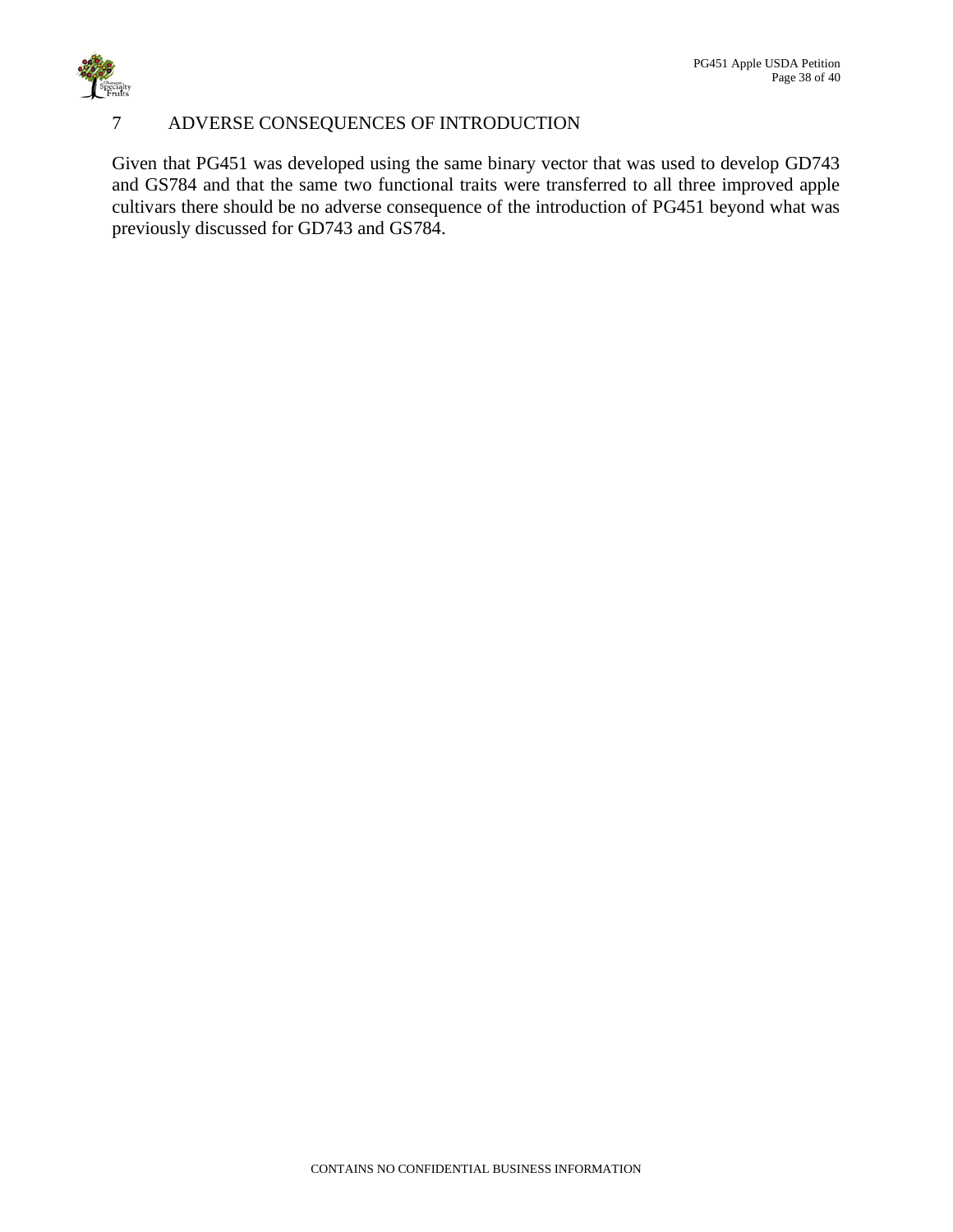

### <span id="page-38-0"></span>8 REFERENCES

Bannon, G. A. *et al.* (2002) 'Digestive Stability in the Context of Assessing the Potential Allergenicity of Food Proteins', *Comments on Toxicology*, 8(3), pp. 271–285.

Bevan, M. (1984) 'Binary Agrobacterium Vectors for Plant Transformation', *Nucleic Acids Research*, 12(22).

Bevan, M., Barnes, W. M. and Chilton, M.-D. (1983) 'Structure and Transcription of the Nopaline Synthase Gene Region of T-DNA', *Nucleic Acids Research*, 11(2), pp. 369–385.

Bevan, M. W., Flavell, R. B. and Chilton, M.-D. (1983) 'A Chimaeric Antibiotic Resistance Gene as a Selectable Marker for Plant Cell Transformation', *Nature*, 304, pp. 184–187.

Boss, P. K. *et al.* (1995) 'An apple polyphenol oxidase cDNA is up-regulated in wounded tissues', *Plant Molecular Biology*, 27(2), pp. 429–433. doi: 10.1007/BF00020197.

Broothaerts, W. *et al.* (2000) 'Fast Apple (Malus × domestica) and Tobacco (Nicotiana tobacum) Leaf Polyphenol Oxidase Activity Assay for Screening Transgenic Plants', *Journal of Agricultural and Food Chemistry*, 48(12), pp. 5924–5928.

Burke, A. (2010) *Quantifying Flesh Browning, Polyphenoloxidase, Total Phenolic Content And Vitamin C In Select Apple Varieties And Progeny*.

CFIA (2014) *The Biology of Malus domestica Borkh. (Apple)*. Available at: http://www.inspection.gc.ca/plants/plants-with-novel-traits/applicants/directive-94-08/biologydocuments/malus-domestica/eng/1404417088821/1404417158789.

Costeng, M. Y. and Lee, C. Y. (1986) 'Changes in Apple Polyphenoloxidase and Polyphenol Concentrations in Relation to Degree of Browning', *Journal of Food Science*, 52(4), pp. 985– 989.

Datla, R. S. S. *et al.* (1992) 'Modified binary plant transformation vectors with the wild-type gene encoding NPTII\*', *Gene*, 211, pp. 383–384.

Depicker, A. *et al.* (1982) 'Nopaline Synthase: Transcript Mapping and DNA Sequence', *Journal of Molecular and Applied Genetics*, 1, pp. 561–573.

van Engelen, F. A. *et al.* (1995) 'pBINPLUS: an improved plant transformation vector based on pBIN19', *Transgenic Research*, 4, pp. 288–290.

Fraley, R. T. *et al.* (1983) 'Expression of bacterial genes in plant cells', *Proceedings of the National Academy of Sciences*, 80(August), pp. 4803–4807.

Frisch, D. A. *et al.* (1995) 'Complete sequence of the binary vector Bin 19', *Plant Molecular Biology*, 27, pp. 405–409.

Fuchs, R. L. *et al.* (1993) 'Purification and Characterization of Microbially Expressed Neomycin Phosphotransferase II (NPTII) Protein and its Equivalence to the Plant Expressed Protein', *Biotechnology*, 11(December), pp. 1537–1542.